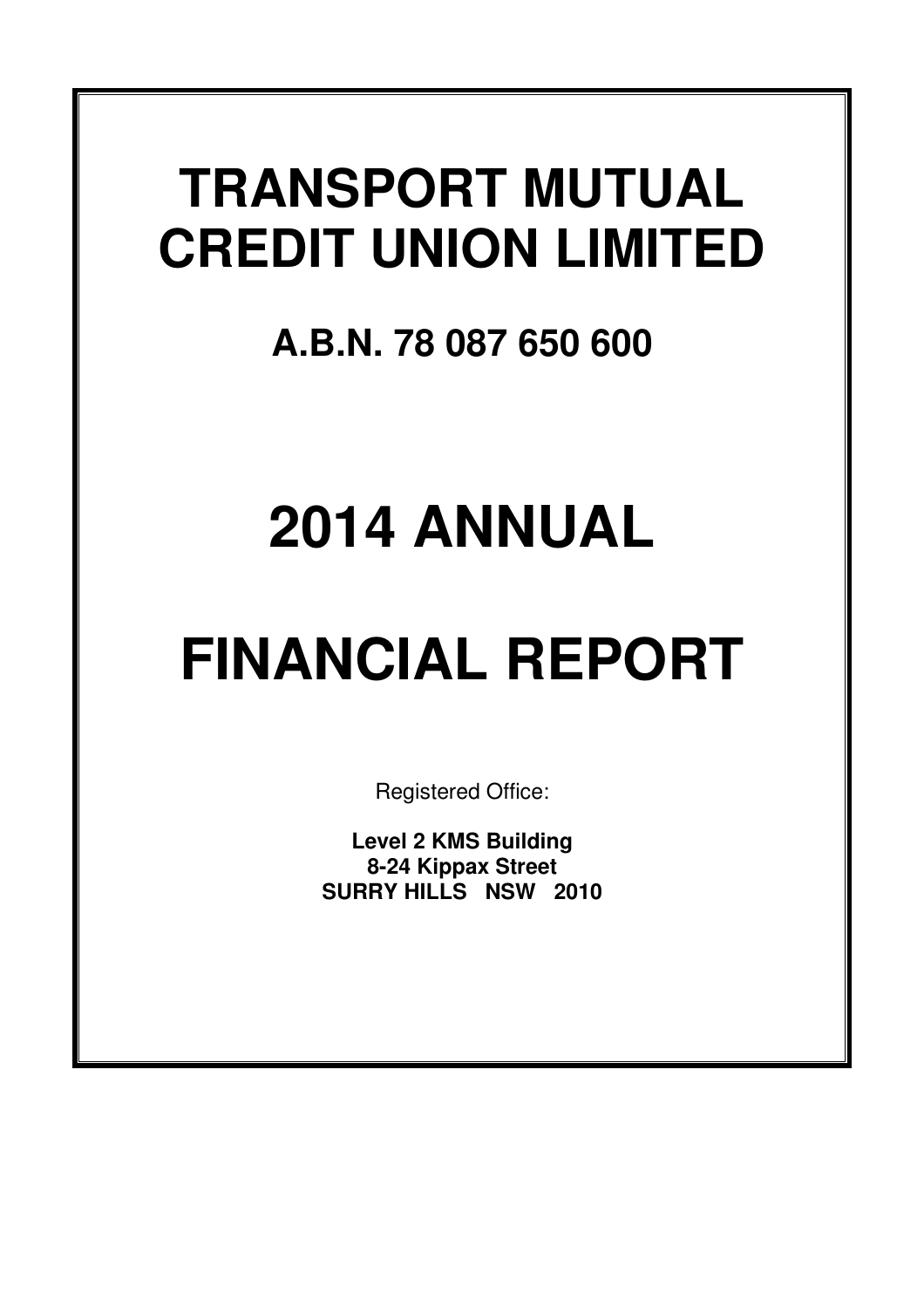# **Notice of 50th Annual General Meeting**

The 50<sup>th</sup> Annual General Meeting of Transport Mutual Credit Union Limited (ABN 78 087 650 600 – AFSL / Australian Credit Licence 240718) will be held at the Royal Automobile Club of Australia, 89 Macquarie Street Sydney on Friday 28<sup>th</sup> November 2014, commencing at 6.00pm.

# **Members of the Board of Directors**

| Noel Hancock           | Chair, Audit & Risk Committee Member             |
|------------------------|--------------------------------------------------|
| Vince Taranto          | Deputy Chair, Product Innovation Committee Chair |
| <b>Anthony Dann</b>    | Director, Audit & Risk Committee Chair           |
| Meredyth-Ann Williams  | Director, Audit & Risk Committee Deputy Chair    |
| Jacqui McDonald        | Director, Whistleblower Complaints Officer       |
| <b>Clement Siu</b>     | Director, Product Innovation Committee Member    |
| <b>Philip Mortimer</b> | <b>Director</b>                                  |

# **Administration**

| John Kavalieros     | <b>Chief Executive Officer &amp; Company Secretary</b> |
|---------------------|--------------------------------------------------------|
| <b>Kathy Loutas</b> | Finance Manager                                        |
| <b>Steve Warren</b> | <b>Operations Supervisor</b>                           |
| Helen Baber         | <b>Business Development Officer</b>                    |
| Greg Arvanitakis    | <b>Senior Loans Officer</b>                            |
| Harry Maragos       | Loans and I.T. Officer                                 |

# **External Auditor**

Grant Thornton Australia Level 15, 383 Kent Street, Sydney NSW

#### **Internal Auditor**

DBP Consulting Pty Ltd Level 2, 499 St Kilda Road, Melbourne VIC

# **Solicitor**

Daniels Bengtsson Lawyers Level 4, 171 Clarence Street, Sydney NSW

Duncan Cotterill Lawyers Level 13, 179 Elizabeth Street, Sydney NSW

# **Banker**

Cuscal Limited Centralised Banking Scheme – National Australia Bank 1 Margaret Street, Sydney NSW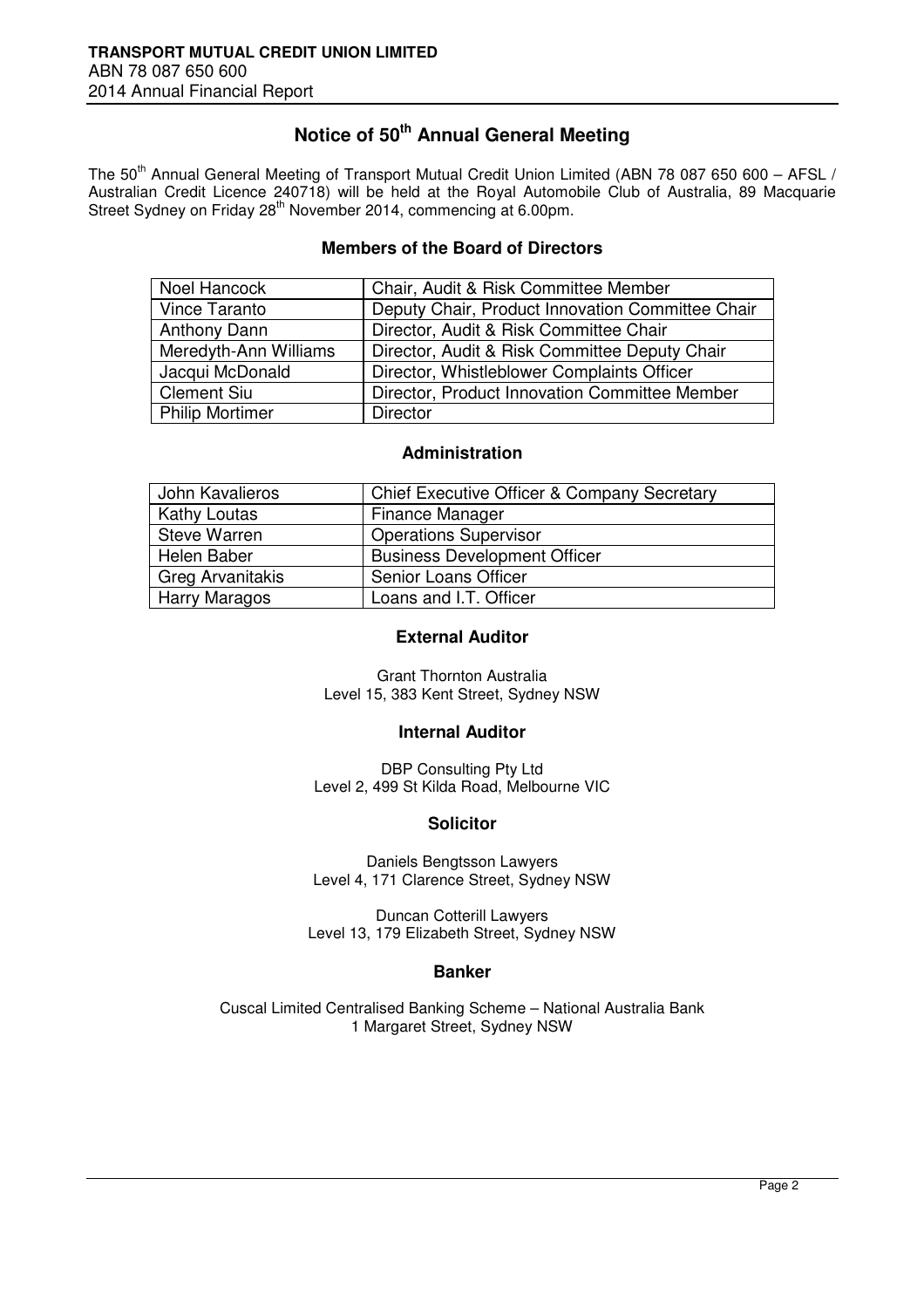.

# **Transport Mutual Credit Union Limited**

# **Year ended 30 June 2014**

#### **Abbreviations**

| <b>APRA</b>  | <b>Australian Prudential Regulation Authority</b>                                                                                                                                                                                                                                                                                                           |
|--------------|-------------------------------------------------------------------------------------------------------------------------------------------------------------------------------------------------------------------------------------------------------------------------------------------------------------------------------------------------------------|
|              | Federal Government regulatory body responsible for the prudential supervision<br>of banks, life insurers, general insurers, superannuation funds, building<br>societies, Credit Unions and friendly societies. APRA is fully funded by the<br>industries that it supervises.                                                                                |
| <b>ASIC</b>  | <b>Australian Securities and Investment Commission</b>                                                                                                                                                                                                                                                                                                      |
|              | Federal Government corporate and financial services regulator. Regulations<br>include: advising, selling and disclosure of financial products and services,<br>protection of markets and consumers from manipulation, deception and unfair<br>practices, and promotion of honesty and fairness in securities and futures<br>markets and in company affairs. |
| <b>CUFSS</b> | <b>Credit Union Financial Support Scheme</b>                                                                                                                                                                                                                                                                                                                |
|              | An industry based liquidity support system with the objective of protecting the<br>interests of Credit Union Members as depositors and to promote financial sector<br>stability in relation to Credit Unions.                                                                                                                                               |
| Cuscal       | <b>Cuscal Limited</b>                                                                                                                                                                                                                                                                                                                                       |
|              | An organisation which provides assistance to Credit Unions with wholesale<br>banking, electronic funds transfers and other services. Cuscal is registered<br>under the Corporations Act, and is subject to direct supervision by APRA.                                                                                                                      |
|              | Refer Notes 9 & 28 for further information.                                                                                                                                                                                                                                                                                                                 |

Note: Any further reference to the "company" is reference to Transport Mutual Credit Union Limited (the Credit Union) and vice versa. Transport Mutual Credit Union Limited (ABN 78 087 650 600 – AFSL / Australian Credit Licence 240718) is a public company limited by shares, under the Corporations Act 2001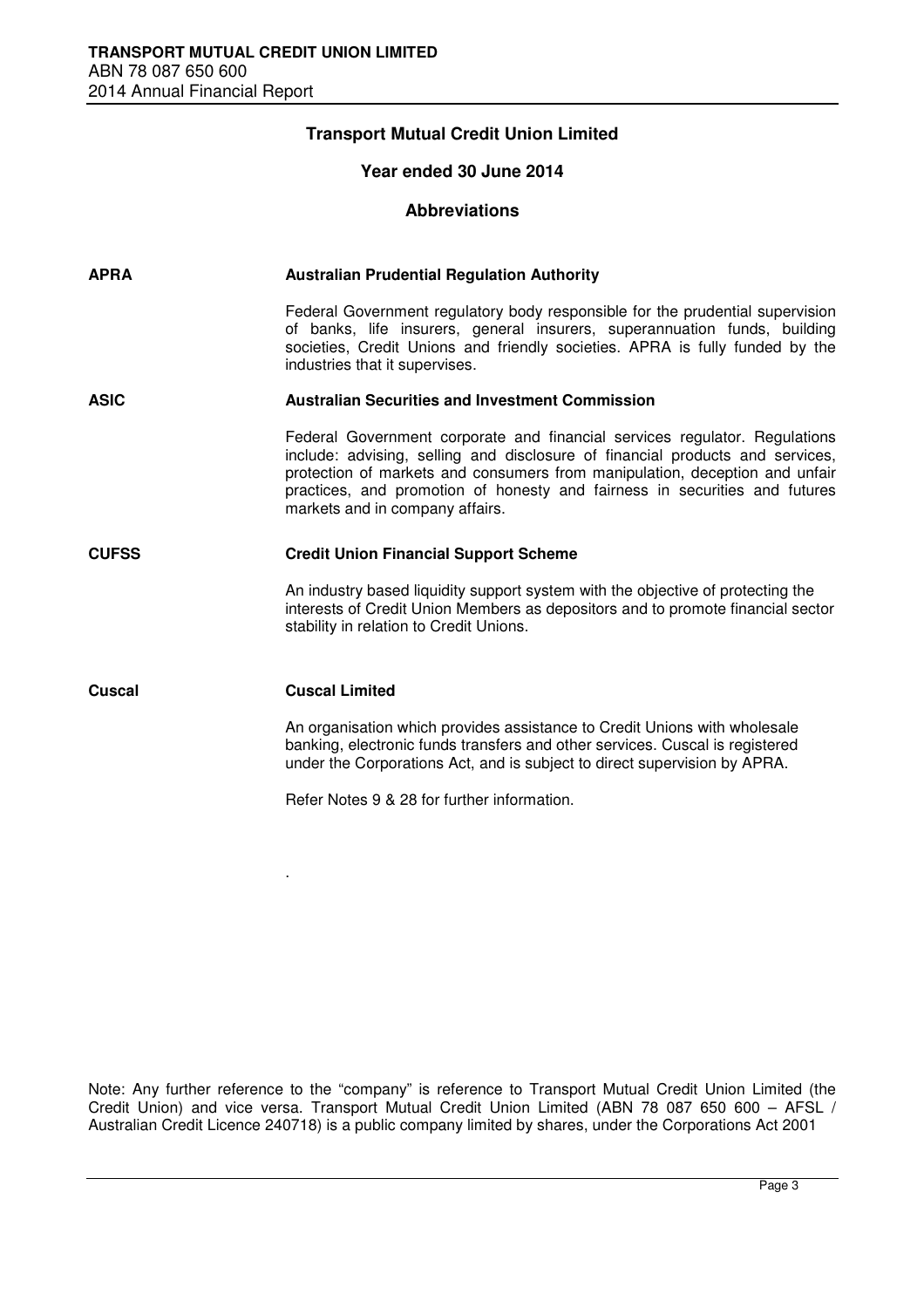# **Table of Contents**

|                                                                                 | Note | Page     |
|---------------------------------------------------------------------------------|------|----------|
|                                                                                 | No.  | No.      |
| <b>Key Statistics</b>                                                           |      | 5        |
| Chair's Report                                                                  |      | 6        |
| Directors' Report                                                               |      | 8        |
| Auditor's Independence Declaration                                              |      | 11       |
| Independent Auditor's Report                                                    |      | 12       |
| Directors' Declaration                                                          |      | 14<br>15 |
| Statement of Profit or Loss and Other Comprehensive Income                      |      | 16       |
| Statement of Changes in Member Equity<br><b>Statement of Financial Position</b> |      | 17       |
| <b>Statement of Cash Flows</b>                                                  |      | 18       |
|                                                                                 |      |          |
| <b>Notes to the Accounts</b>                                                    |      |          |
| <b>Statement of Accounting Policies</b>                                         | 1    | 19       |
| Statement of Profit or Loss and Other Comprehensive Income                      | 2    | 26       |
| Income Tax Expense                                                              | 3    | 27       |
| Cash and Cash Equivalents                                                       | 4    | 28       |
| Advances to other Financial Institutions                                        | 5    | 28       |
| Receivables                                                                     | 6    | 28       |
| Loans to Members                                                                | 7    | 28       |
| Provision on Impaired Loans                                                     | 8    | 30       |
| Available for Sale Investments                                                  | 9    | 32       |
| Property, Plant and Equipment                                                   | 10   | 32       |
| <b>Taxation Assets</b>                                                          | 11   | 33       |
| Intangible Assets                                                               | 12   | 33       |
| Deposits from Members                                                           | 13   | 34       |
| <b>Creditor Accruals and Settlement Accounts</b>                                | 14   | 34       |
| <b>Taxation Liabilities</b>                                                     | 15   | 35       |
| Provisions                                                                      | 16   | 35       |
| <b>Capital Reserve Account</b>                                                  | 17   | 35       |
| General Reserve for Credit Losses                                               | 18   | 36       |
| <b>Financial Risk Management Objectives and Policies</b>                        | 19   | 36       |
| Categories of Financial Instruments                                             | 20   | 46       |
| Maturity Profile of Financial Assets and Liabilities                            | 21   | 48       |
| Interest Rate Change Profile of Financial Assets and Liabilities                | 22   | 50       |
| Fair Value of Financial Assets and Liabilities                                  | 23   | 51       |
| Financial Commitments                                                           | 24   | 52       |
| <b>Standby Borrowing Facilities</b>                                             | 25   | 54       |
| <b>Contingent Liabilities</b>                                                   | 26   | 54       |
| Disclosures on Directors and Other Key Management Personnel                     | 27   | 55       |
| <b>Outsourcing Arrangements</b>                                                 | 28   | 57       |
| <b>Superannuation Liabilities</b>                                               | 29   | 57       |
| Notes to Statement of Cash Flows                                                | 30   | 58       |
| Corporate Information                                                           | 31   | 58       |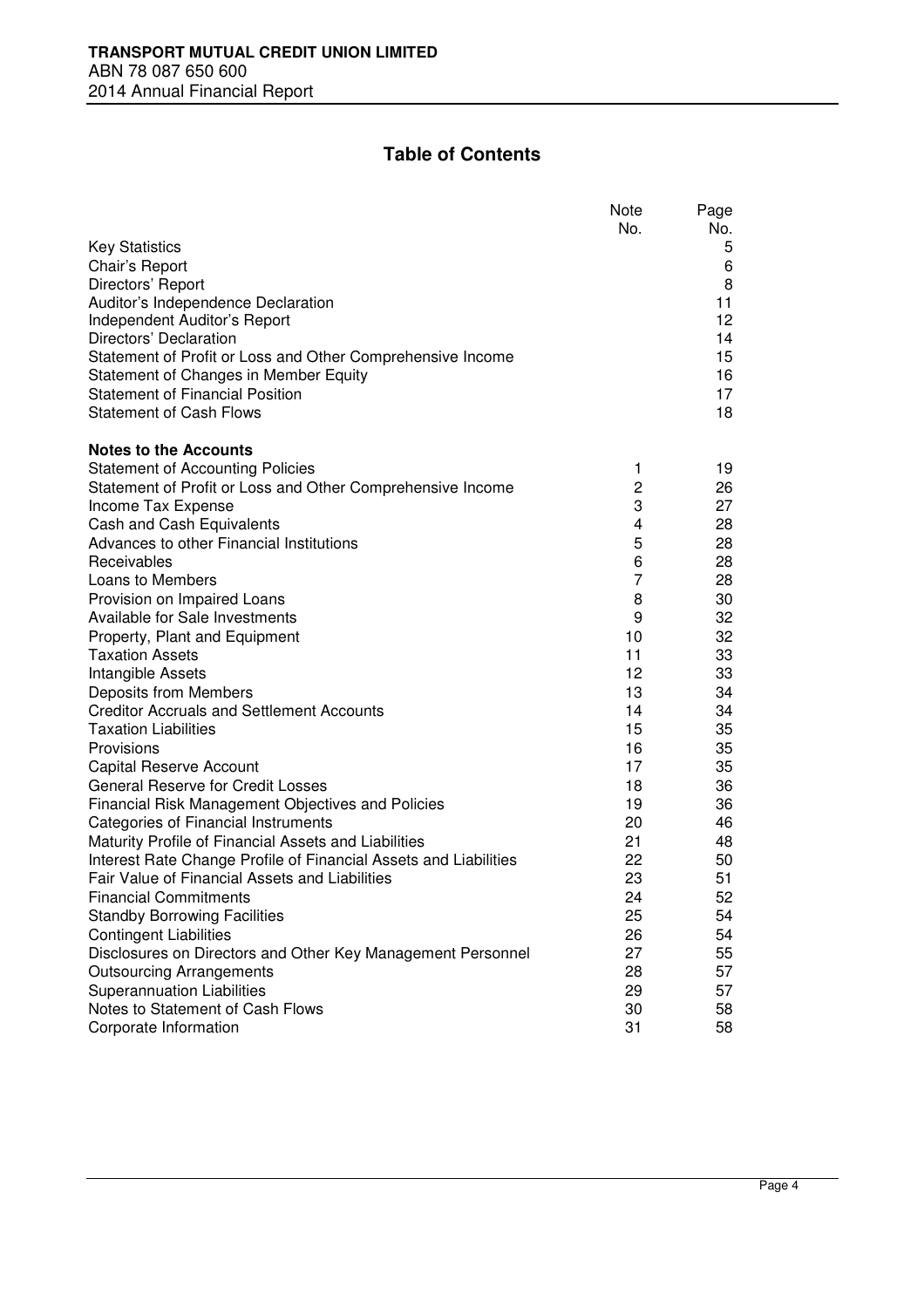|                                      | <b>Jun-10</b> | <b>Jun-11</b> | <b>Jun-12</b> | $Jun-13$   | <b>Jun-14</b> |
|--------------------------------------|---------------|---------------|---------------|------------|---------------|
| Members (No.)                        | 4,028         | 4,024         | 4,027         | 4,036      | 3,998*        |
| Deposits \$                          | 38,058,113    | 41,883,953    | 44,849,461    | 45,134,837 | 45,561,411    |
| <b>Average Member Deposits \$</b>    | 9,448         | 10,409        | 11,137        | 11,183     | 11,396        |
| Loans \$                             | 43,339,694    | 45,899,597    | 45,231,594    | 46,600,674 | 45,818,812    |
| <b>Average Loan balances \$</b>      | 10,760        | 11,406        | 11,232        | 11,546     | 11,460        |
| Loans funded in the year \$M         | 16.8          | 13.1          | 9.0           | 10.7       | 12.5          |
| <b>Bad debts written off against</b> |               |               |               |            |               |
| profit \$                            |               | \$13,118      |               | \$454      | \$5,184       |
| Capital Adequacy ratio %             | 29.83         | 27.34         | 28.62         | 26.83      | 28.82         |
| <b>Total Reserves \$</b>             | 8,063,529     | 8,344,898     | 8,560,043     | 8,653,562  | 8,843,477     |
| <b>Total Assets \$</b>               | 51,589,969    | 55,596,120    | 58,260,738    | 58,006,608 | 58,513,661    |
| <b>Reserves to Assets %</b>          | 15.63         | 15.01         | 14.67         | 14.92      | 15.11         |
| <b>Return/Average Assets %</b>       | 0.25          | 0.50          | 0.36          | 0.16       | 0.33          |
| Staff / Member ratio                 | 1:503         | 1:503         | 1:575         | 1:576      | 1:571         |
| Staff / Assets ratio                 | 1:\$6.05m     | 1:\$6.95m     | 1:\$8.32m     | 1:\$8.29m  | 1:\$8.36m     |

# **KEY STATISTICS OF THE CREDIT UNION**

\* In 2014, to bring internal reporting in line with the requirements of the Constitution, 81 legacy share linkages were removed i.e. a joint account incorrectly recorded in internal reports as two separate shareholdings. The figure recorded in the Member Register (3998 Shareholders) is correct as at 30<sup>th</sup> June 2014.

# **PRODUCTS AND SERVICES**

| <b>Loans and Other Services</b>              | <b>Deposits and Access Services</b>        |
|----------------------------------------------|--------------------------------------------|
| <b>FastRoad Home Loan</b>                    | At Call Savings                            |
| 1 Year Fixed Home Loan                       | <b>Fixed Term Deposits</b>                 |
| Other Housing or Investment Loans            | <b>BPAY</b>                                |
| Red Hot Car Loan                             | Bank@Post                                  |
| <b>Other Car Loans</b>                       | <b>Visa Debit Cards</b>                    |
| Personal Loans                               | <b>Payroll Deposits and Direct Credits</b> |
| FreeWheel Bicycle Loan                       | <b>MyCard Mastercard</b>                   |
| <b>Personal Overdrafts</b>                   | <b>Direct Debits</b>                       |
| NetTeller - Internet Banking                 | <b>Financial Planning Services</b>         |
| <b>Telephone Banking</b>                     | <b>Travel Cash Cards</b>                   |
| Mobile Banking                               | Traveller's Cheques                        |
| <b>Cash Dispensing Machines</b>              | ATM and EFTPOS access                      |
| <b>Business and Relationship Development</b> |                                            |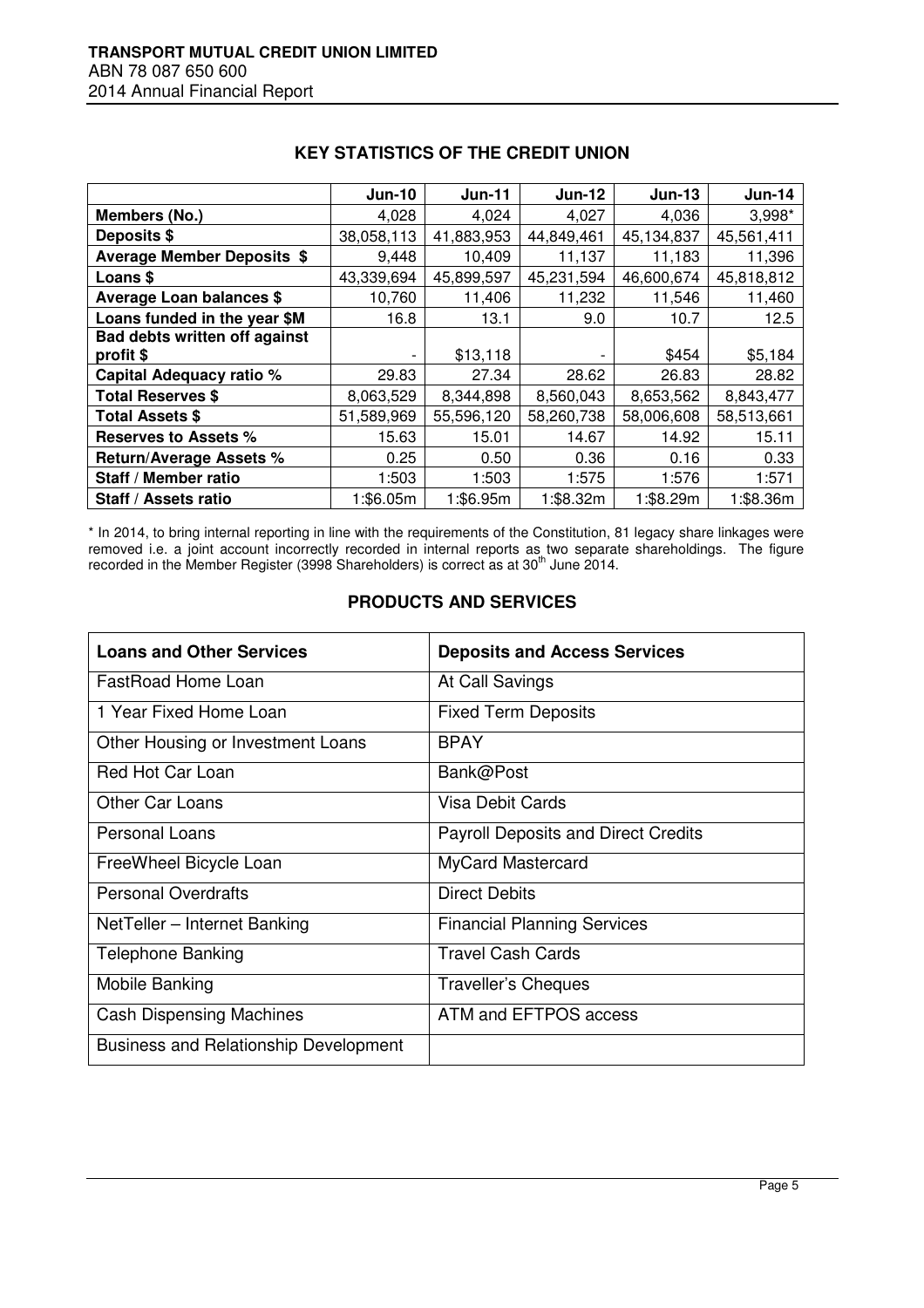# **CHAIR'S REPORT**

I am pleased on behalf of the Board of Directors of the Transport Mutual Credit Union, to present our 50<sup>th</sup> Annual Report for the financial year ended  $30<sup>th</sup>$  June 2014.

#### **The year in review**

The 2014 financial year has been a more normal business year for your Credit Union. Low interest rates have continued and have been reflected in the rates charged on loans and paid on deposits. These rates are comparable with our competitors and in many instances better than those offered by most, including the major banks. The low interest rate regime has continued to have an impact on margins and the Board and Management have, as a consequence, endeavoured to minimise costs wherever possible. The minimising of costs and a better balancing of interest rates between loans and term deposits has resulted in a much improved profit result this year.

The Credit Union increased in size by approximately one percent during the year which was a little below what had been budgeted and I believe that this can be attributed to the uncertainty faced by members employed by Roads and Maritime Services over the last twelve months. Similarly the total of Loans to Members has decreased at the end of this year compared to last year and this can be attributed to members continuing to make payments in excess of those required and a number of members paying out loans after receiving redundancy payments.

The Board and Management have maintained a focus on our traditional markets throughout the year but with some effort being made to enter into other areas following our name change last year. Penetration into these other areas is not significant at this time but efforts will continue in order to achieve further results in the future. It will be necessary to attain new markets to ensure that the Credit Union can continue to grow. However, you can be assured that the Board and Management will continue to take a conservative approach to moving into these new areas as we will with the business as a whole.

#### **Highlights 2013 – 2014**

The year saw a much improved profit result and I would like to touch on this and a few other major points:

- Profit before tax \$253,716 (2013 \$120,562), profit after tax \$189,915 (2013 \$93,519)
- The profit after tax represents a return of 0.33% on average assets (2013 0.16%)
- Loan Funding of \$12.5 million, compared with \$10.7 million in the previous year
- Membership being maintained even with the RMS restructure

I thank the staff and Management of your Credit Union for their dedication this year and for their continued effort in providing excellent service to you and all our Members throughout 2013 – 2014.

#### **The Year Ahead**

The year ahead should show a continuation of the improved business climate that the Credit Union has experienced during the latter part of the 2013 – 2014 financial year. We have budgeted for a better result for 2014 – 2015. However, the Reserve Bank has expressed some concern about the rapid rise in value of housing in Sydney and Melbourne and may take action through interest rates to dampen these markets. Any such action may impact on our forecasts. However, we will monitor this situation and take action where appropriate.

There is a requirement that all credit unions must have a Chief Risk Officer before 1 January 2015. The Credit Union has, previously managed risk through Management and the Audit and Risk Committee of the Board. However, we will need to comply with the new requirement and have put a proposal to APRA as to how to do so. You can be assured that we will comply by the due date.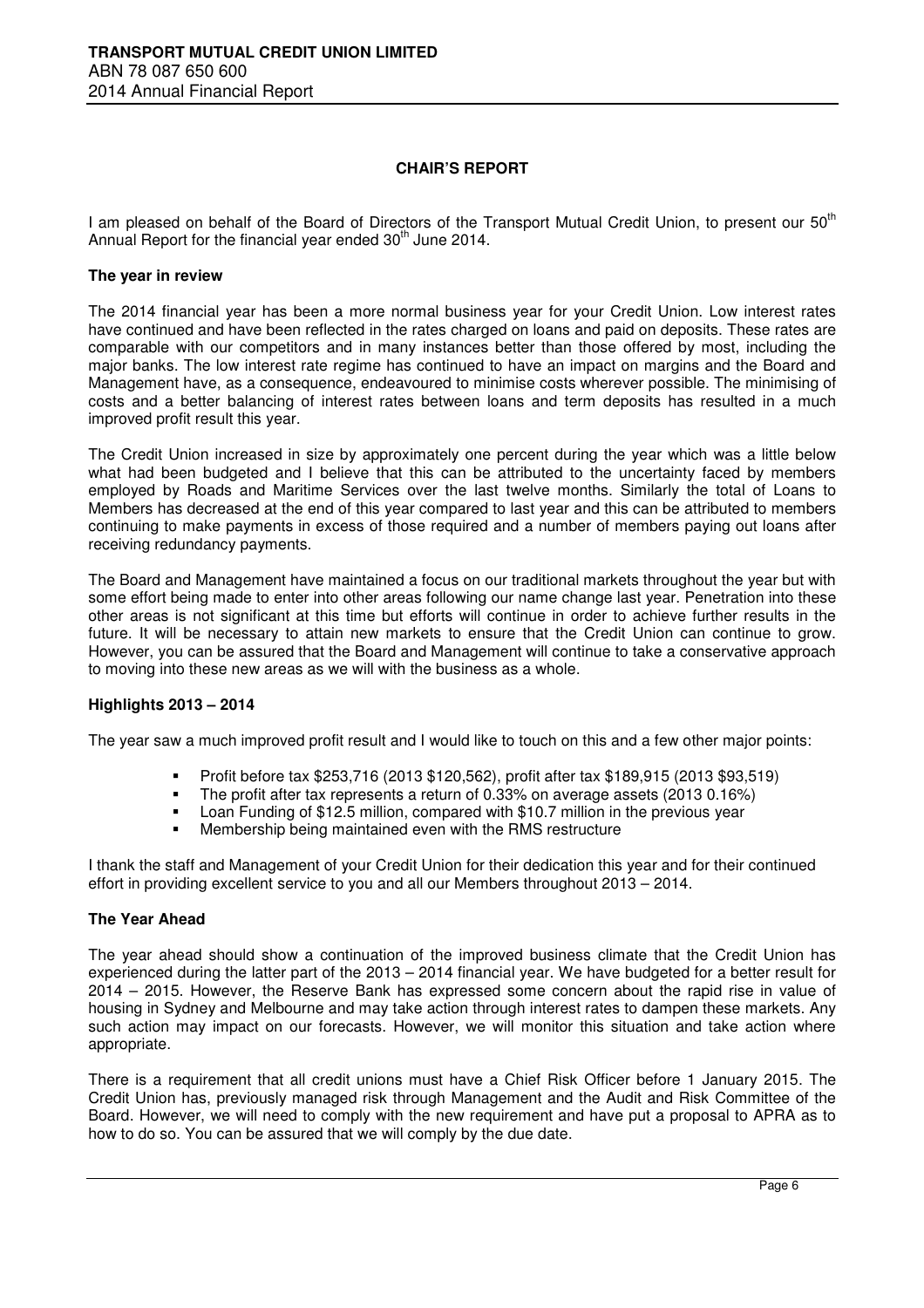As I stated earlier, we have looked at areas outside of our traditional markets in the past twelve months and we will continue to exploit opportunities in these areas in the year ahead through our marketing and visits by our Business Development people. You can be assured that these initiatives will in no way diminish our service to our current Members.

On behalf of the Board of Directors, I commend this report to you. I thank the Directors for their ongoing commitment and thank you, the Members of the Credit Union for your loyalty and patronage.

We look forward to your continuing support.

Hancock

**Noel J T Hancock Chair 24 September 2014**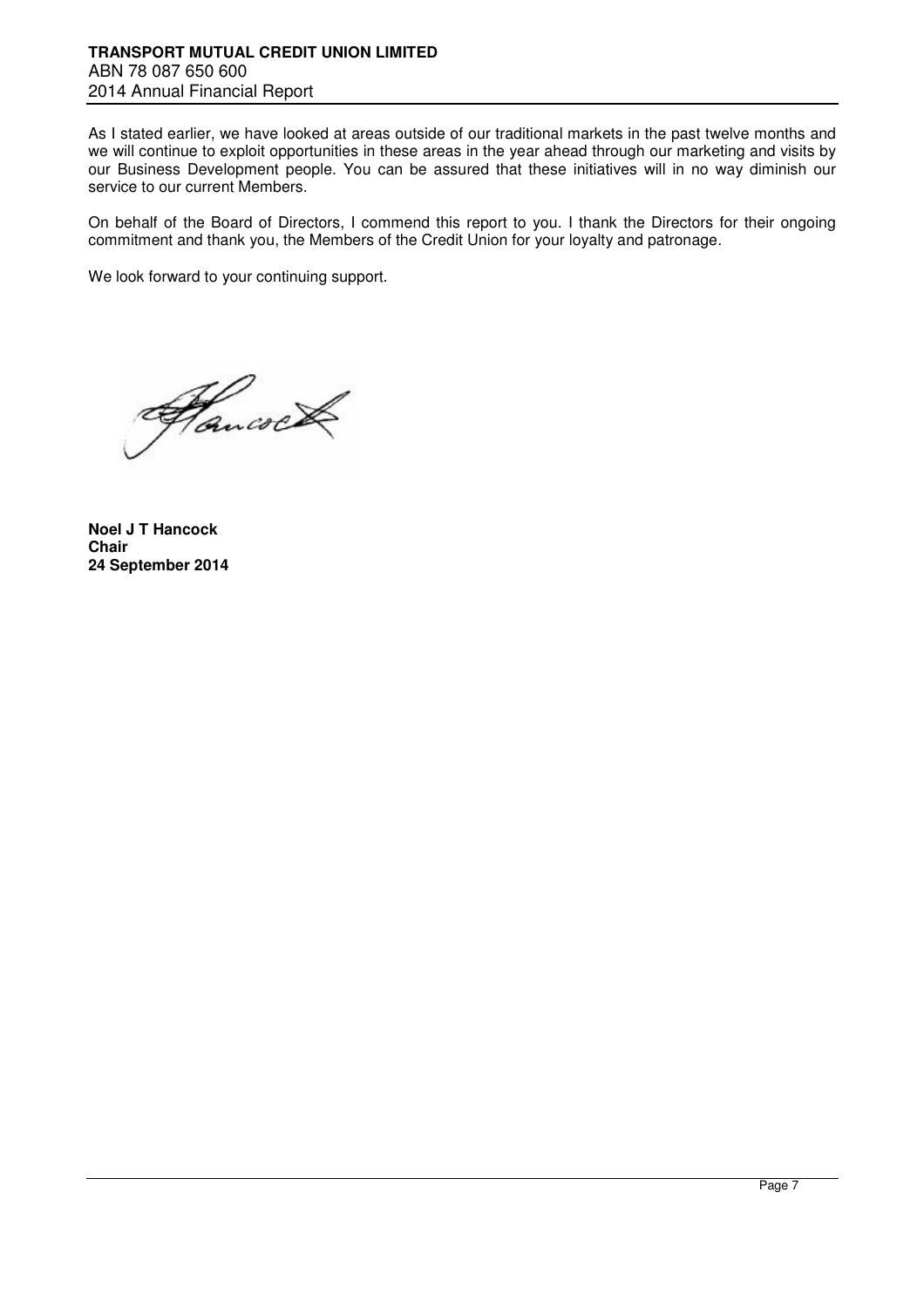# **DIRECTORS' REPORT**

Your Directors present their report on the Credit Union for the financial year ended 30 June 2014.

The Credit Union is a company registered under the Corporations Act 2001.

# **INFORMATION ON DIRECTORS**

The names of the Directors in office at any time during or since the end of the year are:

| <b>Name</b>                 | <b>Position</b> | <b>Qualifications</b>                        | <b>Experience</b> | <b>Responsibilities</b>                                       |
|-----------------------------|-----------------|----------------------------------------------|-------------------|---------------------------------------------------------------|
| Noel J.T.<br><b>Hancock</b> | Chair           | BBus, CPA, FAMI                              | 18 Years          | Chair, Audit & Risk<br><b>Committee Member</b>                |
| Vincent E.<br>Taranto       | Deputy Chair    | BSc, DipTCP, MAMI                            | 16 Years          | Deputy Chair, Product<br><b>Innovation Committee</b><br>Chair |
| Meredyth-Ann<br>Williams    | <b>Director</b> | DipTeach, B.A (Psych),<br>Hons (Psych), MAMI | 9 Years           | Audit & Risk Committee<br>Deputy Chair                        |
| Anthony J. Dann             | <b>Director</b> | BEc, CPA, MAcc,<br>MAMI, MAGPI, AFIAA        | 8 Years           | Audit & Risk Committee<br>Chair                               |
| Jacqui McDonald             | <b>Director</b> | <b>MAMI</b>                                  | 6 Years           | Whistleblower<br><b>Complaints Officer</b>                    |
| <b>Clement Siu</b>          | <b>Director</b> | B.Com, CPA, MAMI                             | 4 Years           | <b>Product Innovation</b><br><b>Committee Member</b>          |
| <b>Philip Mortimer</b>      | <b>Director</b> | M.I.A.M.E. JP, MAMI                          | 1 Year            |                                                               |

The name of the Company Secretary in office at the end of the year is:

| <b>Name</b>        | Qualifications                | <b>Experience</b> |
|--------------------|-------------------------------|-------------------|
| John<br>Kavalieros | AIM.<br><b>FAMI</b><br>DipFS. | 18 Years          |

The Credit Union's Associate Directorship programme allows prospective directors to gain experience and understanding of Board membership prior to possible future nomination as full Directors of the Board. The names of Associate Directors during or since the end of the year is:

| <b>Name</b>        | <b>Qualifications</b>               | <b>Experience</b> |
|--------------------|-------------------------------------|-------------------|
| <b>Harold Bear</b> | <b>MPS</b><br>BA(Hons)/LLB,<br>LLM. | Year              |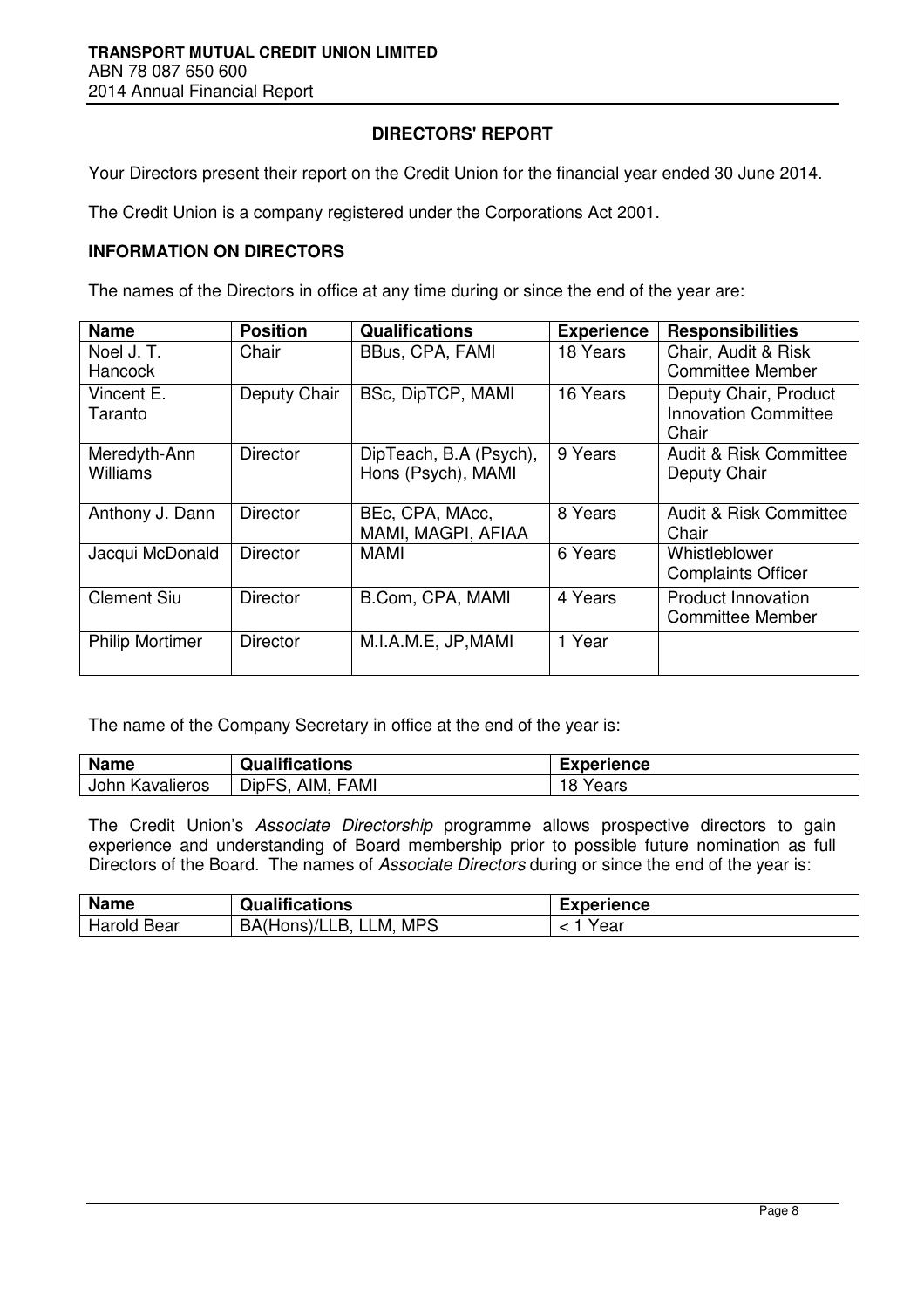**Director Board Audit & Risk Committee Board Audit & Risk Committee Meetings** Held Meetings Attended **Meetings** Held Meetings Attended Noel J.T. Hancock | 12 | 12 | 8 | 8 Vincent E. Taranto | 12 10 Meredyth-Ann Williams 12 12 12 8 8 Anthony J. Dann 12 12 8 8 8 6 Jacqui McDonald  $\overline{12}$  12 7 Clement Siu 12 12 12 Philip Mortimer 12 8

The details of the meetings attended by Directors of the Board are as follows:

## DIRECTORS' BENEFITS

No Director has received or become entitled to receive during, or since the financial year, a benefit because of a contract made by the Credit Union, controlled entity, or a related body corporate with a Director, a firm of which a Director is a member or an entity in which a Director has a substantial financial interest, other than that disclosed in Note 27 of the financial report.

## INDEMNIFYING OFFICER OR AUDITOR

Insurance premiums have been paid to insure each of the Directors and officers of the Credit Union, against any costs and expenses incurred by them in defending any legal proceeding arising out of their conduct while acting in their capacity as an officer of the Credit Union. In accordance with normal commercial practice disclosure of the premium amount and the nature of the insured liabilities is prohibited by a confidentiality clause in the contract.

No insurance cover has been provided for the benefit of the auditors of the Credit Union.

#### **FINANCIAL PERFORMANCE DISCLOSURES**

#### PRINCIPAL ACTIVITIES

The principal activities of the Credit Union during the year were the provision of retail financial services to Members in the form of taking deposits and giving financial accommodation as prescribed by the Constitution.

No significant changes in the nature of these activities occurred during the year.

#### OPERATING RESULTS

The net profit of the Credit Union for the year after providing for income tax and extraordinary items was \$189,915 (2013 - \$93,519).

## DIVIDENDS

No dividends have been paid or declared since the end of the financial year and no dividends have been recommended or provided for by the Directors of the Credit Union.

# REVIEW OF OPERATIONS

The results of the Credit Union's operations from its activities of providing financial services to its Members did not change significantly from those of the previous year.

## SIGNIFICANT CHANGES IN STATE OF AFFAIRS

There were no significant changes in the state of the affairs of the Credit Union during the year.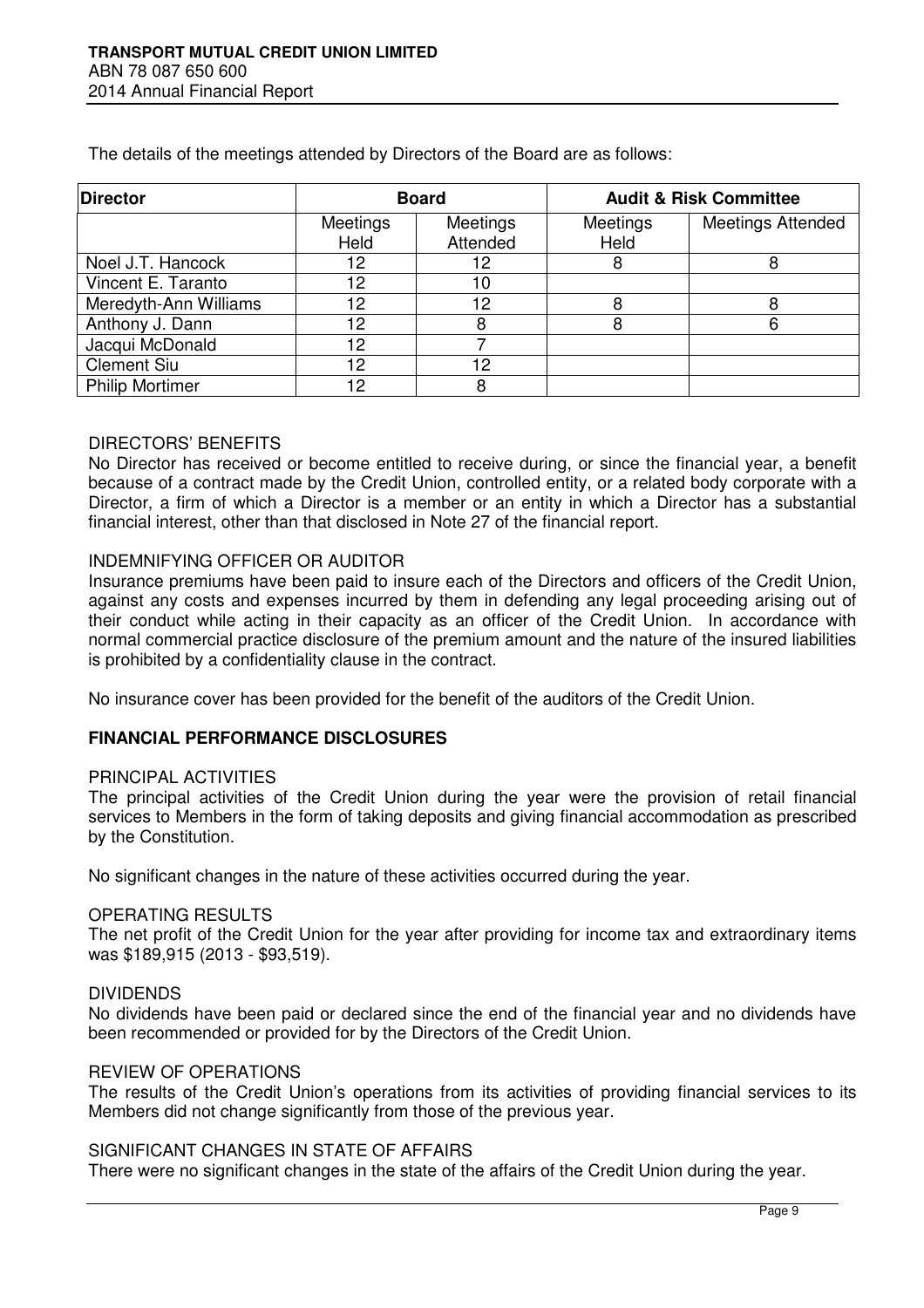# EVENTS OCCURRING AFTER BALANCE DATE

No matters or circumstances have arisen since the end of the financial year which have significantly affected or may significantly affect the operations, or state of affairs of the Credit Union in subsequent financial years.

#### LIKELY DEVELOPMENTS AND RESULTS

No matter, circumstance or likely development in the operations has arisen since the end of the financial year which has significantly affected or may significantly affect:

- (i) The operations of the Credit Union;
- (ii) The results of those operations; or
- (iii) The state of affairs of the Credit Union,

in the financial years subsequent to this financial year.

This report is made in accordance with a resolution of the Board of Directors and is signed for and on behalf of the Directors by:

ancoci

Noel J.T. Hancock **Anthony J.Dann** 

Signed and dated this  $24<sup>th</sup>$  day of September 2014

**Chair** Chair **Chair Chair Chair Chair Chair Chair Chair Chair Chair Chair Chair Chair Chair**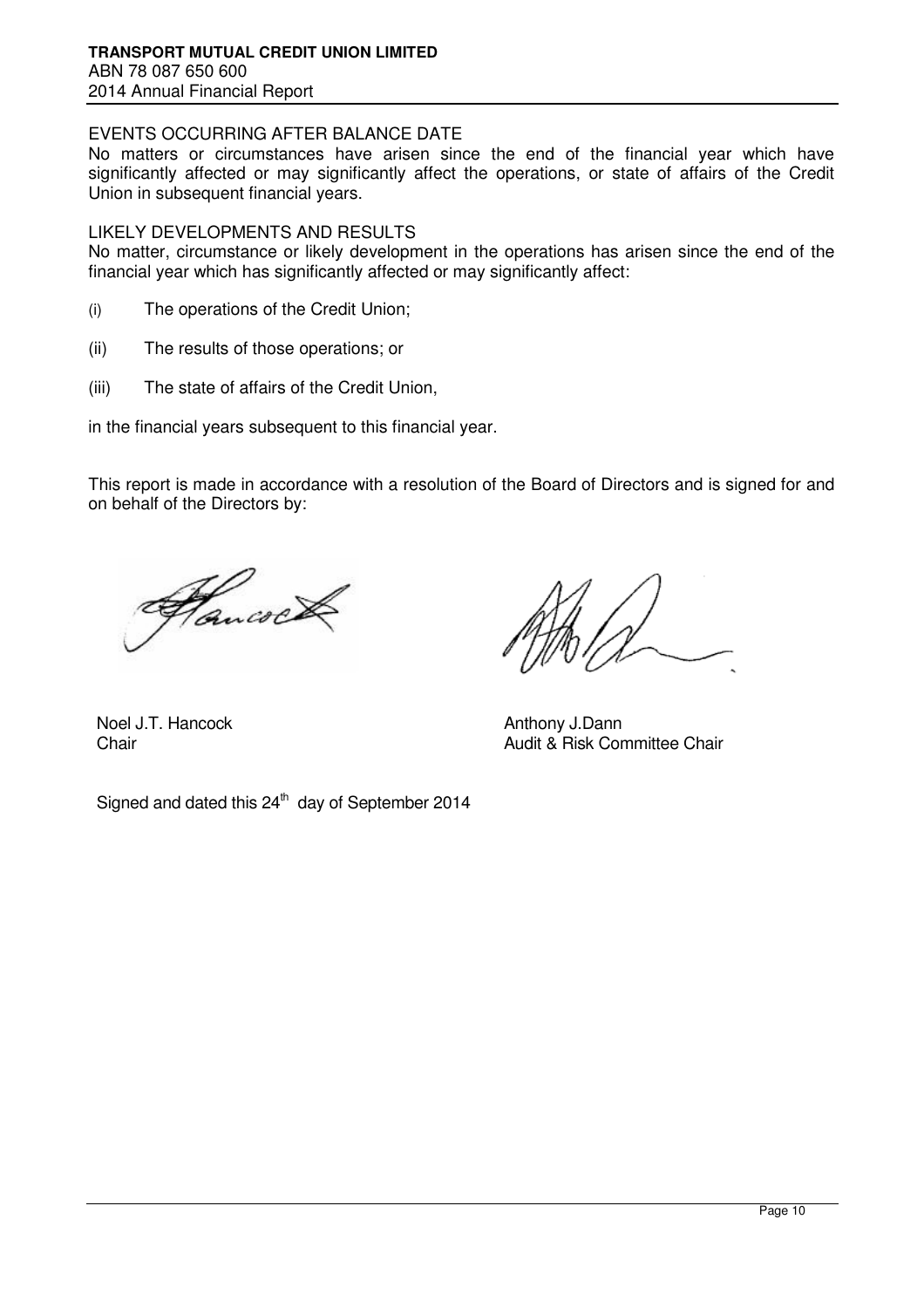

Level 17, 383 Kent Street Sydney NSW 2000

Correspondence to: Locked Bag Q800 OVB Post Office Sydney NSW 1230

T+61 2 8297 2400 F +61 2 9299 4445 Einfo.new@au.gt.com W www.grantthomton.com.cu

#### **Auditor's Independence Declaration** To the Directors of Transport Mutual Credit Union Limited

In accordance with the requirements of section 307C of the Corporations Act 2001, as lead auditor for the audit of Transport Mutual Credit Union Limited for the year ended 30 June 2014, I declare that, to the best of my knowledge and belief, there have been:

- no contraventions of the auditor independence requirements of the Corporations Act ă. 2001 in relation to the audit; and
- Ъ no contraventions of any applicable code of professional conduct in relation to the audit.

Corant Thomton.

GRANT THORNTON AUDIT PTY LTD Chartered Accountants

D & fini

N E Sinclair Partner - Audit & Assurance

Sydney, 24 September 2014

Grant Thomton Audit Pty Ltd ACN 130 913 594 a subsidiary or related entity of Grant Thornton Australia Ltd ABN 41 127 556 389

Grent Thomton refers to the brend under which the Grent Thomton member imms provide assurence, tax and advisory services to their clients and/or refers to one or more member frms, as the context requires. Gent Thombon Australia Ltd is a member from of Grant Thombon Interactional Ltd (GTL), GTL, and the member from served a worldwide partnership. GTL and each member from<br>its a separate legal entity, Service

Liability limited by a scheme approved under Professional Standards Legislation. Liability is limited in those States where a current scheme applies.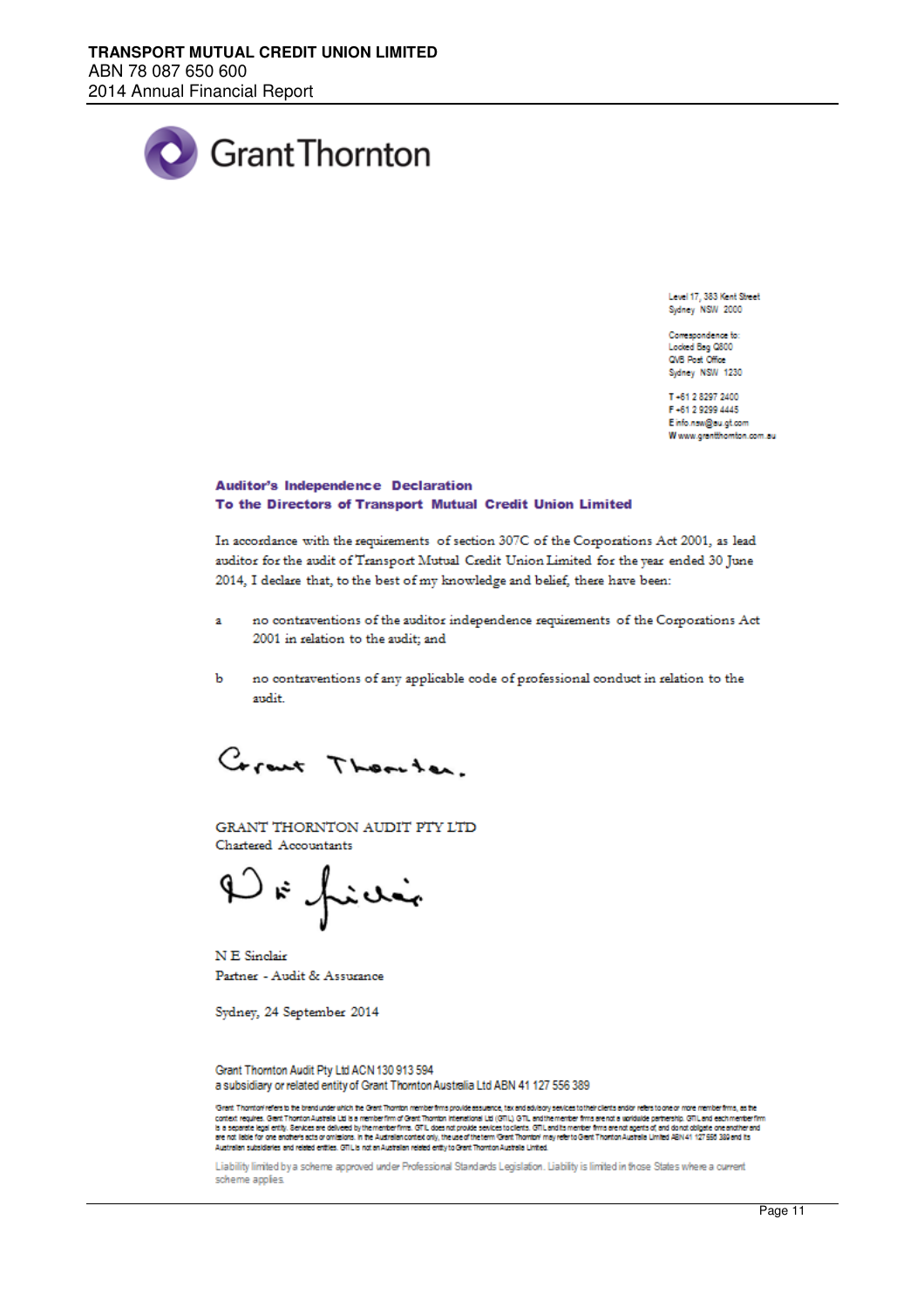

Lew L17, 383 Kent Sheet Sydney NSW 2000

Correspondence for Locked Bag 0800 **OVB Post Office** Sydney NSW 1230

T+61 2 8297 2400 F+61 2 9299 4445 Einfo.new@au.gt.com Www.grantthomton.com.au

#### **Independent Auditor's Report** To the Members of Transport Mutual Credit Union Limited

We have audited the accompanying financial report of Transport Mutual Credit Union Limited (the "Company"), which comprises the statement of financial position as at 30 June 2014, the statement of profit or loss and other comprehensive income, statement of changes in equity and statement of cash flows for the year then ended, notes comprising a summary of significant accounting policies and other explanatory information and the directors' declaration of the company.

#### Directors' responsibility for the financial report

The Directors of the Company are responsible for the preparation of the financial report that gives a true and fair view in accordance with Australian Accounting Standards and the Corporations Act 2001. The Directors' responsibility also includes such internal control as the Directors determine is necessary to enable the preparation of the financial report that gives a true and fair view and is free from material misstatement, whether due to fraud or error. The Directors also state, in the notes to the financial report, in accordance with Accounting Standard AASB 101 Presentation of Financial Statements, the financial statements comply with International Financial Reporting Standards.

#### **Auditor's responsibility**

Our responsibility is to express an opinion on the financial report based on our audit. We conducted our audit in accordance with Australian Auditing Standards. Those standards require us to comply with relevant ethical requirements relating to audit engagements and plan and perform the audit to obtain reasonable assurance whether the financial report is free from material misstatement.

An audit involves performing procedures to obtain audit evidence about the amounts and disclosures in the financial report. The procedures selected depend on the auditor's

Grant Thomton Audit Pty Ltd ACN 130 913 594 a subsidiary or related entity of Grant Thornton Australia Ltd ABN 41 127 556 389

Grent Thomton'refers to the brendunder which the Grent Thomton member from provide assurance, tax and advisory services to their clients and/or refers to one or more member from, as the context requires. Gent Thomon Australe Ltd is a nember from of Grent Thombo histensional Ltd (GTL), GTL endthermenter from seriest explored is understood and the member from second and the member from the from the from the ere not lebie for one enothers acts or omitsions. In the Australian context only, the use of the term Thombor' may refer to Grent Thombor Australia Umited ABN 41 127555 380 and its<br>Australian subsidiaries and related entit

Liability limited by a scheme approved under Professional Standards Legislation. Liability is limited in those States where a current scheme applies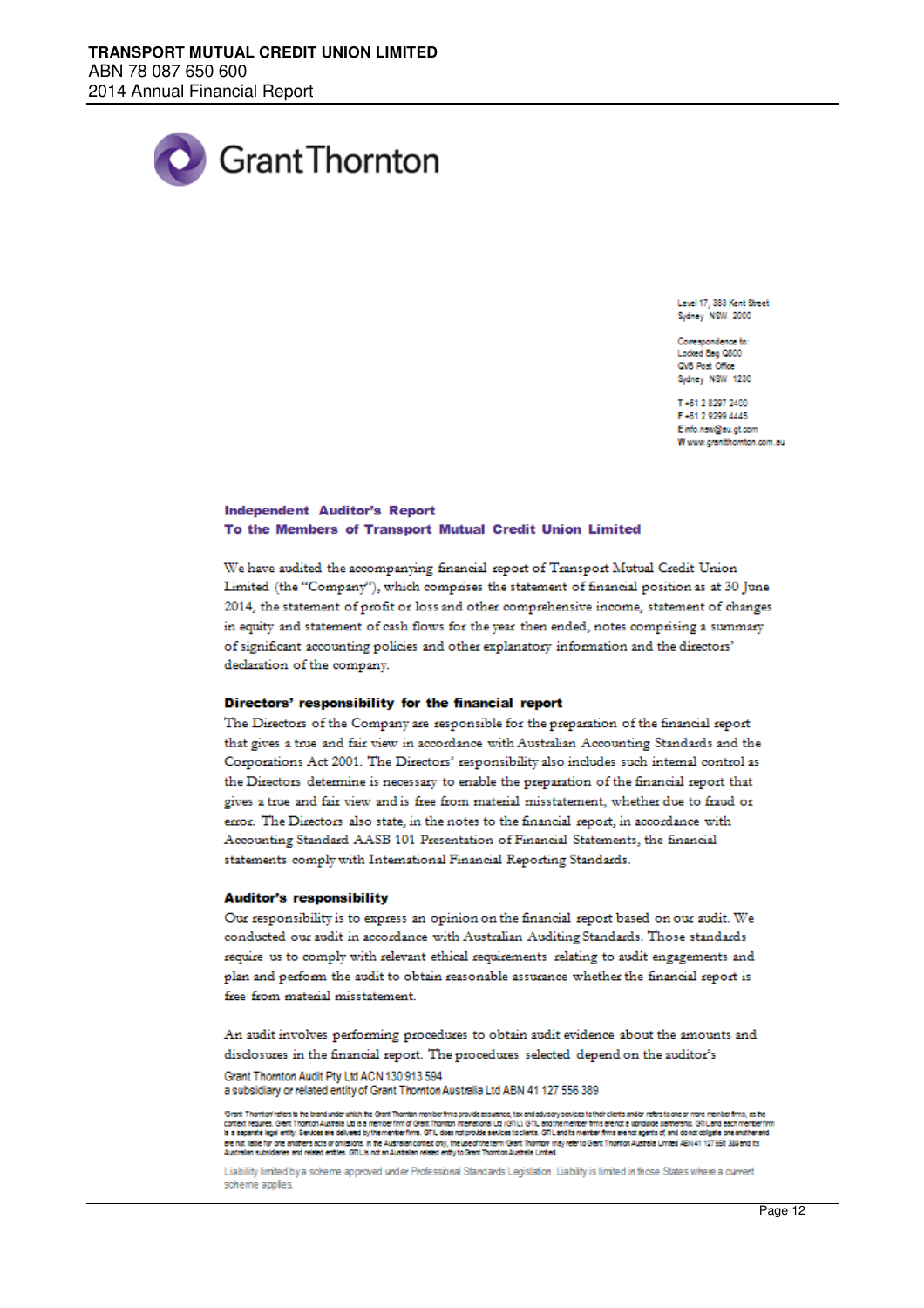# **Grant Thornton**

judgement, including the assessment of the risks of material misstatement of the financial report, whether due to fraud or error.

In making those risk assessments, the auditor considers internal control relevant to the Company's preparation of the financial report that gives a true and fair view in order to design audit procedures that are appropriate in the circumstances, but not for the purpose of expressing an opinion on the effectiveness of the Company's internal control. An audit also includes evaluating the appropriateness of accounting policies used and the reasonableness of accounting estimates made by the Directors, as well as evaluating the overall presentation of the financial report.

We believe that the audit evidence we have obtained is sufficient and appropriate to provide a basis for our audit opinion.

#### Independence

In conducting our audit, we have complied with the independence requirements of the Corporations Act 2001.

#### **Auditor's opinion**

In our opinion:

- the financial report of Transport Mutual Credit Union Limited is in accordance with the Corporations Act 2001, including:
	- giving a true and fair view of the Company's financial position as at 30 June ÷ 2014 and of its performance for the year ended on that date; and
	- ii complying with Australian Accounting Standards and the Corporations Regulations 2001; and
- the financial report also complies with International Financial Reporting Standards as Ъ disclosed in the notes to the financial statements.

work Thornton.

GRANT THORNTON AUDIT PTY LTD Chartered Accountants

N E Sinclair Partner - Audit & Assurance

Sydney, 24 September 2014

 $\overline{2}$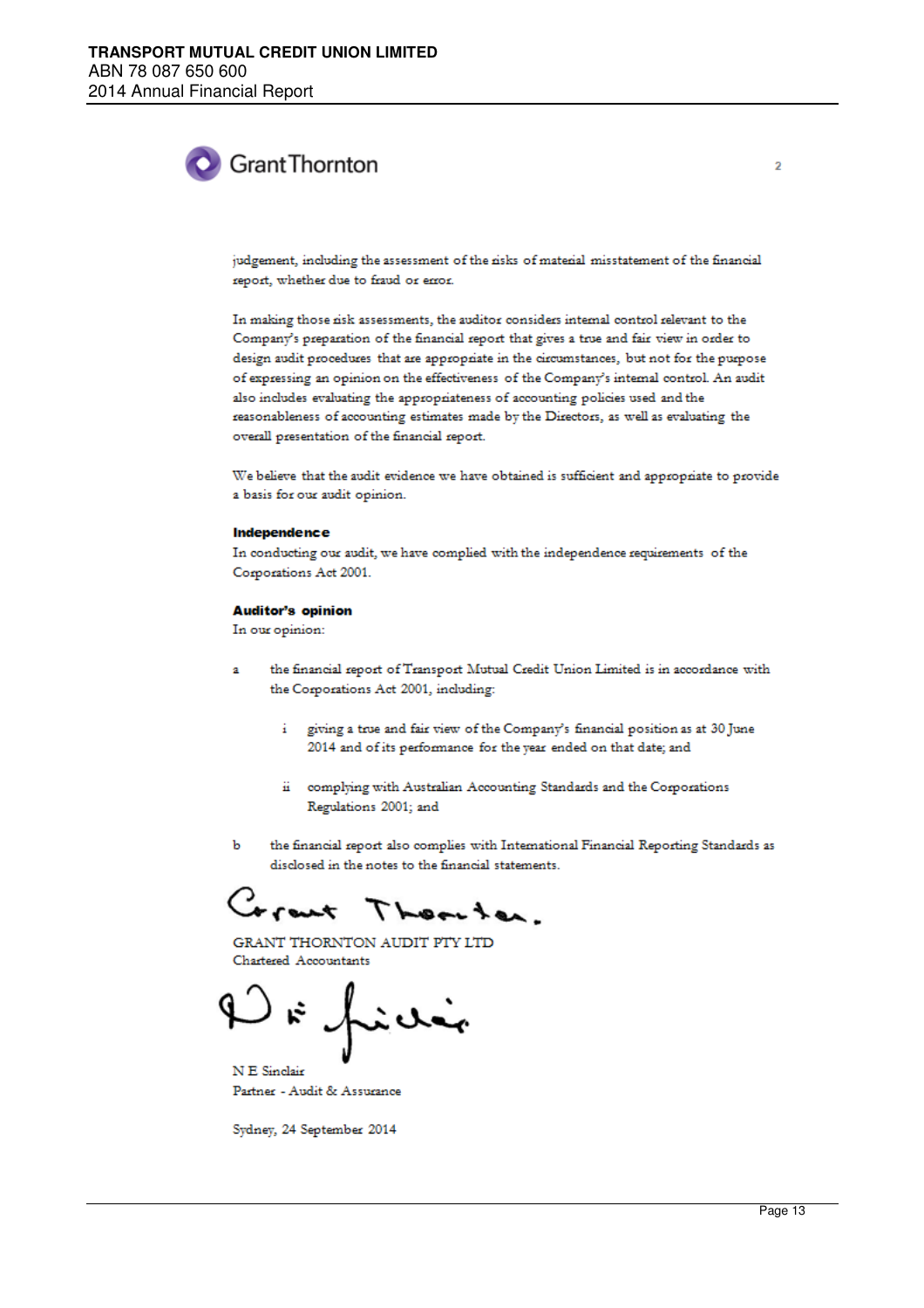# **DIRECTORS' DECLARATION**

The Directors of Transport Mutual Credit Union Limited declare that:-

- 1. The financial statements, comprising the statement of profit or loss and other comprehensive income, statement of financial position, statement of cash flows, statement of changes in equity, and accompanying notes, are in accordance with the Corporations Act 2001 and:
	- (a) comply with Accounting Standards and the Corporations Regulations 2001; and
	- (b) give a true and fair view of the company's financial position as at 30 June 2014 and of its performance for the year ended on that date.
- 2. The company has included in the notes to the financial statements an explicit and unreserved statement of compliance with International Financial Reporting Standards.
- 3. In the Directors' opinion, there are reasonable grounds to believe that the company will be able to pay its debts as and when they become due and payable.

This declaration is made in accordance with a resolution of the Board of Directors and is signed for and on behalf of the Directors by:

Hancock

Noel J.T. Hancock Chair

**Dated this 24th September 2014**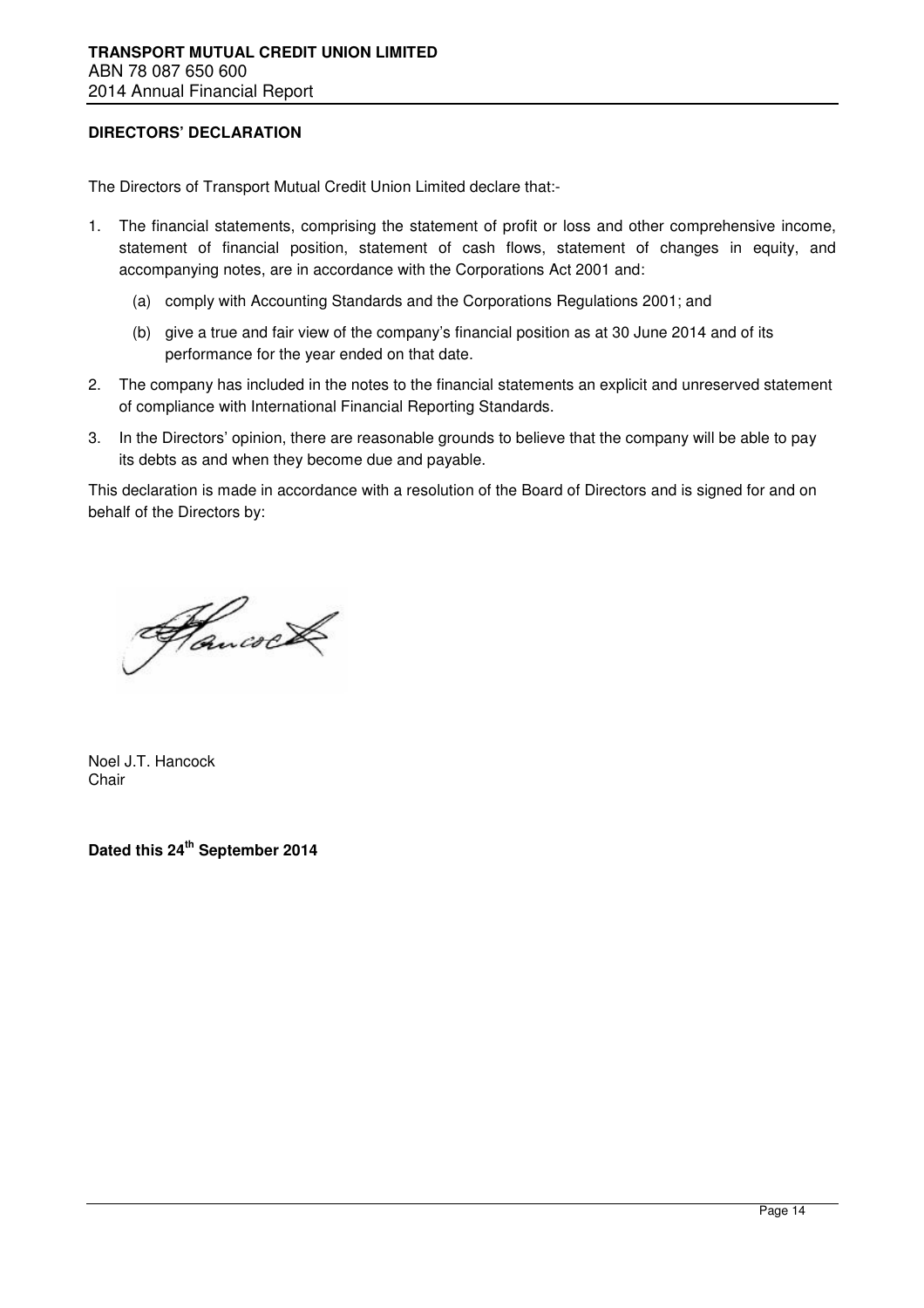#### **STATEMENT OF PROFIT OR LOSS AND OTHER COMPREHENSIVE INCOME FOR THE YEAR ENDED 30 JUNE 2014**

|                                                                 | <b>Note</b> | 2014      | 2013<br>\$ |
|-----------------------------------------------------------------|-------------|-----------|------------|
| Interest revenue                                                | 2.a         | 3,185,214 | 3,545,691  |
| Interest expense                                                | 2.c         | 1,190,047 | 1,583,429  |
| Net interest income                                             |             | 1,995,167 | 1,962,262  |
| Fee commission and other income                                 | 2.b         | 177,183   | 180,178    |
|                                                                 |             | 2,172,350 | 2,142,440  |
| Less                                                            |             |           |            |
| Non interest expenses                                           |             |           |            |
| Impairment losses on loans receivable from Members              | 2.d         | 35,265    | 2,023      |
| Fee and commission expenses                                     |             | 106,031   | 115,417    |
| General administration<br>- Employees compensation and benefits |             | 700,094   | 747,747    |
| - Depreciation and amortisation                                 | 2.e         | 99,750    | 135,108    |
| Information technology                                          |             | 384,729   | 392,762    |
| Office occupancy                                                |             | 119,136   | 123,183    |
| - Other administration                                          |             | 81,626    | 110,154    |
| Other operating expenses                                        |             | 392,003   | 395,484    |
| Total non interest expenses                                     |             | 1,918,634 | 2,021,878  |
| Profit before income tax                                        |             | 253,716   | 120,562    |
| Income tax expense                                              | 3           | 63,801    | 27,043     |
| Profit after income tax                                         |             | 189,915   | 93,519     |
| Other comprehensive income                                      |             |           |            |
| <b>Total comprehensive income</b>                               |             | 189,915   | 93,519     |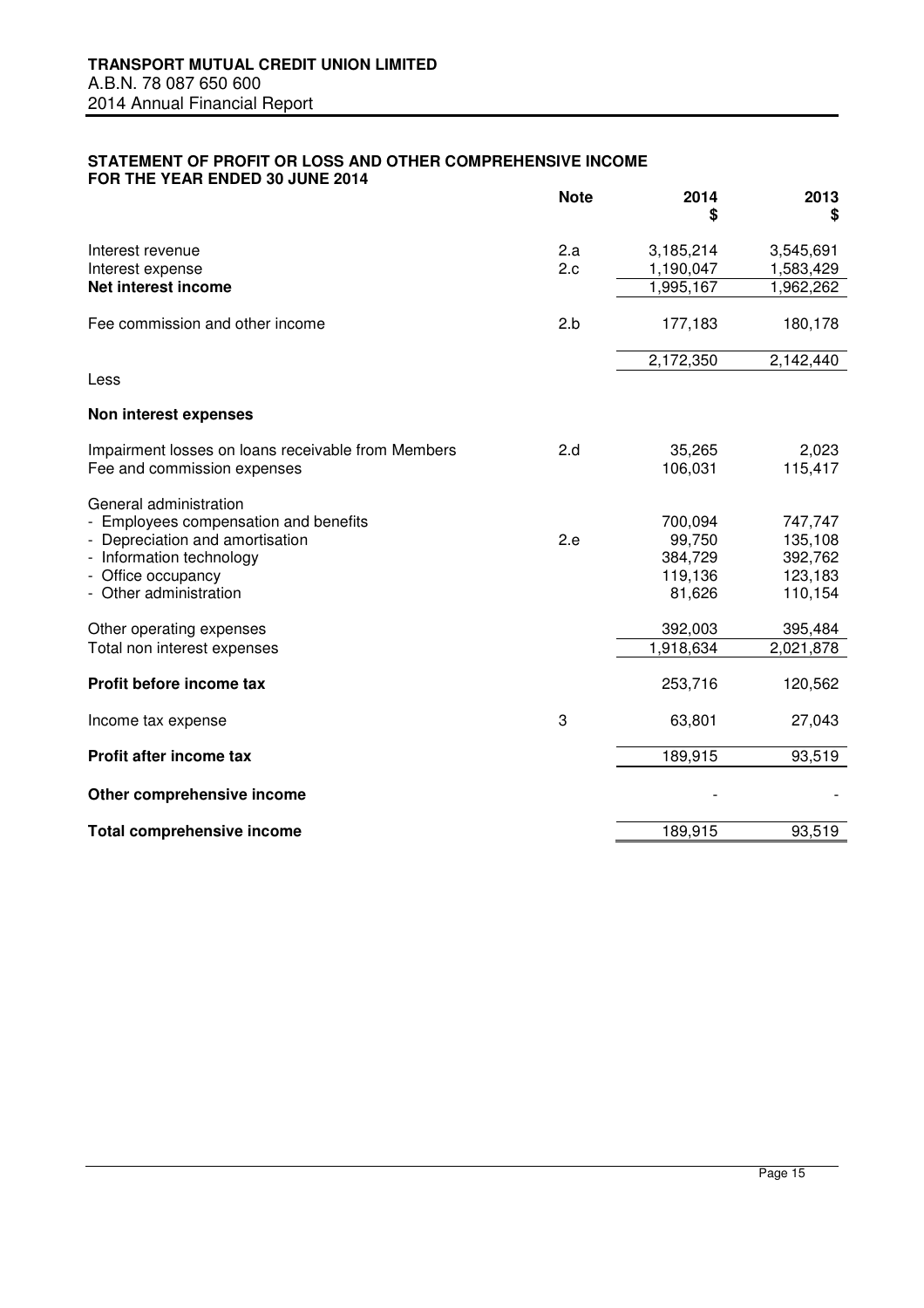#### **STATEMENT OF CHANGES IN MEMBER EQUITY FOR THE YEAR ENDED 30 JUNE 2014**

|                              | Capital<br><b>Reserve</b> | <b>Retained</b><br><b>Earnings</b> | Reserve for<br><b>Credit</b><br><b>Losses</b> | <b>Total</b> |
|------------------------------|---------------------------|------------------------------------|-----------------------------------------------|--------------|
|                              | \$                        | \$                                 | \$                                            | \$           |
| Total at 1 July 2012         | 30,120                    | 8,068,856                          | 461,067                                       | 8,560,043    |
| Net Profit for the Period    |                           | 93,519                             |                                               | 93,519       |
| <b>Transfers to Reserves</b> | 1,330                     | (1,330)                            |                                               |              |
| Total as at 30 June 2013     | 31,450                    | 8,161,045                          | 461,067                                       | 8,653,562    |
| Net Profit for the Period    |                           | 189,915                            |                                               | 189,915      |
| <b>Transfers to Reserves</b> | 1,210                     | (1,210)                            |                                               |              |
| Total as at 30 June 2014     | 32,660                    | 8.349.750                          | 461,067                                       | 8.843.477    |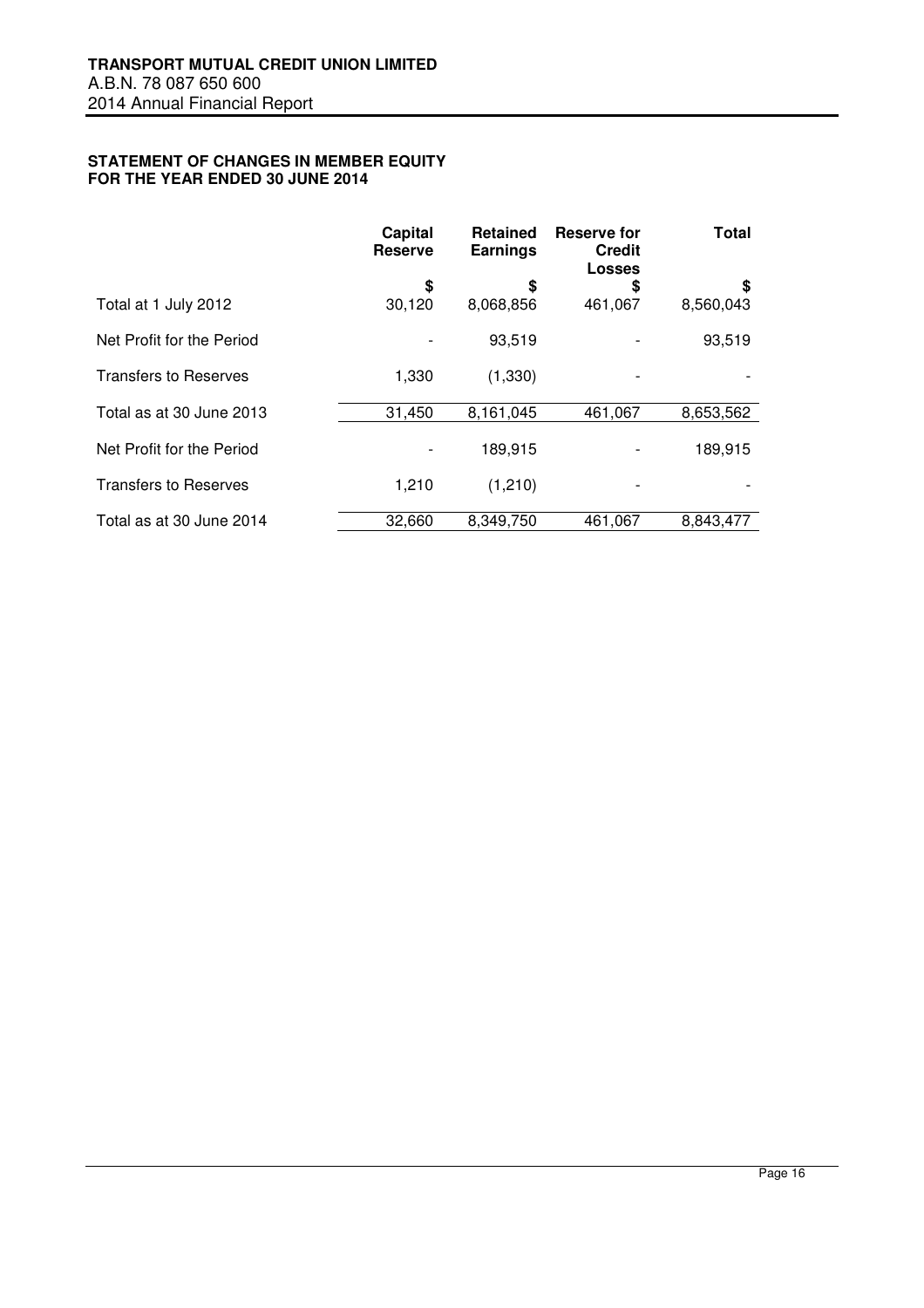#### **STATEMENT OF FINANCIAL POSITION FOR THE YEAR ENDED 30 JUNE 2014**

|                                               | <b>Note</b> | 2014<br>\$ | 2013<br>\$ |
|-----------------------------------------------|-------------|------------|------------|
| <b>ASSETS</b>                                 |             |            |            |
| Cash and cash equivalents<br>4                |             | 2,159,642  | 1,315,486  |
| 5<br>Advances to other financial institutions |             | 9,964,216  | 9,486,381  |
| Receivables<br>6                              |             | 183,408    | 226,306    |
| Loans to Members                              | 7a          | 45,818,812 | 46,600,674 |
| Available for sale investments<br>9           |             | 166,277    | 166,277    |
| Property, plant and equipment                 | 10          | 115,565    | 93,628     |
| <b>Taxation assets</b>                        | 11          | 105,741    | 94,948     |
| Intangible assets                             | 12          |            | 22,908     |
| <b>TOTAL ASSETS</b>                           |             | 58,513,661 | 58,006,608 |
| <b>LIABILITIES</b>                            |             |            |            |
| Payables to other financial institutions      |             | 3,500,000  | 3,500,000  |
| <b>Deposits from Members</b>                  | 13          | 45,561,411 | 45,134,837 |
| Creditor accruals and settlement accounts     | 14          | 532,107    | 684,221    |
| <b>Taxation liabilities</b>                   | 15          | 28,020     |            |
| Provisions                                    | 16          | 48,646     | 33,988     |
| <b>TOTAL LIABILITIES</b>                      |             | 49,670,184 | 49,353,046 |
|                                               |             |            |            |
| <b>NET ASSETS</b>                             |             | 8,843,477  | 8,653,562  |
| <b>MEMBERS' EQUITY</b>                        |             |            |            |
| Capital reserve account                       | 17          | 32,660     | 31,450     |
| Reserves                                      | 18          | 461.067    | 461,067    |
| Retained earnings                             |             | 8,349,750  | 8,161,045  |
| <b>TOTAL MEMBERS' EQUITY</b>                  |             | 8,843,477  | 8,653,562  |

Table of other notes to accounts

- 19 Financial Risk Management Objectives and Policies<br>20 Categories of Financial Instruments
- 20 Categories of Financial Instruments<br>21 Maturity Profile of Financial Assets a
- 21 Maturity Profile of Financial Assets and Liabilities<br>22 Interest Rate Change Profile of Financial Assets a
- 22 Interest Rate Change Profile of Financial Assets and Liabilities<br>23 Fair Value of Financial Assets and Liabilities
- 23 Fair Value of Financial Assets and Liabilities<br>24 Financial Commitments
- 24 Financial Commitments<br>25 Standby Borrowing Faci
- **Standby Borrowing Facilities**
- 26 Contingent Liabilities
- 27 Disclosures on Directors and Other Key Management Personnel
- 28 Outsourcing Arrangements<br>29 Superannuation Liabilities
- Superannuation Liabilities
- 30 Notes to Statement of Cash Flows
- 31 Corporate Information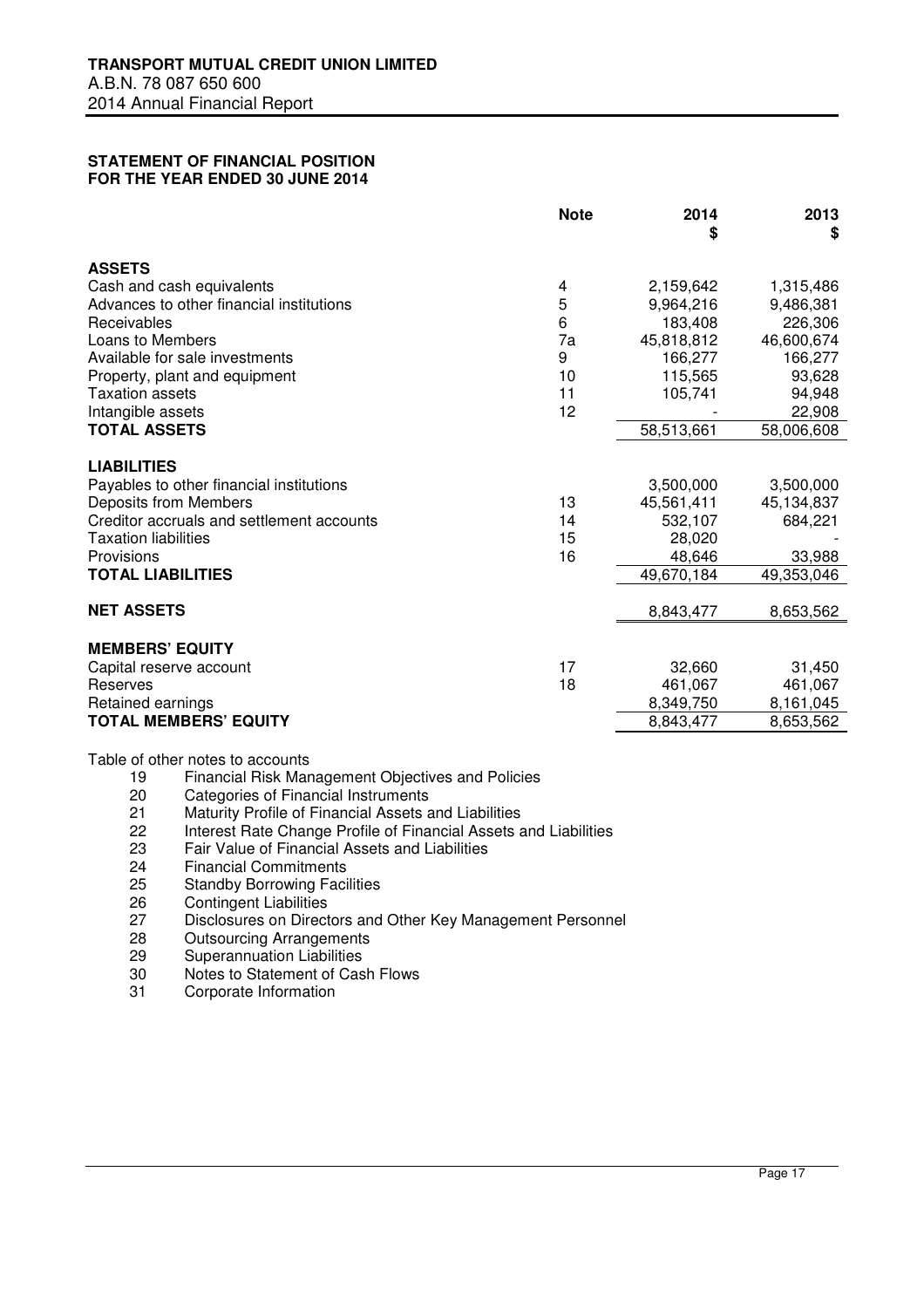#### **STATEMENT OF CASH FLOWS FOR THE YEAR ENDED 30 JUNE 2014**

|                                                                     | <b>Note</b> | 2014<br>S                | 2013<br>S                 |
|---------------------------------------------------------------------|-------------|--------------------------|---------------------------|
| <b>OPERATING ACTIVITIES</b>                                         |             |                          |                           |
| <b>Revenue Inflows</b>                                              |             |                          |                           |
| <b>Interest Received</b><br><b>Fees and Commissions</b>             |             | 3,176,606<br>128,633     | 3,570,526<br>136,621      |
| <b>Dividends Received</b>                                           |             | 30,484                   | 30,211                    |
| Other Income                                                        |             | 4,202                    | 13,346                    |
| <b>Less: Revenue Outflows</b>                                       |             |                          |                           |
| <b>Interest Paid</b>                                                |             | (1,301,433)              | (1,684,151)               |
| Suppliers and Employees<br><b>Income Taxes</b>                      |             | (1,708,607)<br>(46, 574) | (1,943,292)<br>(145, 835) |
|                                                                     |             |                          |                           |
| <b>Net Cash From Revenue Activities</b>                             | 30.b        | 283,311                  | (22, 574)                 |
| <b>Inflows from Other Operating Activities</b>                      |             |                          |                           |
| Increase in Member Deposits (Net movement)                          |             | 373,763                  | 348,837                   |
| Net decrease in Member loans                                        |             | 749,832                  |                           |
| Net decrease in receivables from other FIs                          |             | 1,123,595                | 1,446,298<br>1,795,135    |
| <b>Outflows from Other Operating Activities</b>                     |             |                          |                           |
| Decrease in Deposits (Net movement)                                 |             |                          |                           |
| Increase in Member Ioans                                            |             |                          | (1,365,641)               |
| Increase in Receivables from other FIs                              |             | (477,835)                |                           |
|                                                                     |             | (477, 835)               | (1,365,641)               |
| <b>Net Cash from all Operating Activities</b>                       |             | 929,071                  | 406,920                   |
| <b>INVESTING ACTIVITIES</b>                                         |             |                          |                           |
| <b>Inflows</b><br>Proceeds on sale of property, plant and equipment |             | 14,500                   |                           |
|                                                                     |             |                          |                           |
| Less: Outflows<br>Purchases of fixed assets                         |             |                          |                           |
| <b>Net Cash From Investing Activities</b>                           |             | (99, 415)<br>(84, 915)   | (38, 125)<br>(38,125)     |
|                                                                     |             |                          |                           |
| <b>FINANCING ACTIVITIES</b>                                         |             |                          |                           |
| Decrease in Payables from other FIs                                 |             |                          | (500,000)                 |
| <b>Net Cash From Financing Activities</b>                           |             | $\overline{\phantom{a}}$ | (500, 000)                |
| Total Net Cash Increase/(Decrease)                                  |             | 844,156                  | (131, 205)                |
| Cash at the beginning of the year                                   |             | 1,315,486                | 1,446,691                 |
| Cash at end of year                                                 | 30.a        | 2,159,642                | 1,315,486                 |
|                                                                     |             |                          |                           |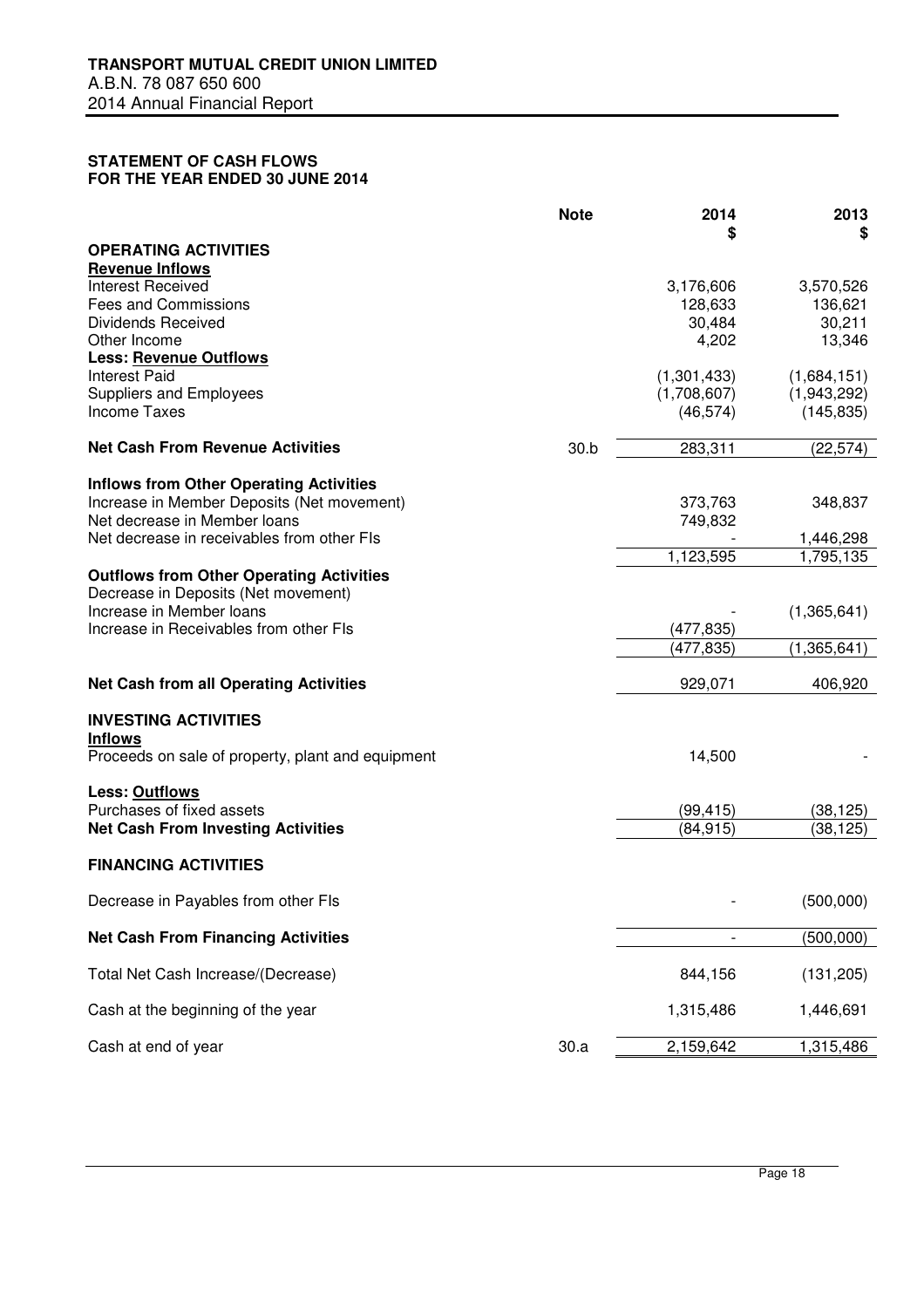## **1. STATEMENT OF ACCOUNTING POLICIES**

This financial report is prepared for Transport Mutual Credit Union Limited as a single Credit Union, for the year ended the 30th June 2014. The report was authorised for issue on 24<sup>th</sup> September 2014 in accordance with a resolution of the Board of Directors. The financial report is presented in Australian dollars. The financial report is a general purpose financial report which has been prepared in accordance with Australian equivalents to International Financial Reporting Standards (AIFRS), other authoritative pronouncements of the Australian Accounting Standards Board Urgent Issues Group Interpretations and the Corporations Act 2001. Compliance with Australian equivalents to International Financial Reporting Standards (AIFRS) ensures the financial statements and notes comply with the International Financial Reporting Standards (IFRS). Transport Mutual Credit Union Limited is a for-profit entity for the purpose of preparing the financial statements.

#### **a. Basis of Measurement and Classification**

The financial statements have been prepared on an accruals basis, and are based on historical costs, which do not take into account changing money values or current values of non-current assets with the exception of real property and Available for Sale Investments which are stated at fair value. The accounting policies are consistent with the prior year unless otherwise stated.

Financial assets and financial liabilities are recognised when the Credit Union becomes a party to the contractual provisions of the financial instrument, and are measured initially at fair value adjusted by transaction costs, except for those carried at fair value through profit or loss, which are measured initially at fair value. Subsequent measurement of financial assets and financial liabilities are described below.

Financial assets are derecognised when the contractual rights to the cash flows from the financial asset expire, or when the financial asset and all substantial risks and rewards are transferred. A financial liability is derecognised when it is extinguished, discharged, cancelled or expired.

#### Classification and subsequent measurement of financial assets

For the purpose of subsequent measurement, financial assets other than those designated and effective as hedging instruments are classified into the following categories upon initial recognition:

- loans and receivables
- financial assets at fair value through profit or loss (FVTPL)
- held-to-maturity (HTM) investments
- available-for-sale (AFS) financial assets.

The category determines subsequent measurement and whether any resulting income and expense is recognised in profit or loss or in other comprehensive income. All financial assets except for those at FVTPL are subject to review for impairment at least at each reporting date to identify whether there is any objective evidence that a financial asset or a group of financial assets is impaired. Different criteria to determine impairment are applied for each category of financial assets, which are described below.

All income and expenses relating to financial assets that are recognised in profit or loss, are presented within finance costs, finance income or other financial items, except for impairment of loans and receivables which is presented within other expenses.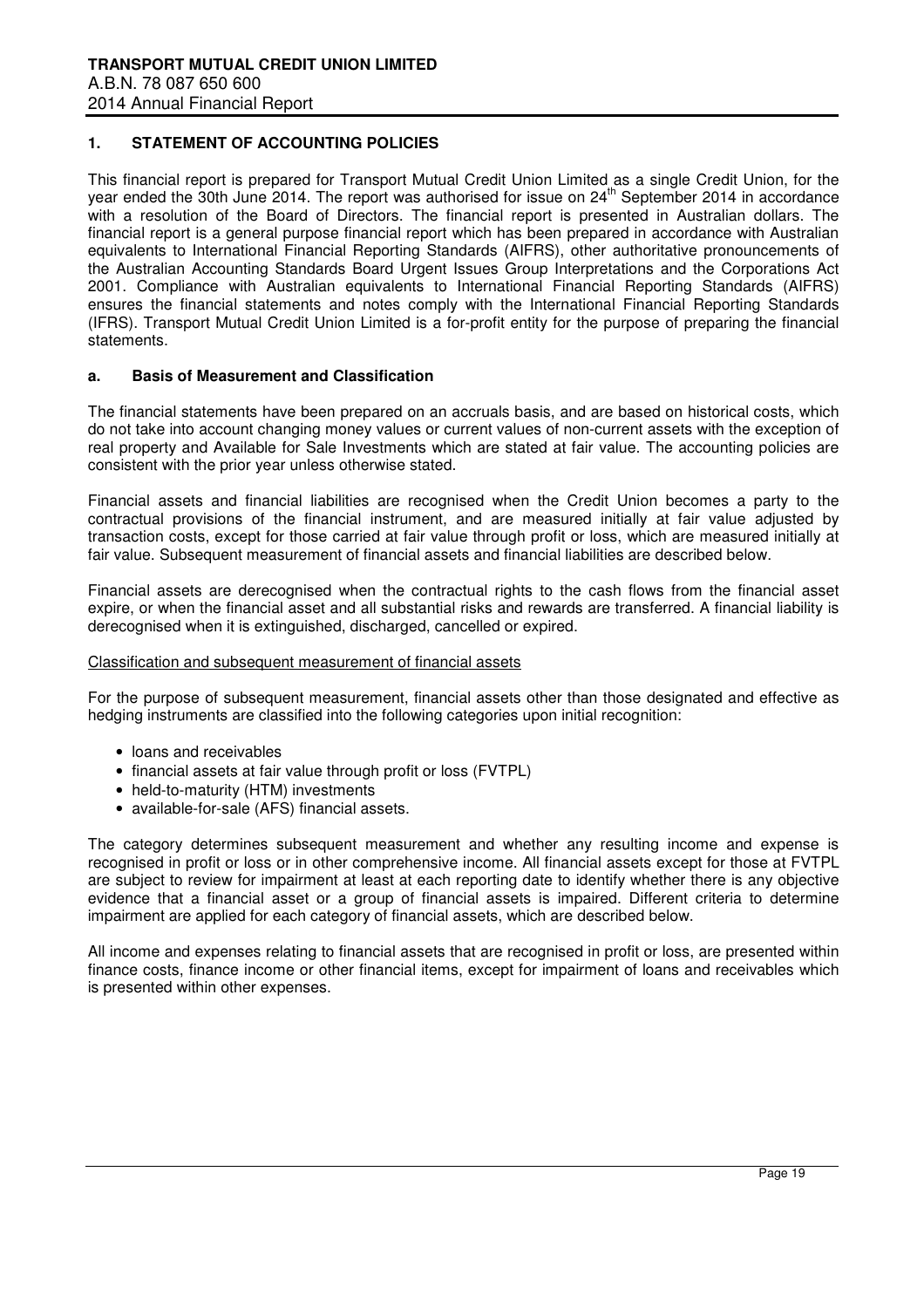#### Loans and receivables

Loans and receivables are non-derivative financial assets with fixed or determinable payments that are not quoted in an active market. After initial recognition, these are measured at amortised cost using the effective interest method, less provision for impairment. The Credit Union's cash and cash equivalents, trade and most other receivables fall into this category of financial instruments.

Individually significant receivables are considered for impairment when they are past due or when other objective evidence is received that a specific counterparty will default. Receivables that are not considered to be individually impaired are reviewed for impairment determined by reference to the industry and region of a counterparty and other shared credit risk characteristics. The impairment loss estimate is then based on recent historical counterparty default rates for each identified class of borrower.

#### Financial assets at FVTPL

Financial assets at FVTPL include financial assets that are either classified as held for trading or that meet certain conditions and are designated at FVTPL upon initial recognition. Assets in this category are measured at fair value with gains or losses recognised in profit or loss. The fair values of financial assets in this category are determined by reference to active market transactions or using a valuation technique where no active market exists.

#### Available For Sale (AFS) financial assets

AFS financial assets are non-derivative financial assets that are either designated to this category or do not qualify for inclusion in any of the other categories of financial assets. The Credit Union's AFS financial assets include the equity investment in Cuscal Limited.

The equity investment in Cuscal Limited is measured at cost less any impairment charges, as their fair value cannot currently be estimated reliably. Impairment charges are recognised in profit or loss.

All other AFS financial assets are measured at fair value. Gains and losses on these assets are recognised in other comprehensive income and reported within the AFS reserve within equity, except for impairment losses, which are recognised in profit or loss. When the asset is disposed of or is determined to be impaired, the cumulative gain or loss recognised in other comprehensive income is reclassified from the equity reserve to profit or loss, and presented as reclassification adjustments within other comprehensive income. Interest calculated using the effective interest method and dividends are recognised in profit or loss within 'finance income'.

Reversals of impairment losses are recognised in other comprehensive income, except for financial assets that are debt securities which are recognised in profit or loss only if the reversal can be objectively related to an event occurring after the impairment loss was recognised**.** 

#### Classification and subsequent measurement of financial liabilities

The Credit Union's financial liabilities include borrowings, trade and other payables.

Financial liabilities are measured subsequently at amortised cost using the effective interest method, except for financial liabilities held for trading or designated at FVTPL, that are carried subsequently at fair value with gains or losses recognised in profit or loss.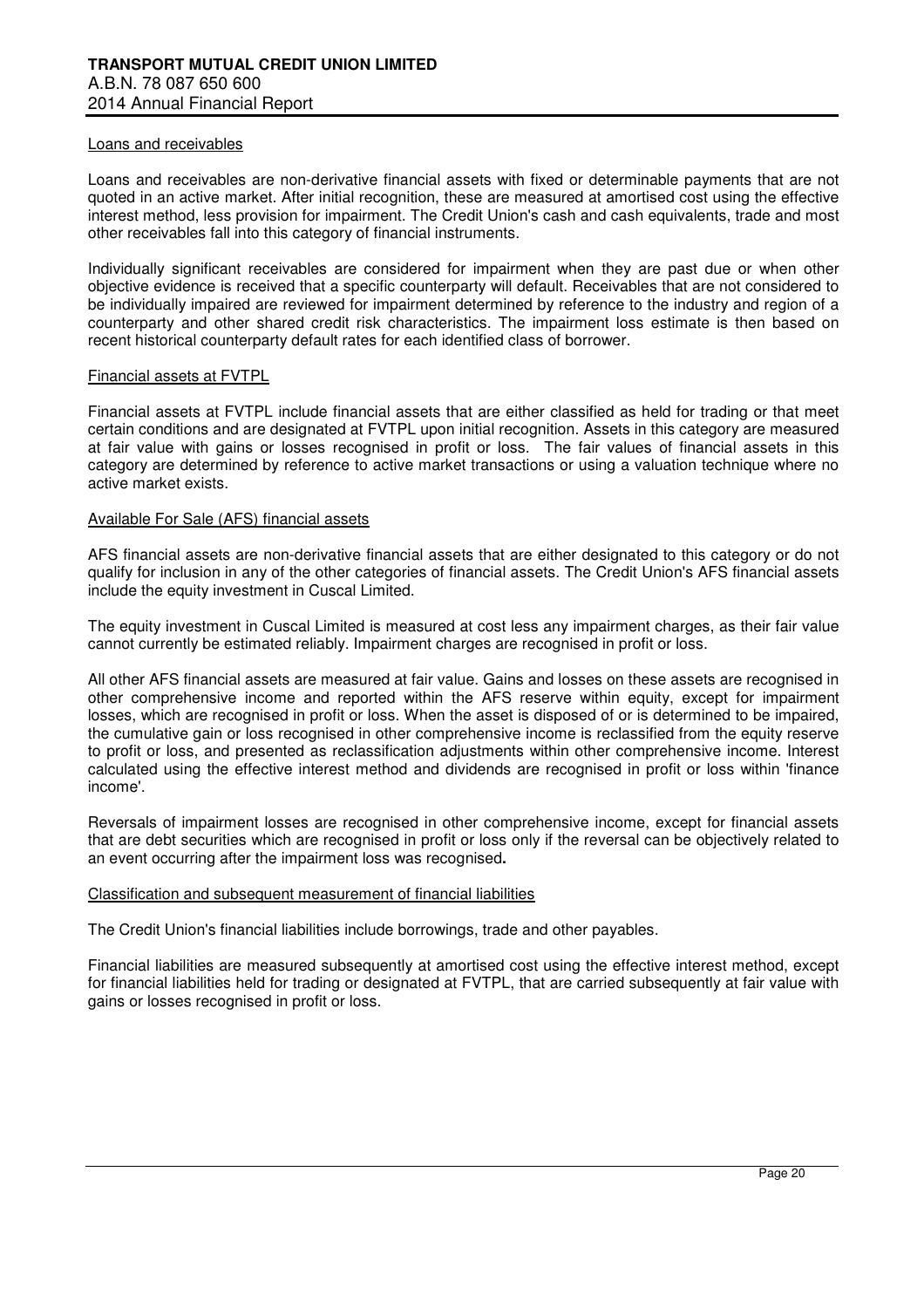#### **b. Loans to Members**

#### Basis of recognition

All loans are initially recognised at fair value, net of loan origination fees and inclusive of transaction costs incurred. Loans are subsequently measured at amortised cost. Any difference between the proceeds (net of transaction costs) and the redemption amount is recognised in the income statement over the period of the loans using the effective interest method.

Loans to Members are reported at their recoverable amount representing the aggregate amount of principal and unpaid interest owing to the Credit Union at balance date, less any allowance or provision against impairment for debts considered doubtful. A loan is classified as impaired where recovery of the debt is considered unlikely as determined by the Board of Directors.

#### Interest earned

Term loans **-** Interest is calculated on the basis of the daily balance outstanding and is charged in arrears to a Member's account on the last day of each month.

Overdraft - Interest is calculated initially on the basis of the daily balance outstanding and is charged in arrears to a Member's account on the last day of each month.

Non accrual loan interest - While still legally recoverable, interest is not brought to account as income where the Credit Union is informed that the Member is deceased, or, where a loan is impaired.

#### Loan origination fees and discounts

Loan establishment fees and discounts are initially deferred as part of the loan balance, and are brought to account as income over the expected life of the loan as interest revenue.

#### Transaction costs

Transaction costs are expenses which are direct and incremental to the establishment of the loan. These costs are initially deferred as part of the loan balance, and are brought to account as a reduction to income over the expected life of the loan, and included as part of interest revenue.

#### Fees on loans

The fees charged on loans after origination of the loan are recognised as income when the service is provided or costs are incurred.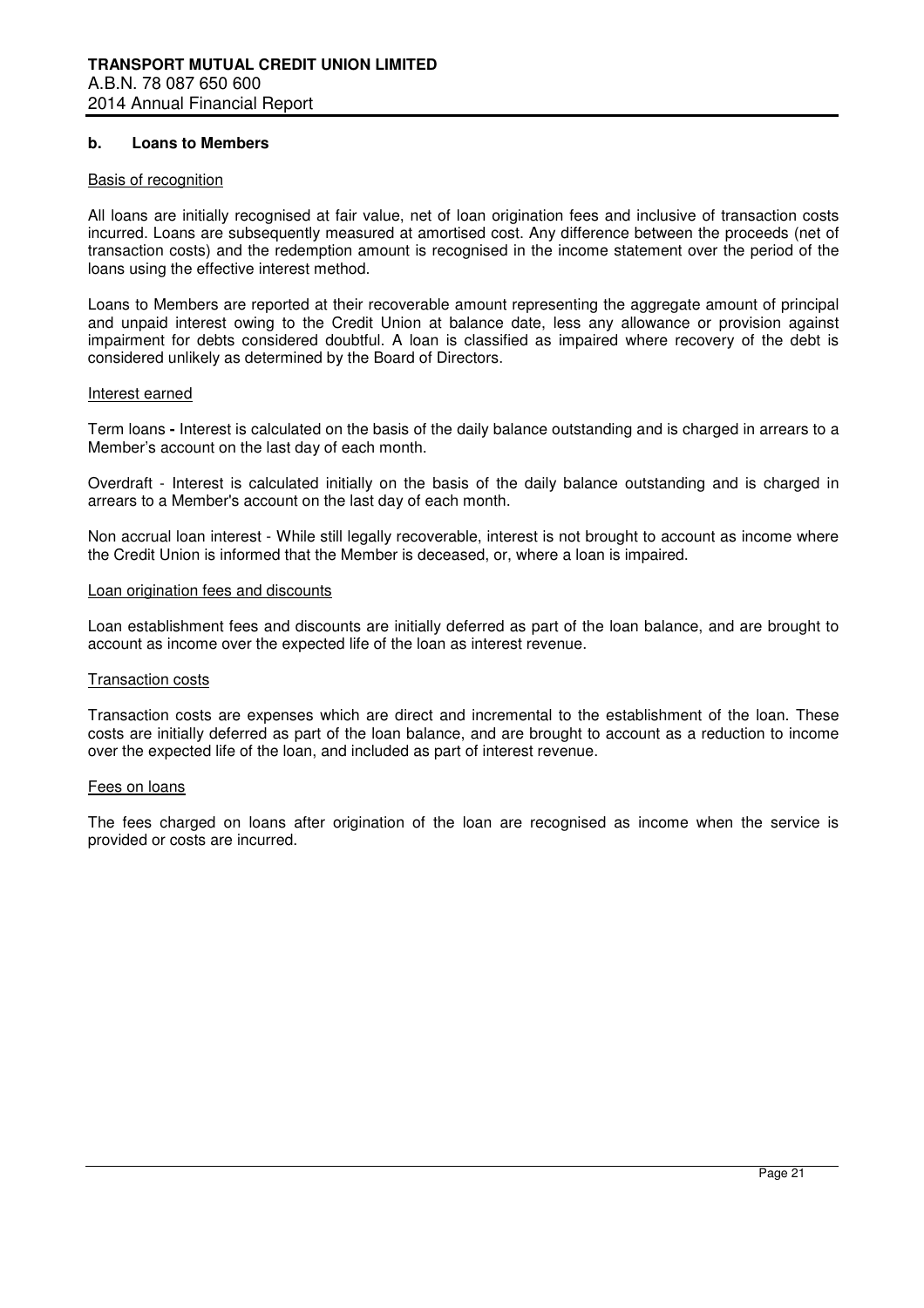#### **c. Loan Impairment**

#### Specific and collective provision for impairment

A provision for losses on impaired loans is recognised when there is objective evidence that the impairment of a loan has occurred. Estimated impairment losses are calculated on either a portfolio basis for loans of similar characteristics, or on an individual basis. The amount provided is determined by Management and the Board to recognise the probability of loan amounts not being collected in accordance with terms of the loan agreement. The critical assumptions used in the calculation are as set out in Note 8. Note 19 includes detail of the credit risk management approach for loans.

The APRA Prudential Standards require a minimum provision to be maintained, based on specific percentages on the loan balance which are contingent upon the length of time the repayments are in arrears. This approach is used to assess the collective provisions for impairment.

An assessment is made at each balance sheet date to determine whether there is objective evidence that a specific financial asset or a group of financial assets is impaired. Evidence of impairment may include indications that the borrower has defaulted, is experiencing significant financial difficulty, or where the debt has been restructured to reduce the burden to the borrower.

#### **Reserve for credit losses**

In addition to the above specific provision, the Board has recognised the need to make an allocation from retained earnings to ensure there is adequate protection for Members against the prospect that some Members will experience loan repayment difficulties in the future. The reserve is based on estimation of potential risk in the loan portfolio based upon:

- the level of security taken as collateral
- the concentration of loans taken by employment type.

#### **Renegotiated loans**

Loans which are subject to renegotiated terms which would have otherwise been impaired do not have the repayment arrears diminished and interest continues to accrue to income. Each renegotiated loan is retained at the full arrears position until the normal repayments are reinstated and brought up to date and maintained for a period of 6 months.

#### **d. Bad debts written off (direct reduction in loan balance)**

Bad debts are written off from time to time as determined by Management and the Board of Directors when it is reasonable to expect that the recovery of the debt is unlikely. Bad debts are written off against the provisions for impairment, if a provision for impairment had previously been recognised. If no provision had been recognised, the write offs are recognised as expenses in the income statement.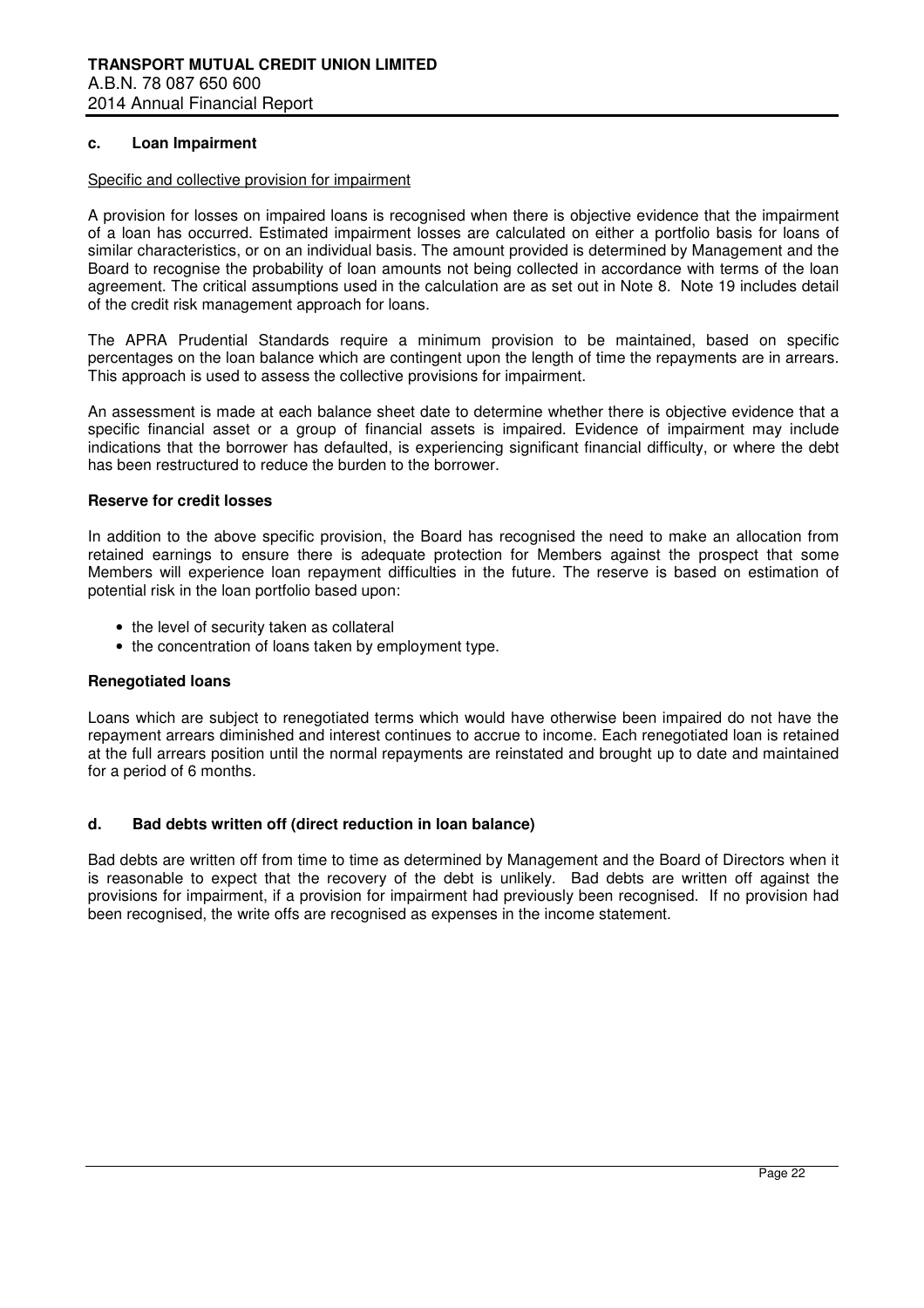#### **e. Property, plant and equipment**

Property, plant and equipment, with the exception of freehold land, are depreciated on a straight line basis so as to write off the net cost of each asset over its expected useful life to the Credit Union. The useful lives are adjusted if appropriate at each reporting date. Estimated useful lives as at the balance date are as follows:

- Leasehold improvements over the life of each asset
- Plant and equipment 3 to 7 years
- Assets less than \$300 are not capitalised.

#### **f. Receivables from other financial institutions**

Term deposits with other financial institutions are unsecured and have a carrying amount equal to their principal amount. Interest is paid on the daily balance at maturity. All deposits are in Australian currency.

The accrual for interest receivable is calculated on a proportional basis of the expired period of the term of the investment. Interest receivable is included in the amount of receivables in the statement of financial position.

#### **g. Equity investments and other securities**

Investments in shares are classified as available for sale financial assets where they do not qualify for classification as loans and receivables, or investments held for trading.

Investments in shares which do not have a ready market and are not capable of being reliably valued are recorded at the lower of cost or recoverable amount.

Realised net gains and losses on available for sale financial assets taken to the profit and loss account comprises only gains and losses on disposal.

All investments are in Australian currency.

#### **h. Member Deposits**

#### Basis for measurement

Member savings and term investments are quoted at the aggregate amount of money owing to depositors.

#### Interest payable

Interest on savings is calculated on the daily balance and posted to the accounts periodically, or on maturity of the term deposit. Interest on savings is brought to account on an accrual basis in accordance with the interest rate terms and conditions of each savings and term deposit account as varied from time to time. The amount of the accrual is shown as part of amounts payable.

#### **i. Borrowings**

All borrowings are initially recognised at fair value, net of transaction costs incurred. Borrowings are subsequently measured at amortised cost. Any difference between the proceeds (net of transaction costs) and the redemption amount is recognised in the income statement over the period of the loans and borrowings using the effective interest method.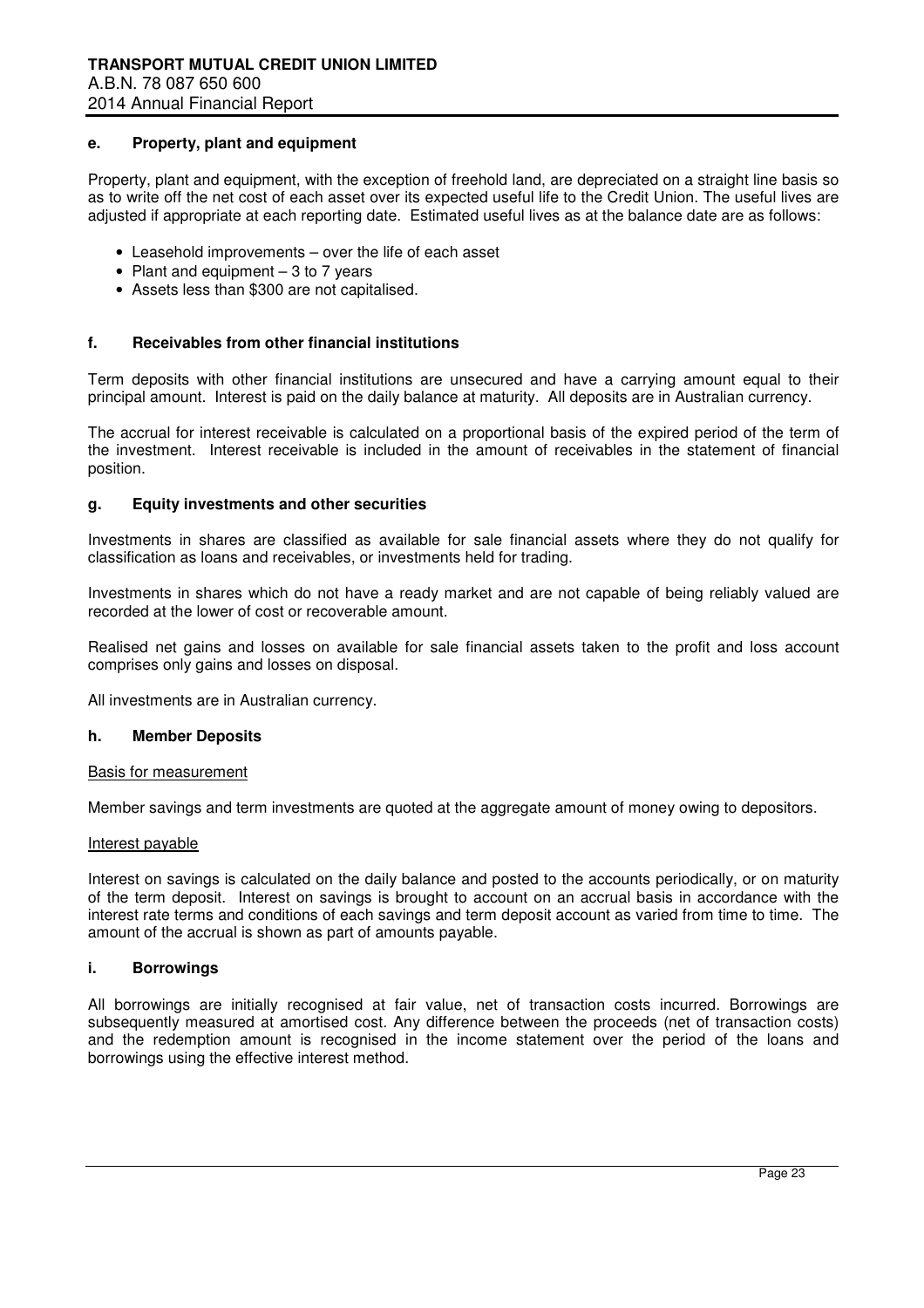#### **j. Provision for Employee Benefits**

Provision is made for the Credit Union's liability for employee benefits arising from services rendered by employees to balance date. Employee benefits expected to be settled within one year, have been measured at their nominal amount.

Other employee benefits payable later than one year have been measured at the present value of the estimated future cash outflows to be made for those benefits discounted using national government bond rates.

Provision for long service leave is on a pro-rata basis from commencement of employment with the Credit Union, based on the present value of its estimated future cash flows.

Annual leave is accrued in respect of all employees on pro-rata entitlement for part years of service and leave entitlement due but not taken at balance date. Annual leave is reflected as part of the sundry creditors and accruals.

Contributions are made by the Credit Union to an employee's preferred choice-compliant superannuation fund and are charged to the income statement as incurred.

#### **k. Leasehold on Premises**

Leases, where the lessor retains substantially all the risks and rewards of ownership of the net asset, are classified as operating leases. Payments made under operating leases (net of incentives received from the lessor) are charged to the income statement on a straight-line basis over the period of the lease.

#### **l. Income Tax**

The income tax expense shown in the income statement is based on the profit before income tax adjusted for any non tax deductible, or non assessable items between accounting profit and taxable income. Deferred tax assets and liabilities are recognised using the balance sheet liability method in respect of temporary differences arising between the tax bases of assets or liabilities and their carrying amounts in the financial statements.

Deferred tax assets and liabilities are recognised for all temporary differences between carrying amounts of assets and liabilities for financial reporting purposes and their respective tax bases at the rate of income tax applicable to the period in which the benefit will be received or the liability will become payable. These differences are presently assessed at 30%.

Deferred tax assets are only brought to account if it is probable that future taxable amounts will be available to utilise those temporary differences. The recognition of these benefits is based on the assumption that no adverse change will occur in income tax legislation; and the anticipation that the Credit Union will derive sufficient future assessable income and comply with the conditions of deductibility imposed by the law to permit an income tax benefit to be obtained.

#### **m. Intangible Assets**

Items of computer software which are not integral to the computer hardware owned by the Credit Union are classified as intangible assets.

Computer software is amortised over the expected useful life of the software. These lives range from 2 to 5 years.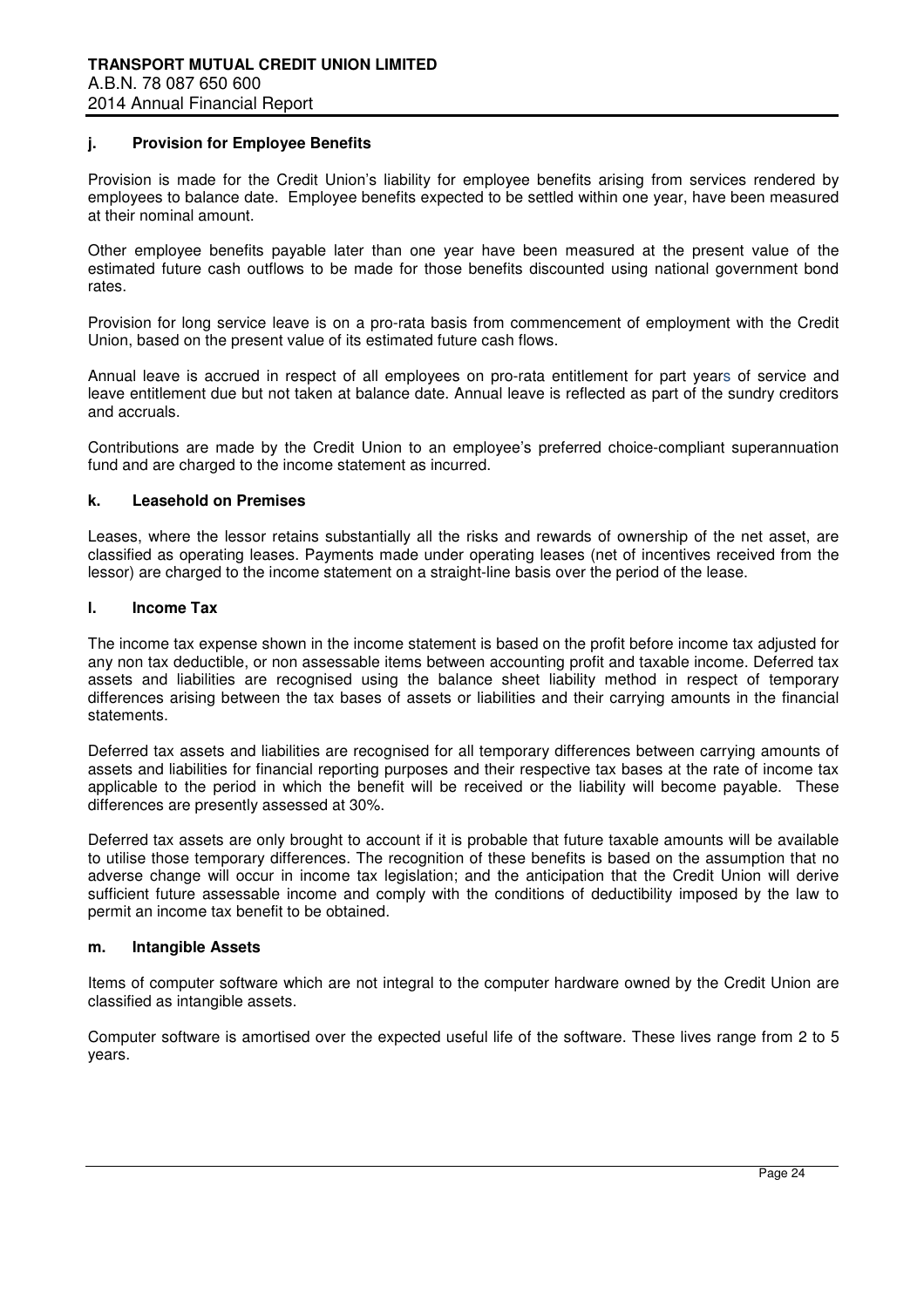#### **n. Goods and Services Tax**

As a financial institution the Credit Union is input taxed on all income except for income from commissions and some fees. An input taxed supply is not subject to goods and services tax (GST) collection, and similarly the GST paid on related or apportioned purchases cannot be recovered. As some income is charged GST, the GST on purchases are generally recovered on a proportionate basis. In addition certain prescribed purchases are subject to reduced input tax credits (RITC), of which 75% of the GST paid is recoverable.

Revenue, expenses and assets are recognised net of the amount of GST. To the extent that the full amount of the GST incurred is not recoverable from the Australian Tax Office (ATO), the GST is recognised as part of the cost of acquisition of the asset or as part of an item of the expense.

Receivables and payables are stated with the amount of GST included. The net amount of GST recoverable from, or payable to, the ATO is included as a current asset or current liability in the balance sheet. Cash flows are included in the cash flow statement on a gross basis. The GST components of cash flows arising from investing and financing activities which are recoverable from, or payable to, the Australian Taxation Office are classified as operating cash flows.

#### **o. Cash and cash equivalents**

Cash comprises cash on hand and at call deposits. Cash equivalents are short-term highly liquid investments that are readily convertible to known amounts of cash and which are subject to an insignificant risk of changes in value.

#### **p. Impairment of Assets**

At each reporting date the Credit Union assesses whether there is any indication that individual assets are impaired. Where impairment indicators exist, the recoverable amount is determined and impairment losses are recognised in the income statement where the asset's carrying value exceeds its recoverable amount. The recoverable amount is the higher of an asset's fair value less costs to sell and value in use. For the purpose of assessing value in use, the estimated future cash flows are discounted to their present value using a pre-tax discount rate that reflects current market assessments of the time value of money and the risks specific to the asset. Where it is not possible to estimate the recoverable amount for an individual asset, the recoverable amount is determined for the cash-generating unit to which the asset belongs.

#### **q. Accounting Estimates and Judgements**

Management have made critical accounting estimates when applying the Credit Union's accounting policies with respect to the impairment provisions for loans - refer Note 8.

#### **r. New standards applicable for the current year**

The Credit Union applies the current revised accounting standards applicable for financial years commencing from 1<sup>st</sup> July 2013. The Credit Union has adopted the following amended standards in the presentation of the financial report:

- AASB 13
- AASB 119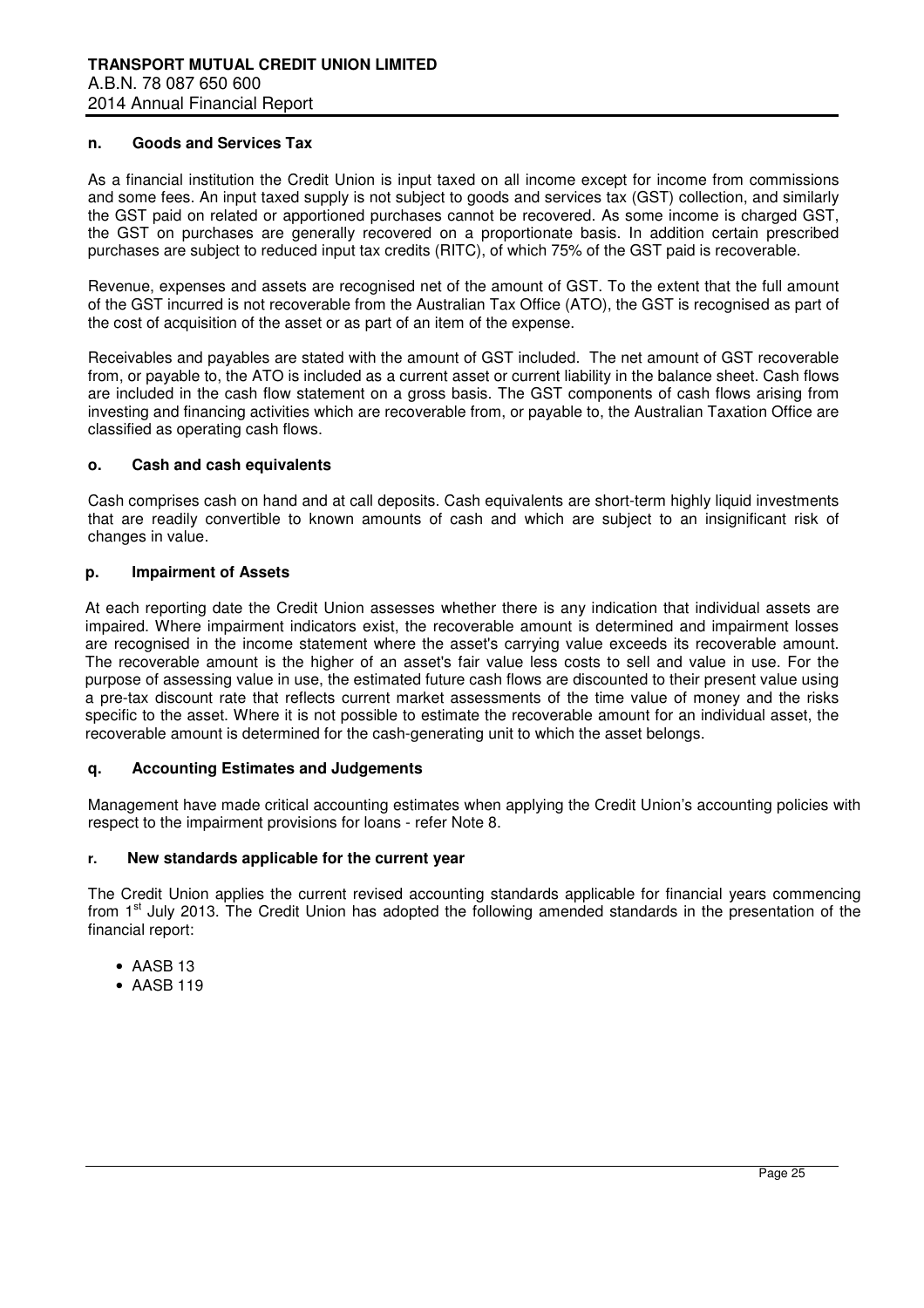| 2. | STATEMENT OF PROFIT OR LOSS AND OTHER COMPREHENSIVE INCOME         | 2014              | 2013<br>\$        |
|----|--------------------------------------------------------------------|-------------------|-------------------|
| а. | Analysis of interest revenue                                       |                   |                   |
|    |                                                                    |                   |                   |
|    | Interest revenue on assets carried at amortised cost               |                   |                   |
|    | Cash - deposits at call<br>Receivables from financial institutions | 43,861<br>293,591 | 28,471<br>426,805 |
|    | Loans to Members                                                   | 2,847,762         | 3,090,415         |
|    | <b>TOTAL INTEREST REVENUE</b>                                      | 3,185,214         | 3,545,691         |
| b. | Fee, commission and other income                                   |                   |                   |
|    | Fee and commission revenue                                         |                   |                   |
|    | Other fee income                                                   | 53,220            | 55,424            |
|    | Insurance commissions<br>Other commissions                         | 17,254<br>58,159  | 18,002<br>63,195  |
|    |                                                                    |                   |                   |
|    | <b>TOTAL FEE AND COMMISSION REVENUE</b>                            | 128,633           | 136,621           |
|    | Dividends received on available for sale assets                    | 30,484            | 30,211            |
|    | Bad debts recovered                                                | 4,152             | 10,961            |
|    | Gain on disposal of assets<br>- Property, plant and equipment      | 13,864            |                   |
|    | Miscellaneous revenue                                              | 50                | 2,385             |
|    | TOTAL FEE COMMISSION AND OTHER INCOME                              | 177,183           | 180,178           |
| c. | <b>Interest expenses</b>                                           |                   |                   |
|    | Interest expense on liabilities carried at amortised<br>cost       |                   |                   |
|    | Deposits from other financial institutions                         | 136,933           | 171,939           |
|    | Deposits from Members                                              | 1,053,114         | 1,411,490         |
|    | <b>TOTAL INTEREST EXPENSE</b>                                      | 1,190,047         | 1,583,429         |
| d. | <b>Impairment losses</b><br><b>Available for sale assets</b>       |                   |                   |
|    | <b>Loans and advances</b>                                          |                   |                   |
|    | Increase in provision for impairment                               | 30,081            | 1,569             |
|    | Bad debts written off directly against profit                      | 5,184             | 454               |
|    | <b>TOTAL IMPAIRMENT LOSSES</b>                                     | 35,265            | 2,023             |
|    |                                                                    |                   |                   |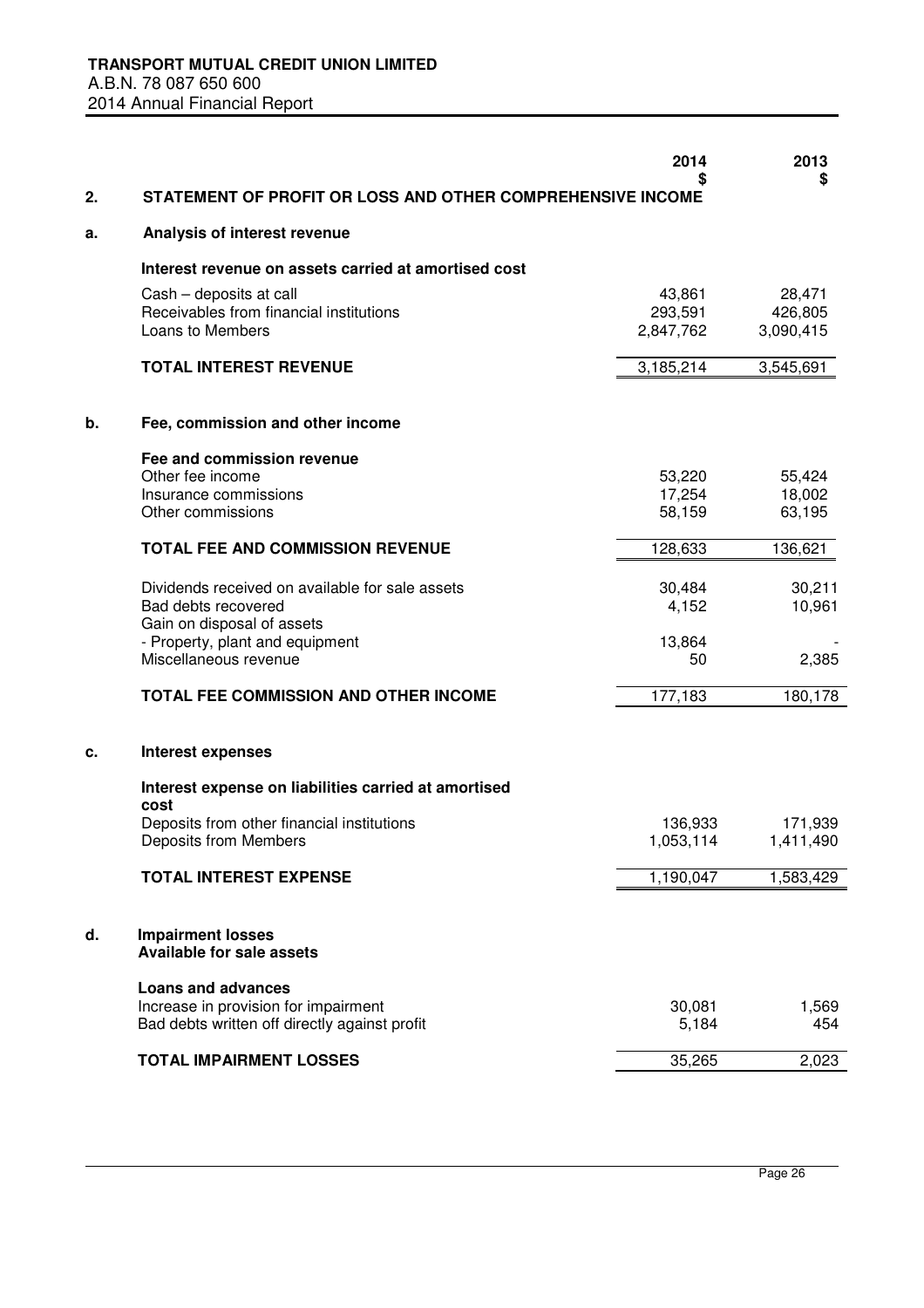| General administration - depreciation expenses include:<br>- Plant and equipment<br>61,240<br>66,999<br>- Leasehold improvements<br>15,602<br>15,724<br>- Amortisation of software<br>22,908<br>52,385<br>99,750<br>135,108<br>General administration - office occupancy costs<br>include:<br>118,171<br>120,918<br>Property operating lease payments<br>Other operating expenses include:<br>Auditor's remuneration (excluding GST)<br>- Audit fees<br>42,000<br>39,660<br>- Other Services - taxation<br>4,500<br>4,500<br>- Other Services - compliance<br>2,000<br>1,000<br>6,000<br>- Other Services - other<br>6,000<br>54,500<br>51,160<br><b>Other significant expenses</b><br>f.<br>Rebranding costs associated with the change of name<br>37,760<br><b>INCOME TAX EXPENSE</b><br>3.<br>The prima facie tax payable on profit is reconciled to the<br>income tax expense in the accounts as follows:<br>Profit<br>253,716<br>120,562<br>76,115<br>Prima facie tax payable on profit before income tax at 30%<br>36,168<br>Add tax effect of:<br>- Non-deductible expenses<br>- franking credit uplift<br>3,919<br>3,884<br><b>Subtotal</b><br>80,034<br>40,052<br>Less<br>12,946<br>- Franking rebate<br>13,065<br>- Benefit of tax losses not previously recognised<br>27,106<br>Income tax provision attributable to current year profit<br>66,969<br>Overprovision for previous year<br>(1, 537)<br>(1,566)<br>Adjustments of a deferred tax asset<br>(1,602)<br>1,474<br>Total income tax expense in income statement<br>63,801<br>27,043<br>Provision for income tax<br>78,132<br>50,818<br>Plus (Less)<br>Movement in DTA<br>(12, 765)<br>(22, 238)<br>Over provision<br>(1, 566)<br>(1, 537)<br>Total income tax expense in income statement<br>27,043<br>63,801 | е. | Other prescribed disclosures | 2014 | 2013<br>S |
|----------------------------------------------------------------------------------------------------------------------------------------------------------------------------------------------------------------------------------------------------------------------------------------------------------------------------------------------------------------------------------------------------------------------------------------------------------------------------------------------------------------------------------------------------------------------------------------------------------------------------------------------------------------------------------------------------------------------------------------------------------------------------------------------------------------------------------------------------------------------------------------------------------------------------------------------------------------------------------------------------------------------------------------------------------------------------------------------------------------------------------------------------------------------------------------------------------------------------------------------------------------------------------------------------------------------------------------------------------------------------------------------------------------------------------------------------------------------------------------------------------------------------------------------------------------------------------------------------------------------------------------------------------------------------------------------------------------------------------------------------------------------------------|----|------------------------------|------|-----------|
|                                                                                                                                                                                                                                                                                                                                                                                                                                                                                                                                                                                                                                                                                                                                                                                                                                                                                                                                                                                                                                                                                                                                                                                                                                                                                                                                                                                                                                                                                                                                                                                                                                                                                                                                                                                  |    |                              |      |           |
|                                                                                                                                                                                                                                                                                                                                                                                                                                                                                                                                                                                                                                                                                                                                                                                                                                                                                                                                                                                                                                                                                                                                                                                                                                                                                                                                                                                                                                                                                                                                                                                                                                                                                                                                                                                  |    |                              |      |           |
|                                                                                                                                                                                                                                                                                                                                                                                                                                                                                                                                                                                                                                                                                                                                                                                                                                                                                                                                                                                                                                                                                                                                                                                                                                                                                                                                                                                                                                                                                                                                                                                                                                                                                                                                                                                  |    |                              |      |           |
|                                                                                                                                                                                                                                                                                                                                                                                                                                                                                                                                                                                                                                                                                                                                                                                                                                                                                                                                                                                                                                                                                                                                                                                                                                                                                                                                                                                                                                                                                                                                                                                                                                                                                                                                                                                  |    |                              |      |           |
|                                                                                                                                                                                                                                                                                                                                                                                                                                                                                                                                                                                                                                                                                                                                                                                                                                                                                                                                                                                                                                                                                                                                                                                                                                                                                                                                                                                                                                                                                                                                                                                                                                                                                                                                                                                  |    |                              |      |           |
|                                                                                                                                                                                                                                                                                                                                                                                                                                                                                                                                                                                                                                                                                                                                                                                                                                                                                                                                                                                                                                                                                                                                                                                                                                                                                                                                                                                                                                                                                                                                                                                                                                                                                                                                                                                  |    |                              |      |           |
|                                                                                                                                                                                                                                                                                                                                                                                                                                                                                                                                                                                                                                                                                                                                                                                                                                                                                                                                                                                                                                                                                                                                                                                                                                                                                                                                                                                                                                                                                                                                                                                                                                                                                                                                                                                  |    |                              |      |           |
|                                                                                                                                                                                                                                                                                                                                                                                                                                                                                                                                                                                                                                                                                                                                                                                                                                                                                                                                                                                                                                                                                                                                                                                                                                                                                                                                                                                                                                                                                                                                                                                                                                                                                                                                                                                  |    |                              |      |           |
|                                                                                                                                                                                                                                                                                                                                                                                                                                                                                                                                                                                                                                                                                                                                                                                                                                                                                                                                                                                                                                                                                                                                                                                                                                                                                                                                                                                                                                                                                                                                                                                                                                                                                                                                                                                  |    |                              |      |           |
|                                                                                                                                                                                                                                                                                                                                                                                                                                                                                                                                                                                                                                                                                                                                                                                                                                                                                                                                                                                                                                                                                                                                                                                                                                                                                                                                                                                                                                                                                                                                                                                                                                                                                                                                                                                  |    |                              |      |           |
|                                                                                                                                                                                                                                                                                                                                                                                                                                                                                                                                                                                                                                                                                                                                                                                                                                                                                                                                                                                                                                                                                                                                                                                                                                                                                                                                                                                                                                                                                                                                                                                                                                                                                                                                                                                  |    |                              |      |           |
|                                                                                                                                                                                                                                                                                                                                                                                                                                                                                                                                                                                                                                                                                                                                                                                                                                                                                                                                                                                                                                                                                                                                                                                                                                                                                                                                                                                                                                                                                                                                                                                                                                                                                                                                                                                  |    |                              |      |           |
|                                                                                                                                                                                                                                                                                                                                                                                                                                                                                                                                                                                                                                                                                                                                                                                                                                                                                                                                                                                                                                                                                                                                                                                                                                                                                                                                                                                                                                                                                                                                                                                                                                                                                                                                                                                  |    |                              |      |           |
|                                                                                                                                                                                                                                                                                                                                                                                                                                                                                                                                                                                                                                                                                                                                                                                                                                                                                                                                                                                                                                                                                                                                                                                                                                                                                                                                                                                                                                                                                                                                                                                                                                                                                                                                                                                  |    |                              |      |           |
|                                                                                                                                                                                                                                                                                                                                                                                                                                                                                                                                                                                                                                                                                                                                                                                                                                                                                                                                                                                                                                                                                                                                                                                                                                                                                                                                                                                                                                                                                                                                                                                                                                                                                                                                                                                  |    |                              |      |           |
|                                                                                                                                                                                                                                                                                                                                                                                                                                                                                                                                                                                                                                                                                                                                                                                                                                                                                                                                                                                                                                                                                                                                                                                                                                                                                                                                                                                                                                                                                                                                                                                                                                                                                                                                                                                  |    |                              |      |           |
|                                                                                                                                                                                                                                                                                                                                                                                                                                                                                                                                                                                                                                                                                                                                                                                                                                                                                                                                                                                                                                                                                                                                                                                                                                                                                                                                                                                                                                                                                                                                                                                                                                                                                                                                                                                  |    |                              |      |           |
|                                                                                                                                                                                                                                                                                                                                                                                                                                                                                                                                                                                                                                                                                                                                                                                                                                                                                                                                                                                                                                                                                                                                                                                                                                                                                                                                                                                                                                                                                                                                                                                                                                                                                                                                                                                  |    |                              |      |           |
|                                                                                                                                                                                                                                                                                                                                                                                                                                                                                                                                                                                                                                                                                                                                                                                                                                                                                                                                                                                                                                                                                                                                                                                                                                                                                                                                                                                                                                                                                                                                                                                                                                                                                                                                                                                  |    |                              |      |           |
|                                                                                                                                                                                                                                                                                                                                                                                                                                                                                                                                                                                                                                                                                                                                                                                                                                                                                                                                                                                                                                                                                                                                                                                                                                                                                                                                                                                                                                                                                                                                                                                                                                                                                                                                                                                  |    |                              |      |           |
|                                                                                                                                                                                                                                                                                                                                                                                                                                                                                                                                                                                                                                                                                                                                                                                                                                                                                                                                                                                                                                                                                                                                                                                                                                                                                                                                                                                                                                                                                                                                                                                                                                                                                                                                                                                  |    |                              |      |           |
|                                                                                                                                                                                                                                                                                                                                                                                                                                                                                                                                                                                                                                                                                                                                                                                                                                                                                                                                                                                                                                                                                                                                                                                                                                                                                                                                                                                                                                                                                                                                                                                                                                                                                                                                                                                  |    |                              |      |           |
|                                                                                                                                                                                                                                                                                                                                                                                                                                                                                                                                                                                                                                                                                                                                                                                                                                                                                                                                                                                                                                                                                                                                                                                                                                                                                                                                                                                                                                                                                                                                                                                                                                                                                                                                                                                  |    |                              |      |           |
|                                                                                                                                                                                                                                                                                                                                                                                                                                                                                                                                                                                                                                                                                                                                                                                                                                                                                                                                                                                                                                                                                                                                                                                                                                                                                                                                                                                                                                                                                                                                                                                                                                                                                                                                                                                  |    |                              |      |           |
|                                                                                                                                                                                                                                                                                                                                                                                                                                                                                                                                                                                                                                                                                                                                                                                                                                                                                                                                                                                                                                                                                                                                                                                                                                                                                                                                                                                                                                                                                                                                                                                                                                                                                                                                                                                  |    |                              |      |           |
|                                                                                                                                                                                                                                                                                                                                                                                                                                                                                                                                                                                                                                                                                                                                                                                                                                                                                                                                                                                                                                                                                                                                                                                                                                                                                                                                                                                                                                                                                                                                                                                                                                                                                                                                                                                  |    |                              |      |           |
|                                                                                                                                                                                                                                                                                                                                                                                                                                                                                                                                                                                                                                                                                                                                                                                                                                                                                                                                                                                                                                                                                                                                                                                                                                                                                                                                                                                                                                                                                                                                                                                                                                                                                                                                                                                  |    |                              |      |           |
|                                                                                                                                                                                                                                                                                                                                                                                                                                                                                                                                                                                                                                                                                                                                                                                                                                                                                                                                                                                                                                                                                                                                                                                                                                                                                                                                                                                                                                                                                                                                                                                                                                                                                                                                                                                  |    |                              |      |           |
|                                                                                                                                                                                                                                                                                                                                                                                                                                                                                                                                                                                                                                                                                                                                                                                                                                                                                                                                                                                                                                                                                                                                                                                                                                                                                                                                                                                                                                                                                                                                                                                                                                                                                                                                                                                  |    |                              |      |           |
|                                                                                                                                                                                                                                                                                                                                                                                                                                                                                                                                                                                                                                                                                                                                                                                                                                                                                                                                                                                                                                                                                                                                                                                                                                                                                                                                                                                                                                                                                                                                                                                                                                                                                                                                                                                  |    |                              |      |           |
|                                                                                                                                                                                                                                                                                                                                                                                                                                                                                                                                                                                                                                                                                                                                                                                                                                                                                                                                                                                                                                                                                                                                                                                                                                                                                                                                                                                                                                                                                                                                                                                                                                                                                                                                                                                  |    |                              |      |           |
|                                                                                                                                                                                                                                                                                                                                                                                                                                                                                                                                                                                                                                                                                                                                                                                                                                                                                                                                                                                                                                                                                                                                                                                                                                                                                                                                                                                                                                                                                                                                                                                                                                                                                                                                                                                  |    |                              |      |           |
|                                                                                                                                                                                                                                                                                                                                                                                                                                                                                                                                                                                                                                                                                                                                                                                                                                                                                                                                                                                                                                                                                                                                                                                                                                                                                                                                                                                                                                                                                                                                                                                                                                                                                                                                                                                  |    |                              |      |           |
|                                                                                                                                                                                                                                                                                                                                                                                                                                                                                                                                                                                                                                                                                                                                                                                                                                                                                                                                                                                                                                                                                                                                                                                                                                                                                                                                                                                                                                                                                                                                                                                                                                                                                                                                                                                  |    |                              |      |           |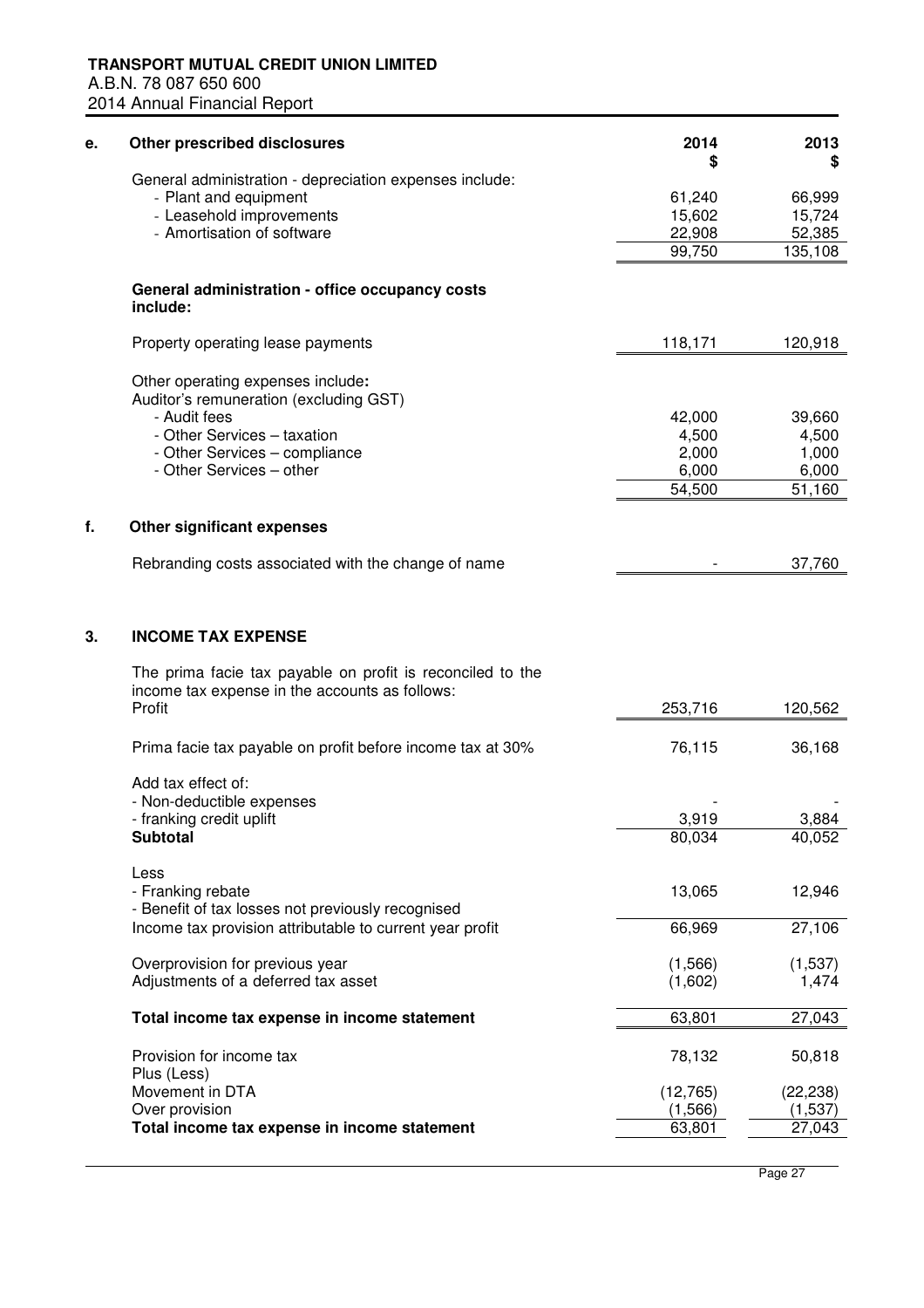| 4. | <b>CASH AND CASH EQUIVALENTS</b>                                                                                                                    | 2014<br>\$                            | 2013<br>\$                             |
|----|-----------------------------------------------------------------------------------------------------------------------------------------------------|---------------------------------------|----------------------------------------|
|    | Cash on hand                                                                                                                                        | 24,376                                | 136,197                                |
|    | Deposits at call                                                                                                                                    | 2,135,266                             | 1,179,289                              |
|    |                                                                                                                                                     | 2,159,642                             | 1,315,486                              |
| 5. | ADVANCES TO OTHER FINANCIAL INSTITUTIONS                                                                                                            |                                       |                                        |
|    | <b>Held to Maturity</b><br>Negotiable Certificates of Deposit                                                                                       | 5,964,216                             | 7,486,381                              |
|    | <b>Receivables</b>                                                                                                                                  |                                       |                                        |
|    | <b>Term Deposit</b><br><b>Total Deposits</b>                                                                                                        | 4,000,000<br>9,964,216                | 2,000,000<br>9,486,381                 |
|    |                                                                                                                                                     |                                       |                                        |
|    | <b>Dissection of Deposits</b><br>Deposits with industry bodies - CUSCAL                                                                             | 5,964,216                             | 3,486,381                              |
|    | Deposits with other Credit Unions<br>Deposits with Banks                                                                                            | 4,000,000                             | 2,000,000<br>4,000,000                 |
|    |                                                                                                                                                     | 9,964,216                             | 9,486,381                              |
| 6. | <b>RECEIVABLES</b><br>Interest receivable on deposits with other financial<br>institutions<br>Prepayments<br>Sundry debtors and settlement accounts | 64,741<br>57,796<br>60,871<br>183,408 | 59,369<br>107,363<br>59,574<br>226,306 |
| 7. | <b>LOANS TO MEMBERS</b>                                                                                                                             |                                       |                                        |
| а. | <b>Amount due comprises:</b>                                                                                                                        |                                       |                                        |
|    | Overdrafts and revolving credit<br>Term loans                                                                                                       | 134,747<br>45,715,874                 | 151,742<br>46,473,478                  |
|    | <b>Subtotal</b>                                                                                                                                     | 45,850,621                            | 46,625,220                             |
|    | Less:<br>Unamortised loan origination fees                                                                                                          | (9, 482)                              | (12, 718)                              |
|    | Subtotal                                                                                                                                            | 45,841,139                            | 46,612,502                             |
|    | Less:<br>Provision for impaired loans (Note 8)                                                                                                      | (22, 327)                             | (11, 828)                              |
|    |                                                                                                                                                     | 45,818,812                            | 46,600,674                             |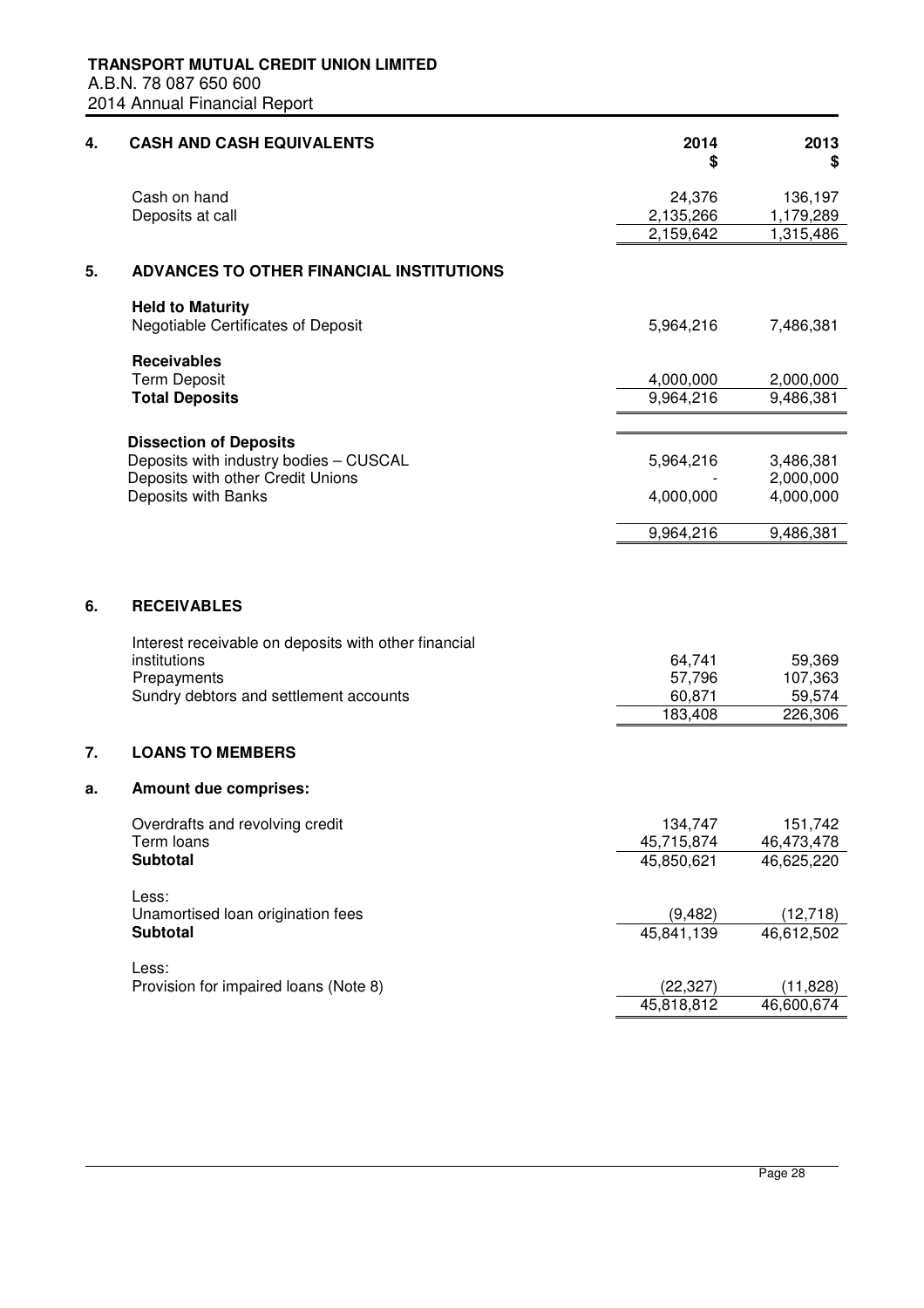| b. | <b>Credit quality - Security held against loans</b> | 2014       | 2013<br>S. |
|----|-----------------------------------------------------|------------|------------|
|    | Secured by mortgage over business assets            |            |            |
|    | Secured by mortgage over real estate                | 38,698,188 | 39.477.960 |
|    | Partly secured by goods mortgage                    | 4.344.665  | 4.526.208  |
|    | Wholly unsecured                                    | 2,807,768  | 2,621,052  |
|    |                                                     | 45,850,621 | 46,625,220 |

It is not practicable to value all collateral as at the balance date due to the variety of assets and condition. A breakdown of the quality of the residential mortgage security on a portfolio basis is as follows:

|    | basis of | Security held as mortgage against real estate is on the                                                                            |            |            |
|----|----------|------------------------------------------------------------------------------------------------------------------------------------|------------|------------|
|    |          | - loan to valuation ratio of less than 80%                                                                                         | 32,089,141 | 35,316,926 |
|    |          | - loan to valuation ratio of more than 80% but                                                                                     | 3,276,307  | 2,413,181  |
|    |          | mortgage insured<br>- loan to valuation ratio of more than 80% and not<br>mortgage insured                                         | 3,332,740  | 1,747,853  |
|    | Total    |                                                                                                                                    | 38,698,188 | 39,477,960 |
|    |          |                                                                                                                                    |            |            |
| c. |          | <b>Concentration of loans</b>                                                                                                      |            |            |
|    | (i)      | Loans to Individual or related groups of                                                                                           |            |            |
|    |          | Members which exceed 10% of total Member's<br>equity                                                                               | 2,304,312  |            |
|    |          | Total                                                                                                                              | 2,304,312  |            |
|    | (ii)     | A significant proportion of Member Ioans at balance<br>date were funded to individuals employed in the<br>transport sector in NSW. |            |            |
|    | (iii)    | Geographical concentrations:                                                                                                       |            |            |
|    |          | <b>New South Wales</b>                                                                                                             | 42,908,874 | 45,445,474 |
|    |          | Victoria                                                                                                                           | 292,107    | 448,450    |
|    |          | Queensland                                                                                                                         | 306,197    | 415,174    |
|    |          | South Australia                                                                                                                    | 118,467    | 69,042     |
|    |          | Western Australia                                                                                                                  | 571,554    | 27,072     |
|    |          | <b>ACT</b>                                                                                                                         | 856,592    | 31,072     |
|    |          | Other                                                                                                                              | 796,830    | 188,936    |
|    |          |                                                                                                                                    | 45,850,621 | 46,625,220 |
|    |          |                                                                                                                                    |            |            |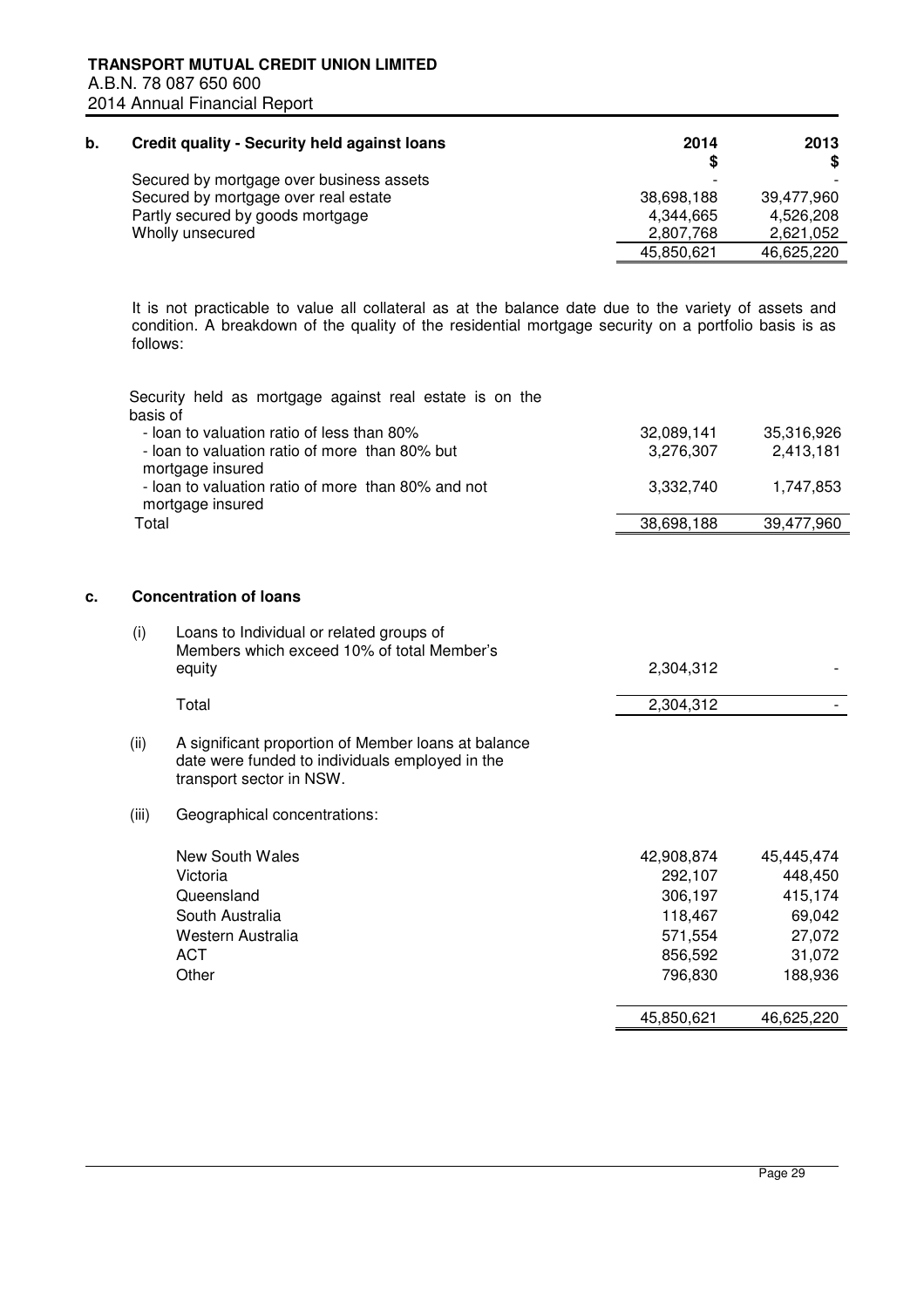| 8. | <b>PROVISION ON IMPAIRED LOANS</b>                           | 2014<br>S | 2013<br>S |
|----|--------------------------------------------------------------|-----------|-----------|
| a. | <b>Total provision comprises</b>                             |           |           |
|    | Collective provisions                                        | 8,571     | 11,828    |
|    | Individual specific provisions                               | 13,756    |           |
|    | <b>Total Provision</b>                                       | 22,327    | 11,828    |
| b. | Movement in the provision for impairment                     |           |           |
|    | Balance at the beginning of year<br>Add (deduct):            | 11,828    | 10,342    |
|    | Transfers from (to) Profit or Loss statement                 | 30,081    | 1,569     |
|    | Bad debts written off provision                              | (19, 582) | (83)      |
|    | Balance at end of year                                       | 22,327    | 11,828    |
|    |                                                              |           |           |
|    | Details of credit risk management are set out in Note 19.    |           |           |
| c. | Impaired loans written off                                   |           |           |
|    | Amounts written off against the provision for impaired loans | 19,582    | 83        |
|    | Amounts written off directly to expense                      | 5,184     | 454       |
|    | Total bad debts                                              | 24,766    | 537       |
|    | Bad debts recovered in the period                            | 4,152     | 10,961    |
|    | Total bad debts recovered                                    | 4,152     | 10,961    |

# **d. Analysis of loans that are impaired or potentially impaired by class**

In the Note below:

- Carrying value is the amount on the balance sheet
- Impaired loans value is the 'on balance sheet' loan balances which are past due by 90 days or more
- Provision for impairment is the amount of the impairment provision allocated to the class of impaired loans

|                                    |                          | 2014                          |                                       |                   | 2013                                 |                                              |
|------------------------------------|--------------------------|-------------------------------|---------------------------------------|-------------------|--------------------------------------|----------------------------------------------|
|                                    | Carrying<br><b>Value</b> | Value of<br>Impaired<br>Loans | <b>Provision</b><br>for<br>Impairment | Carrying<br>Value | Value of<br><b>Impaired</b><br>Loans | <b>Provision</b><br>for<br><b>Impairment</b> |
|                                    | \$                       | S                             | \$                                    | S                 | \$                                   |                                              |
| Loans to Members:                  |                          |                               |                                       |                   |                                      |                                              |
| Mortgages                          | 38.648.188               |                               | $\overline{\phantom{0}}$              | 39,477,960        |                                      |                                              |
| Personal                           | 7,067,686                | 34,997                        | 22,244                                | 6,995,518         | 22,878                               | 11,666                                       |
| Overdrafts                         | 134,747                  | 116                           | 83                                    | 151,742           | 406                                  | 162                                          |
| <b>Total to natural</b><br>persons | 45,850,621               | 35,113                        | 22,327                                | 46,625,220        | 23,284                               | 11,828                                       |
|                                    |                          |                               |                                       |                   |                                      |                                              |
| Corporate borrowers                | -                        | -                             | $\overline{\phantom{0}}$              |                   |                                      |                                              |
| <b>Total</b>                       | 45,850,621               | 35,113                        | 22.327                                | 46,625,220        | 23,284                               | 11,828                                       |

It is not practicable to determine the fair value of all collateral as at the balance date due to the variety of assets and condition.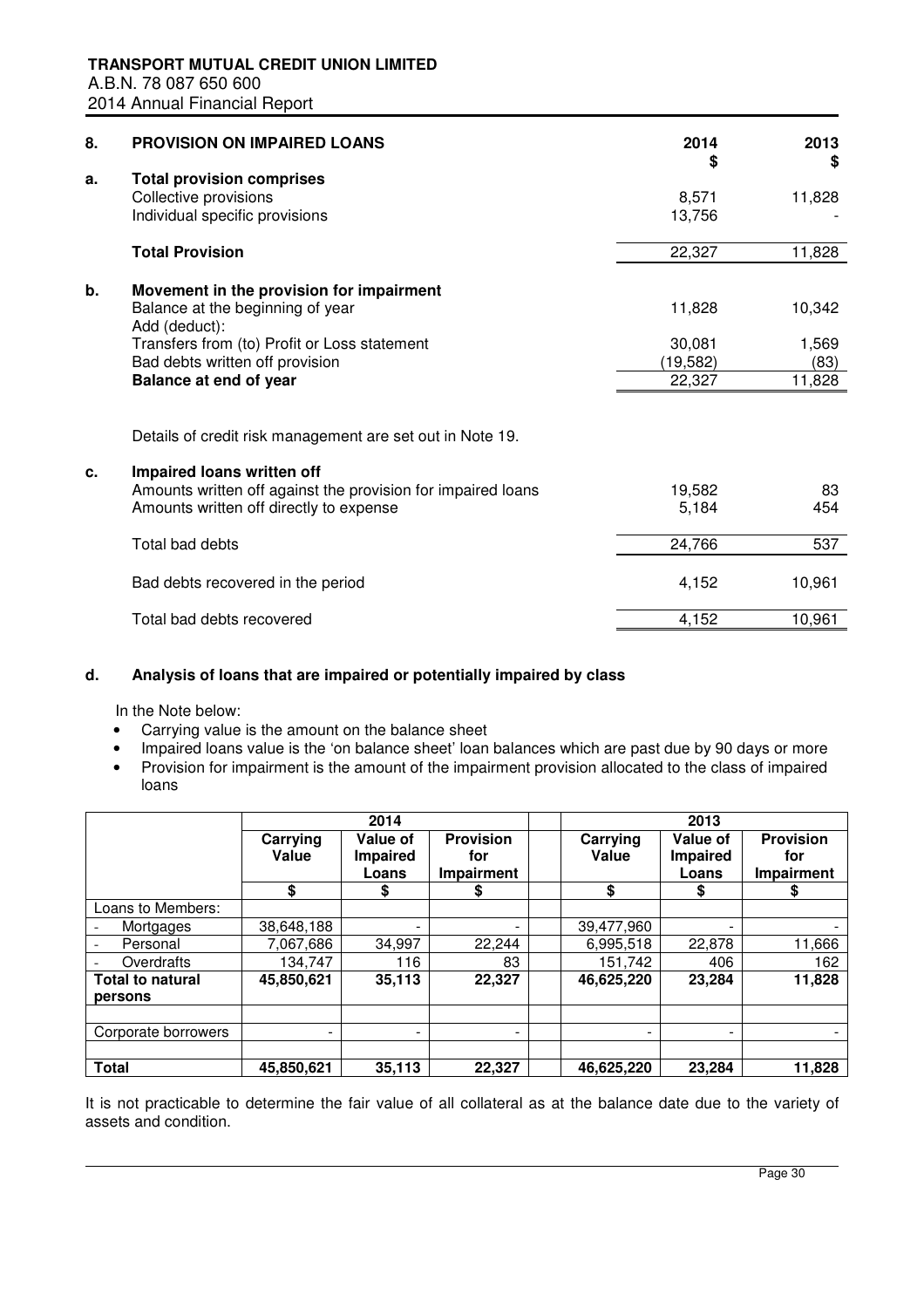## **e. Analysis of loans that are impaired or potentially impaired based on age of repayments outstanding**

|                                    | 2014                     |                  |                   | 2013             |
|------------------------------------|--------------------------|------------------|-------------------|------------------|
|                                    | Carrying<br>Value        | <b>Provision</b> | Carrying<br>Value | <b>Provision</b> |
| <b>Period of impairment</b>        | \$                       | \$               | \$                | \$               |
| Non impaired less than 30 days     | 45,772,052               |                  | 46.543.067        |                  |
| 30 days and less than 90 days      | 57,232                   | 13.756           | 58.869            |                  |
| 90 days and less than 180 days     | 21,221                   | 8,488            | 10,306            | 4,123            |
| 180 days and less than 270 days    | $\overline{\phantom{0}}$ |                  | 12,572            | 7,543            |
| 270 days and less than 365 days    |                          |                  |                   |                  |
| 365 days and over in arrears       |                          |                  |                   |                  |
| Over limit facilities over 14 days | 116                      | 83               | 406               | 162              |
| Total                              | 45,850,621               | 22,327           | 46,625,220        | 11,828           |

The impaired loans are generally not secured against residential property. Some impaired loans are secured by bill of sale over motor vehicles or other assets of varying value. It is not practicable to determine the fair value of all collateral as at the balance date due to the variety of assets and condition.

#### **f. Loans with repayments past due but not regarded as impaired**

Loans with repayments past due but not impaired are in arrears as follows:

|                  | 1-3 Months | 3-6 Months     | 6-12 Months | > 1 Year | Total  |
|------------------|------------|----------------|-------------|----------|--------|
| 2014             |            |                |             |          |        |
| Mortgage secured |            |                |             |          |        |
| Personal loans   | 43,476     |                |             |          | 43,476 |
| Overdrafts       |            |                |             |          |        |
|                  |            |                |             |          |        |
| Total            | 43,476     | $\blacksquare$ | -           |          | 43,476 |

| 2013             | 1-3 Months | 3-6 Months               | 6-12 Months | > 1 Year | <b>Total</b> |
|------------------|------------|--------------------------|-------------|----------|--------------|
| Mortgage secured | 342,770    |                          |             |          | 342,770      |
| Personal loans   | 58,869     | $\overline{\phantom{0}}$ |             |          | 58,869       |
| Overdrafts       | 349        | $\overline{\phantom{0}}$ | -           |          | 349          |
|                  |            |                          |             |          |              |
| <b>Total</b>     | 401,988    |                          |             | -        | 401,988      |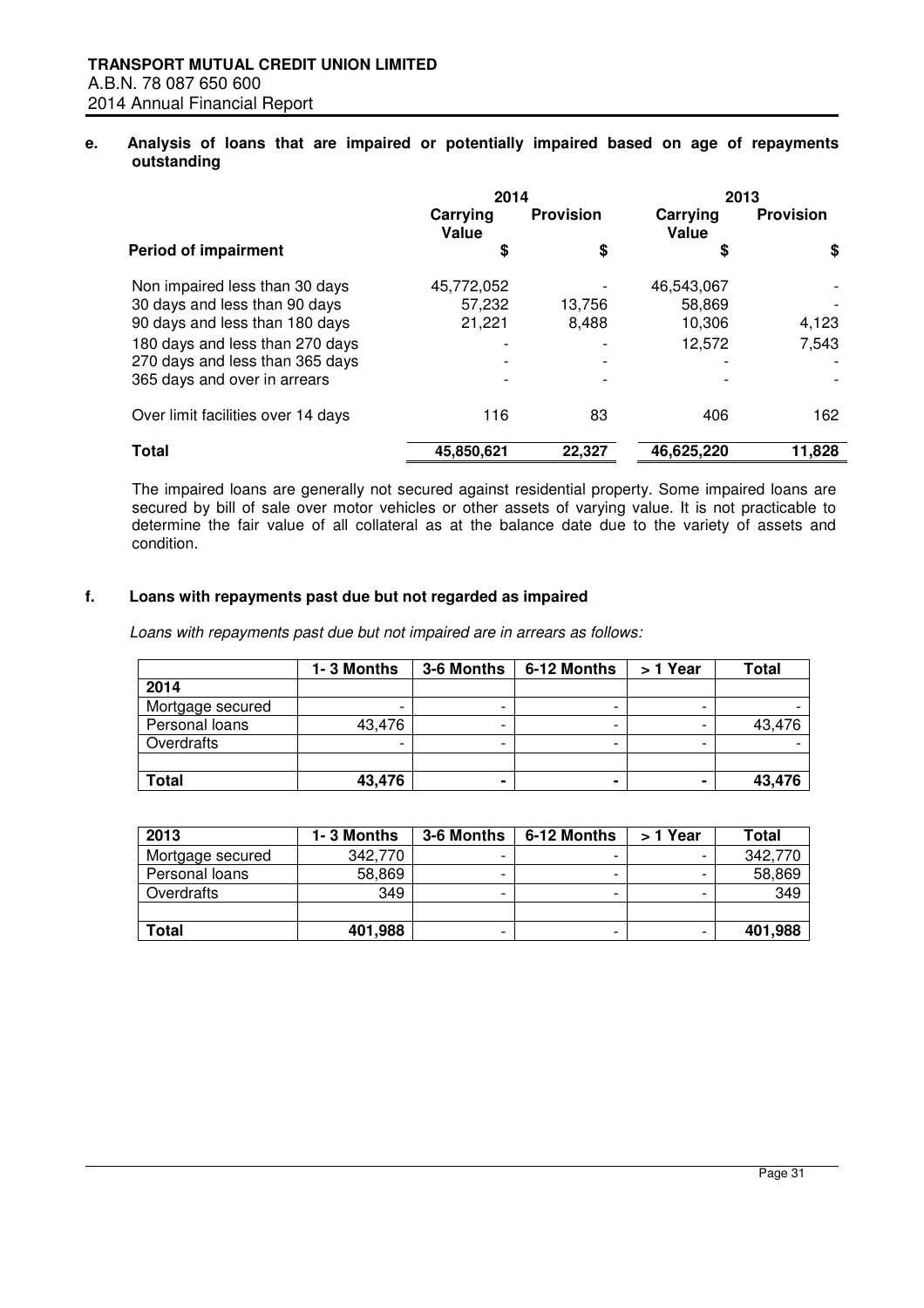#### **g. Key assumptions in determining the provision for impairment**

In the course of the preparation of the annual report the Credit Union has determined the likely impairment loss on loans which have not maintained the loan repayments in accordance with the loan contract, or where there is other evidence of potential impairment such as industrial restructuring, job losses or economic circumstances. In identifying the impairment likely from these events the Credit Union is required to estimate the potential impairment using the length of time the loan is in arrears and the historical losses arising in past years. Given the relatively small number of impaired loans, the circumstances may vary for each loan over time resulting in higher or lower impairment losses. An estimate is based on the period of impairment.

| Period of impairment            | % of<br>balance |
|---------------------------------|-----------------|
| Less than 90 days               |                 |
| 90 days and less than 182 days  | 40              |
| 182 days and less than 273 days | 60              |
| 273 days and less than 365 days | 80              |
| Over 365 days                   | 100             |

| 9. | <b>AVAILABLE FOR SALE INVESTMENTS</b>                      |         | 2014 | 2013    |
|----|------------------------------------------------------------|---------|------|---------|
|    | Shares in unlisted companies - at cost<br>- Cuscal Limited | 166.277 |      | 166.277 |
|    |                                                            | 166.277 |      | 166.277 |

#### **Cuscal Limited**

The shareholding in Cuscal is measured at cost as its fair value could not be measured reliably. The shares are able to be traded. This company supplies wholesale and aggregated transactional services to mutual financial institutions and other banking organisations – refer to Note 28.

The financial reports of Cuscal record net tangible asset backing of these shares exceeding their cost value. Based on the net assets of Cuscal, any fair value determination on these shares is likely to be greater than their cost value, but due to the absence of a ready market, a market value is not able to be determined readily.

The Credit Union is not intending to dispose of these shares.

#### **10. PROPERTY, PLANT AND EQUIPMENT**

| Plant and equipment - at cost<br>а.<br>Less: provision for depreciation        | 633,099<br>(531,026) | 584,208<br>(519, 675) |
|--------------------------------------------------------------------------------|----------------------|-----------------------|
|                                                                                | 102,073              | 64,533                |
| Capitalised leasehold improvements at cost<br>Less: provision for amortisation | 351,287<br>(337,795) | 351,287<br>(322, 192) |
|                                                                                | 13,492               | 29,095                |
| <b>Total Plant and Equipment</b>                                               | 115,565              | 93,628                |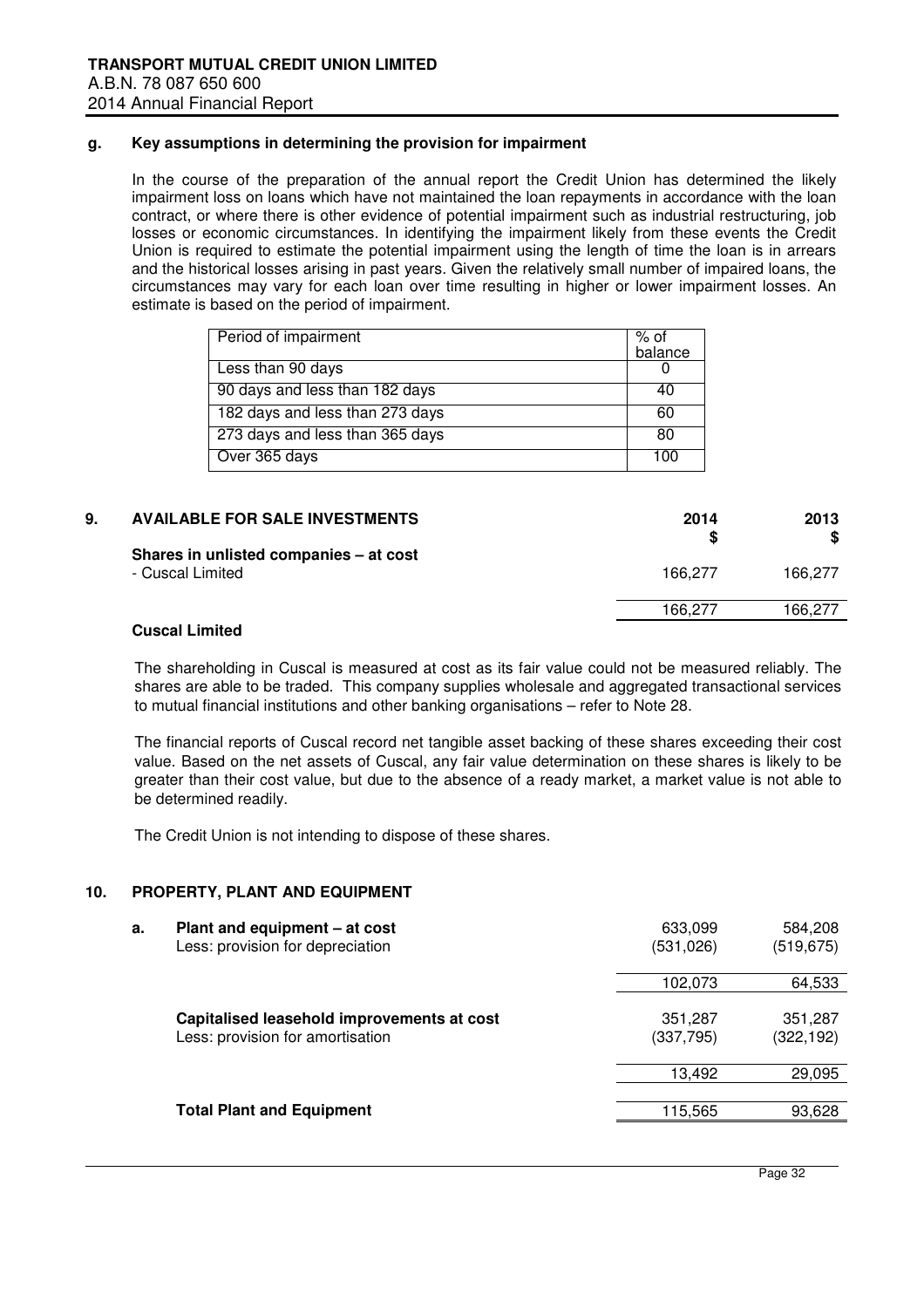|             |                                                                                                                                                     |                                                                                                        | 2014                                                   |         |                      | 2013                                                                                |                                                                                           |
|-------------|-----------------------------------------------------------------------------------------------------------------------------------------------------|--------------------------------------------------------------------------------------------------------|--------------------------------------------------------|---------|----------------------|-------------------------------------------------------------------------------------|-------------------------------------------------------------------------------------------|
|             |                                                                                                                                                     | Plant &<br>equipment                                                                                   | Leasehold<br>improvements                              | Total   | Plant &<br>equipment | Leasehold<br>improvements                                                           | Total                                                                                     |
|             |                                                                                                                                                     | $\pmb{\mathcal{S}}$                                                                                    | $\mathcal{L}$                                          | \$      | \$                   | $\boldsymbol{\mathcal{S}}$                                                          | \$                                                                                        |
|             | Opening balance                                                                                                                                     | 64,533                                                                                                 | 29,095                                                 | 93,628  | 93,407               | 44,818                                                                              | 138,225                                                                                   |
| Purchases   |                                                                                                                                                     | 99,415                                                                                                 |                                                        | 99,415  | 38,125               |                                                                                     | 38,125                                                                                    |
| Less:       |                                                                                                                                                     |                                                                                                        |                                                        |         |                      |                                                                                     |                                                                                           |
|             | Assets disposed                                                                                                                                     | 636                                                                                                    |                                                        | 636     |                      |                                                                                     |                                                                                           |
|             | Depreciation charge                                                                                                                                 | 61,239                                                                                                 | 15,603                                                 | 76,842  | 66,999               | 15,723                                                                              | 82,722                                                                                    |
| of the year | <b>Balance at the end</b>                                                                                                                           | 102,073                                                                                                | 13,492                                                 | 115,565 | 64,533               | 29,095                                                                              | 93,628                                                                                    |
|             |                                                                                                                                                     |                                                                                                        |                                                        |         |                      | 2014                                                                                | 2013                                                                                      |
| 11.         | <b>TAXATION ASSETS</b><br>Tax Refund Due (Note 15)<br><b>Deferred Tax Assets</b><br>Deferred tax assets comprise:<br><b>Effective Interest Rate</b> | Provisions for impairment on loans<br>Provisions for employee benefits<br>Depreciation on fixed assets | Accrued expenses not deductible until incurred         |         |                      | \$<br>105,741<br>105,741<br>12,923<br>6,698<br>31,899<br>51,377<br>2,844<br>105,741 | \$<br>1,972<br>92,976<br>94,948<br>10,560<br>3,548<br>30,661<br>44,392<br>3,815<br>92,976 |
| 12.         | <b>INTANGIBLE ASSETS</b>                                                                                                                            |                                                                                                        |                                                        |         |                      |                                                                                     |                                                                                           |
|             | Computer software                                                                                                                                   | Less provision for amortisation                                                                        |                                                        |         |                      | 261,926<br>(261, 926)                                                               | 261,926<br>(239, 018)                                                                     |
|             | <b>Total Intangible Assets</b>                                                                                                                      |                                                                                                        |                                                        |         |                      |                                                                                     | 22,908                                                                                    |
|             |                                                                                                                                                     |                                                                                                        | Movement in the assets balances during the year were : |         |                      |                                                                                     |                                                                                           |
|             | Opening balance                                                                                                                                     |                                                                                                        |                                                        |         |                      | 22,908                                                                              | 75,293                                                                                    |
|             | <u>Less:</u>                                                                                                                                        |                                                                                                        |                                                        |         |                      |                                                                                     |                                                                                           |
|             | Depreciation charge                                                                                                                                 |                                                                                                        |                                                        |         |                      | (22,908)                                                                            | (52, 385)                                                                                 |
|             | Balance at the end of the year                                                                                                                      |                                                                                                        |                                                        |         |                      |                                                                                     | 22,908                                                                                    |

# **b. Movement in the asset balances during the year were:**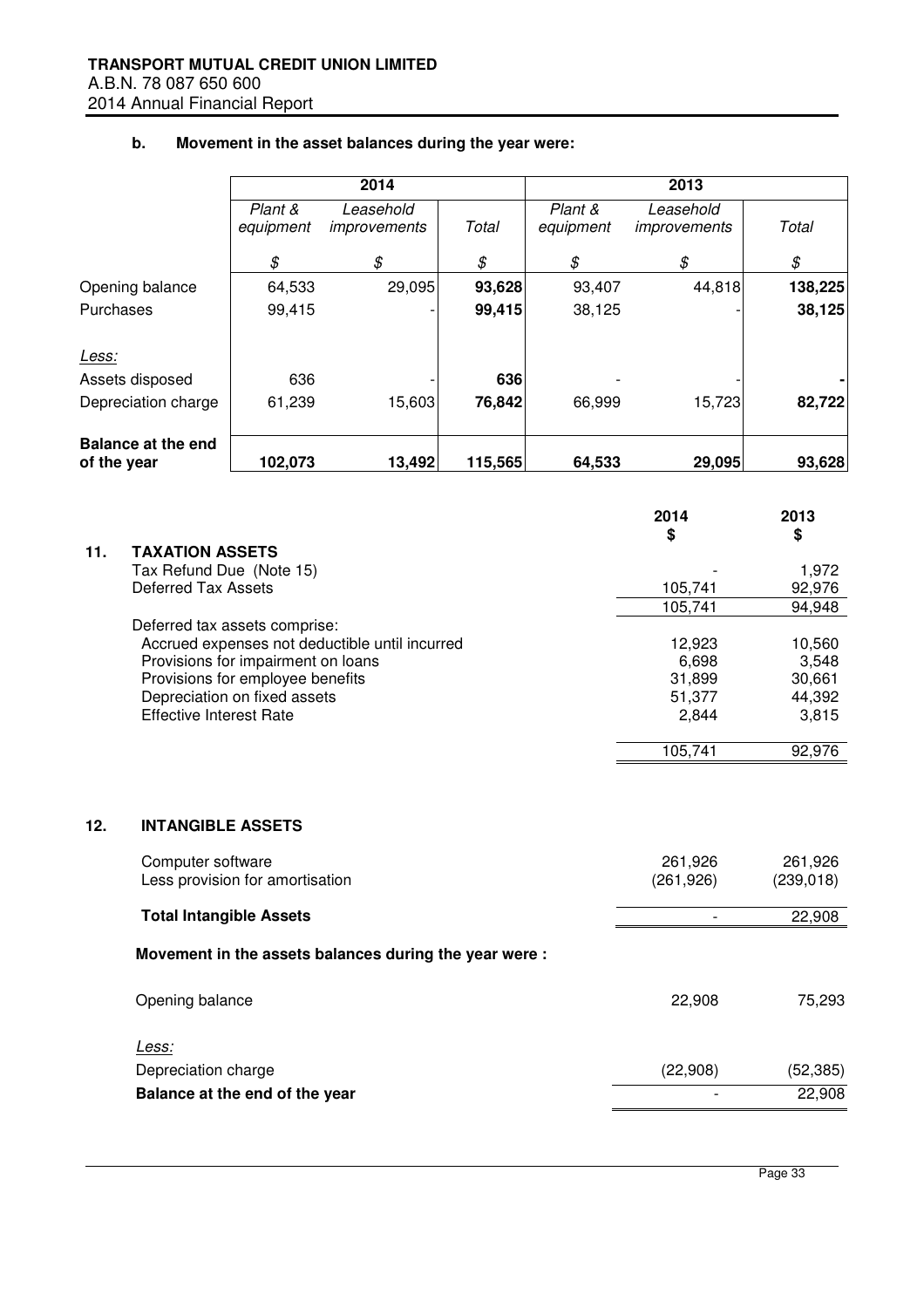|                                                                                                                                                                  |            | \$         |
|------------------------------------------------------------------------------------------------------------------------------------------------------------------|------------|------------|
| 13.<br><b>DEPOSITS FROM MEMBERS</b>                                                                                                                              |            |            |
| <b>Member Deposits</b>                                                                                                                                           |            |            |
| - At call                                                                                                                                                        | 20,875,720 | 18,096,082 |
| - Term                                                                                                                                                           | 24,645,711 | 26,999,205 |
| Member withdrawable shares                                                                                                                                       | 39,980     | 39,550     |
|                                                                                                                                                                  | 45,561,411 | 45,134,837 |
| There were no defaults on interest and capital payments on<br>these liabilities in the current or prior year.                                                    |            |            |
| <b>Concentration of Member deposits</b>                                                                                                                          |            |            |
| Significant individual Member deposits which<br>(i)<br>in<br>aggregate represent more than 10 % of the total<br>liabilities:                                     |            |            |
| A significant proportion of Member deposits at<br>(ii)<br>received<br>individuals<br>balance<br>date<br>were<br>from<br>employed in the transport sector in NSW. |            |            |
| Geographical concentrations<br>(iii)                                                                                                                             |            |            |
| <b>New South Wales</b>                                                                                                                                           | 44,468,956 | 43,817,444 |
| Victoria                                                                                                                                                         | 113,973    | 561,282    |
| Queensland                                                                                                                                                       | 296,954    | 440,095    |
| South Australia                                                                                                                                                  | 176        | 164        |
| Western Australia                                                                                                                                                | 323,504    | 115,396    |
| <b>ACT</b>                                                                                                                                                       | 186,752    | 185,065    |
| Other                                                                                                                                                            | 171,096    | 15,391     |
| <b>Total per Statement of Financial Position</b>                                                                                                                 | 45,561,411 | 45,134,837 |
|                                                                                                                                                                  |            |            |
| 14.<br><b>CREDITOR ACCRUALS AND SETTLEMENT ACCOUNTS</b>                                                                                                          |            |            |
| Annual leave                                                                                                                                                     | 57,685     | 68,215     |
| Creditors and accruals                                                                                                                                           | 80,848     | 59,532     |
| Interest payable on deposits                                                                                                                                     | 283,130    | 394,516    |
| <b>Sundry Creditors</b>                                                                                                                                          | 110,444    | 161,958    |
|                                                                                                                                                                  | 532,107    | 684,221    |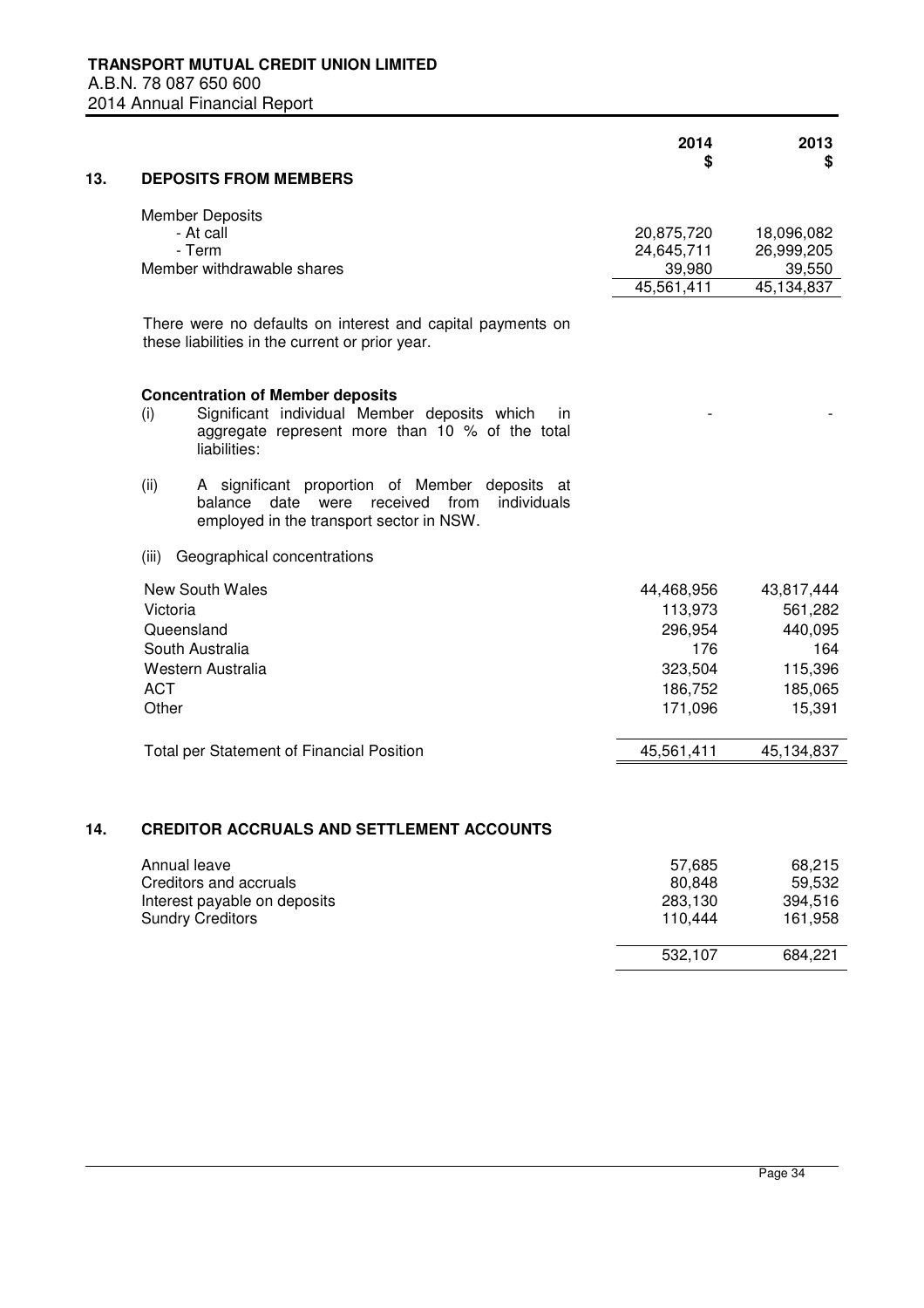| 15. | <b>TAXATION LIABILITIES</b>                                                                                                                | 2014<br>S                          | 2013<br>\$                              |
|-----|--------------------------------------------------------------------------------------------------------------------------------------------|------------------------------------|-----------------------------------------|
|     | <b>Current income tax liability comprises:</b>                                                                                             |                                    |                                         |
|     | Balance - previous year (Note 11)<br>Less paid / (received)<br>Under / (over) statement in prior year<br>Amount written off to tax expense | (1,972)<br>3,569<br>1,567<br>1,567 | 94,581<br>93,044<br>(1,537)<br>(1, 537) |
|     | Liability for income tax in current year<br>Less: Instalments paid in current year                                                         | 78,132<br>50,112                   | 50,818<br>52,790                        |
|     | Balance - current year                                                                                                                     | 28,020                             | (1,972)                                 |
| 16. | <b>PROVISIONS</b>                                                                                                                          |                                    |                                         |
|     | Long service leave                                                                                                                         | 48,646                             | 33,988                                  |
|     |                                                                                                                                            | 48,646                             | 33,988                                  |
| 17. | <b>CAPITAL RESERVE ACCOUNT</b>                                                                                                             |                                    |                                         |
|     | Balance at the beginning of the year<br>Transfer from retained earnings on share redemptions                                               | 31,450<br>1,210                    | 30,120<br>1,330                         |
|     | Balance at the end of year                                                                                                                 | 32,660                             | 31,450                                  |
|     |                                                                                                                                            |                                    |                                         |

Share Redemption

The accounts represent the amount of redeemable shares redeemed by the Credit Union since 1 July 1999. The Law requires that the redemption of the shares be made out of profits. Since the value of the shares has been paid to Members in accordance with the terms and conditions of the share issue, the account represents the amount of profits appropriated to the account.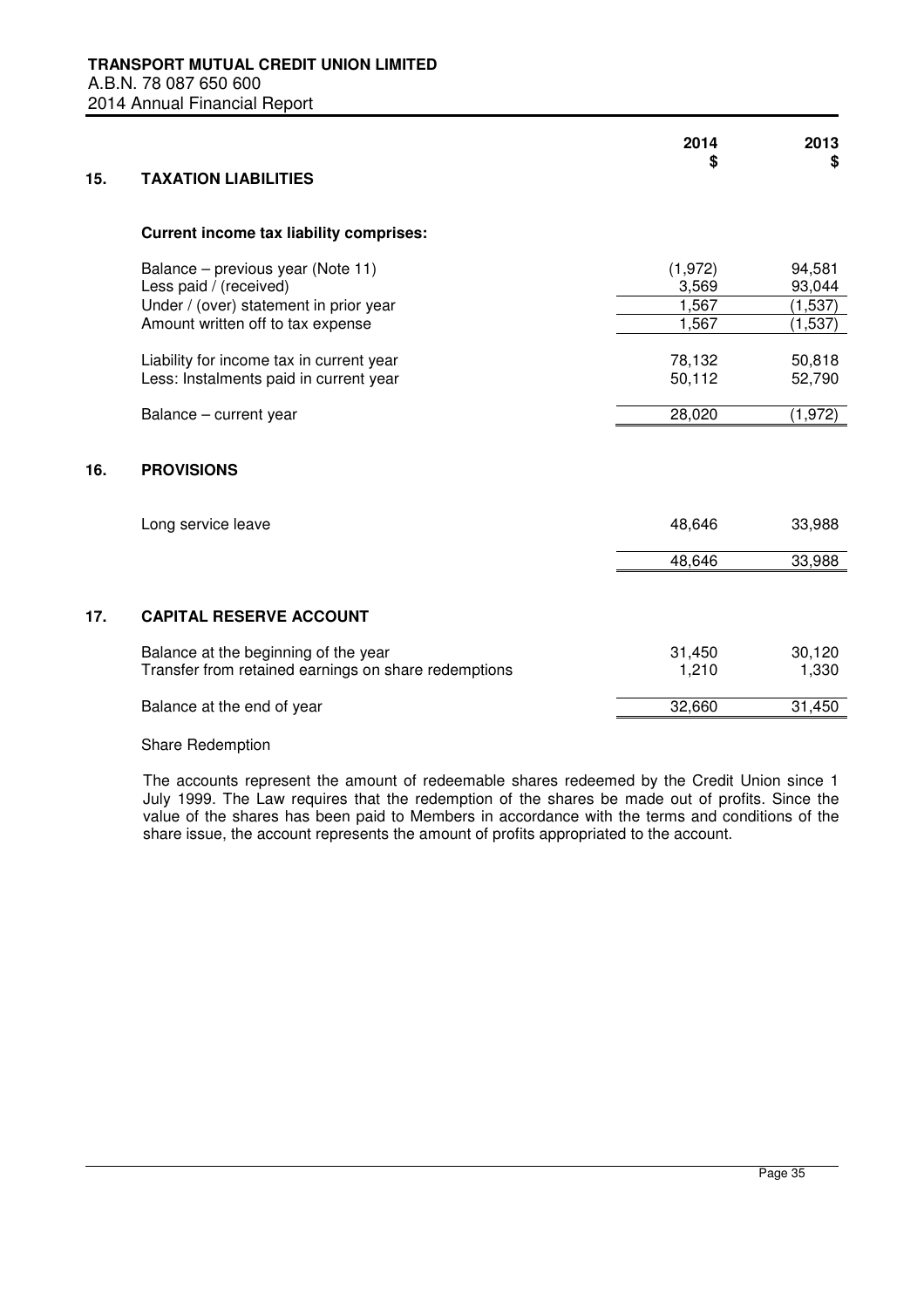|     |                                                                                                                                                                                               | 2014<br>S          | 2013<br>S          |
|-----|-----------------------------------------------------------------------------------------------------------------------------------------------------------------------------------------------|--------------------|--------------------|
| 18. | <b>GENERAL RESERVE FOR CREDIT LOSSES</b>                                                                                                                                                      |                    |                    |
|     | General reserve for credit losses                                                                                                                                                             | 461,067<br>461,067 | 461,067<br>461,067 |
|     | General reserve for credit losses<br>This reserve records amount previously set aside as a<br>General provision and is maintained to comply with the<br>Prudential Standards set down by APRA |                    |                    |
|     | Balance at beginning of year                                                                                                                                                                  | 461,067            | 461,067            |
|     | Add: increase (decrease) transferred from retained<br>earnings                                                                                                                                |                    |                    |
|     | Balance at end of year                                                                                                                                                                        | 461,067            | 461,067            |

# **19. FINANCIAL RISK MANAGEMENT OBJECTIVES AND POLICIES**

#### **Introduction**

The Board has endorsed a policy of compliance and risk management to suit the risk profile of the Credit Union. The Credit Union's risk management focuses on the major areas of market risk, credit risk and operational risk. Authority flows from the Board of Directors to the Audit and Risk Committee which is integral to the management of risk. The following diagram gives an overview of the structure: oard has endorsed a policy of compliance and risk management to suit the risk profile of t<br>The Credit Union's risk management focuses on the major areas of market risk, credit<br>ional risk. Authority flows from the Board of

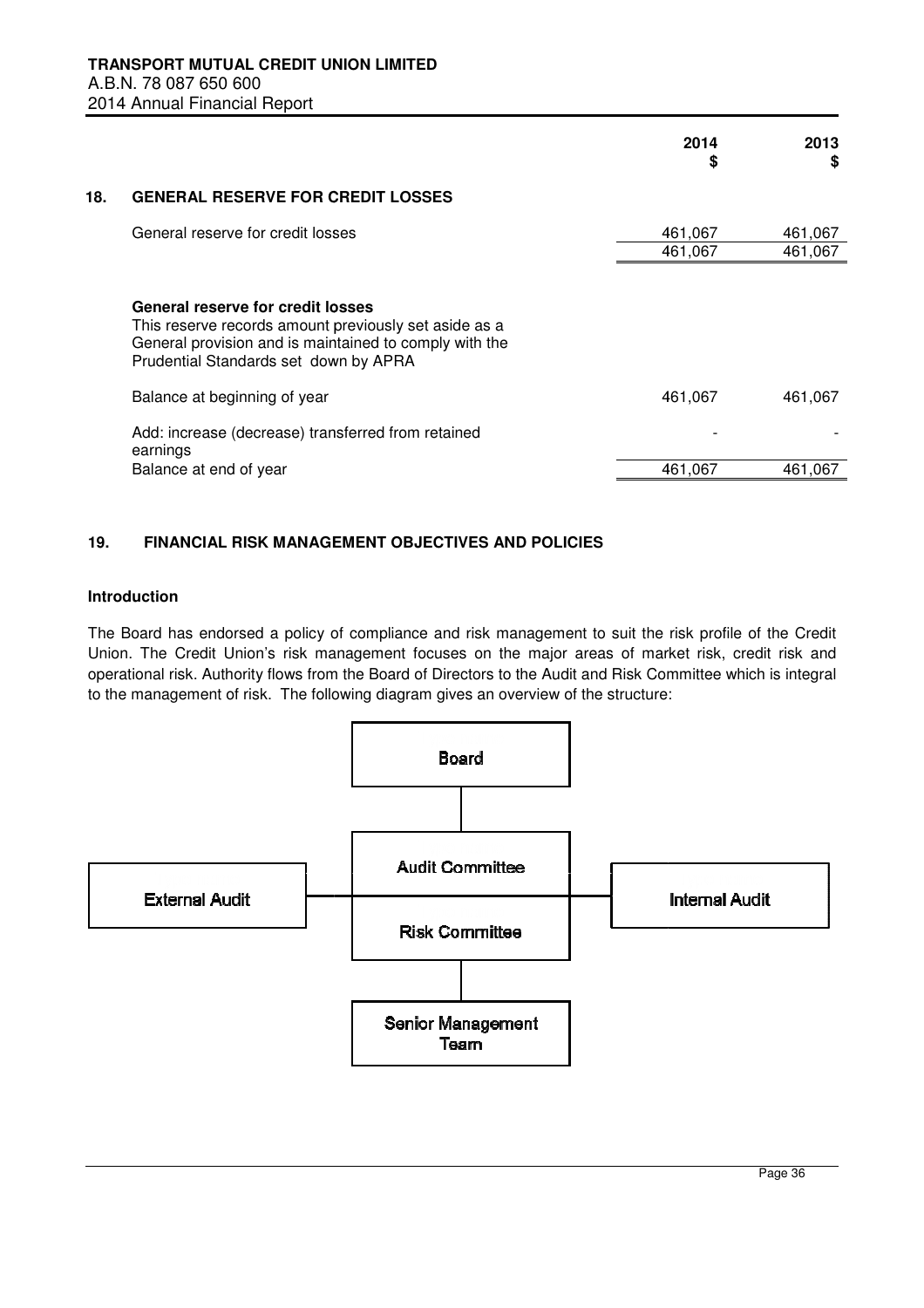The main elements of risk governance are as follows:

**Board:** This is the primary governing body. It approves the level of risk to which the Credit Union is exposed and the framework for reporting and mitigating those risks. The Board carries out monitoring through monthly review of operational reports, to ensure risk levels are within the parameters outlined by the Board. It also ensures that contingency plans are in place to achieve business continuity in the event of serious disruptions to business operations.

**Audit and Risk Committee:** Its key role in risk management is the assessment of the controls that are in place to mitigate risks. The Audit and Risk Committee considers and confirms that the significant risks and controls are to be assessed within the internal audit plan. The Audit and Risk Committee receives the internal audit reports on assessment and compliance with the controls, and provides feedback to the Board for its consideration.

**Senior Management:** This group of senior Management and staff meets weekly and has responsibility for managing and reporting the Credit Union's lending and funding position. Information obtained at these meetings is used to ensure sufficient liquidity is available to satisfy the needs of future loan fundings.

**Internal Audit:** Internal audit has responsibility for implementing the controls testing and assessment as required by the Audit and Risk Committee.

Key risk management policies encompassed in the overall risk management framework include :

- Interest rate risk
- Liquidity management
- Credit risk management
- Operations risk management including data risk management.

The Credit Union has undertaken the following strategies to minimise the risks arising from financial instruments:

#### **a. MARKET RISK**

The objective of the Credit Union's market risk management is to manage and control market risk exposures in order to optimise risk and return.

Market risk is the risk that changes in interest rates, foreign exchange rates or other prices and volatilities will have an adverse effect on the Credit Union's financial condition or results. The Credit Union is not exposed to currency risk, and other significant price risk. The Credit Union does not trade in the financial instruments it holds on its books. The Credit Union is exposed only to interest rate risk arising from changes in market interest rates.

Day to day management of market risk is the responsibility of senior Management, with monthly and quarterly reporting going to the Board via the Audit and Risk Committee.

#### **(i) INTEREST RATE RISK**

Interest rate risk is the risk of variability of the fair value or future cash flows arising from financial instruments due to the changes in interest rates.

Most banks are exposed to interest rate risk within their treasury operations. The Credit Union does not have a treasury operation and does not trade in financial instruments.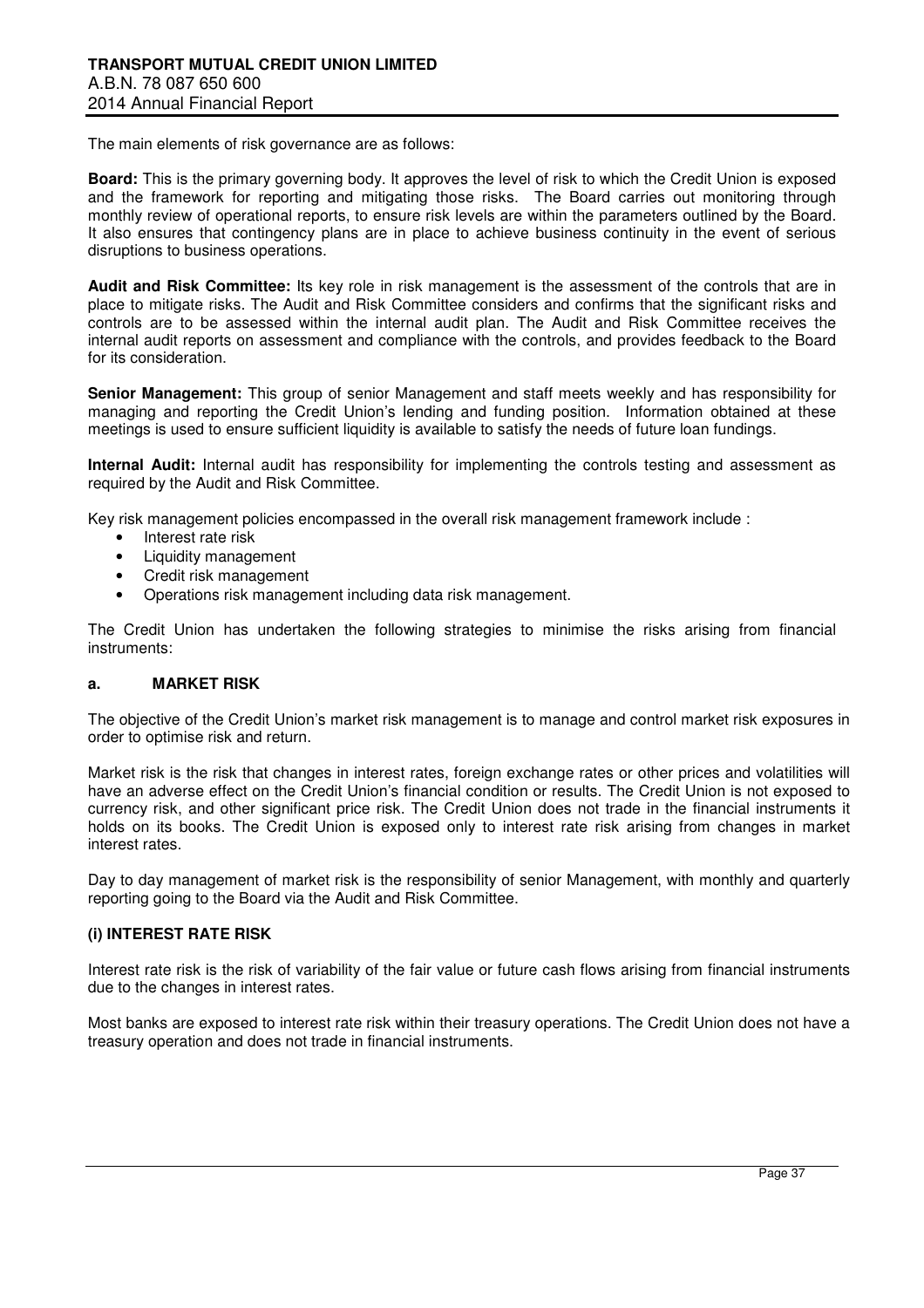# **TRANSPORT MUTUAL CREDIT UNION LIMITED**  A.B.N. 78 087 650 600 2014 Annual Financial Report

#### **Interest rate risk in the banking book**

The Credit Union is exposed to interest rate risk in its banking book due to mismatches between the repricing dates of assets and liabilities.

The interest rate risk on the banking book is measured daily, reported to senior Management weekly, and to the Board via the Audit and Risk Committee monthly.

In the banking book the most common risk the Credit Union faces arises from fixed rate assets and liabilities. This exposes the Credit Union to the risk of sensitivity should interest rates change.

The level of interest rate matching on the banking book is set out in Note 22. The table sets out the period that each asset and liability will reprice as at the balance date.

#### **Method of managing risk**

The Credit Union manages its interest rate risk through the use of interest rate sensitivity analysis, the detail and assumptions used are set out below.

#### **Interest rate sensitivity**

The Credit Union's exposure to market risk is measured and monitored using interest rate sensitivity models.

The policy of the Credit Union to manage the risk is to maintain a balanced 'on book' strategy by ensuring the net interest rate gaps between assets and liabilities are not excessive. The measured Gap in each 3 month range to be maintained is 1% - 2% of the net assets. The Gap is measured monthly to identify any large exposures to the interest rate movements, and to rectify the excess through targeted fixed rate interest products available through investment assets, and term deposit liabilities to rectify the imbalance to within acceptable levels.

Based on the calculations as at  $30<sup>th</sup>$  June 2014 the increase in net profit for a 1% increase in interest rates would be \$28,446 (2013- \$68,922).

The method used in determining the sensitivity is to evaluate the profit based on the timing of the interest repricing on the banking book of the Credit Union for the next 12 months. In doing the calculation the assumptions applied were that:

- the interest rate change would be applied equally to the loan products and term deposits;
- the rate change would be as at the beginning of the 12 month period and no other rate changes would be effective during the period;
- the term deposits would all reprice to the new interest rate at the term maturity, or be replaced by deposits with similar terms and rates applicable;
- savings deposits would reprice in less than 30 days :
- fixed rate loans would all reprice to the new interest rate at the contracted date;
- variable loans would reprice between 31 and 90 days;
- all loans would be repaid in accordance with the current average repayment rate (or contractual repayment terms);
- the value and mix of call savings to term deposits will be unchanged; and
- the value and mix of personal loans to mortgage loans will be unchanged.

There has been no change to the way the Credit Union manages and measures market risk in the reporting period.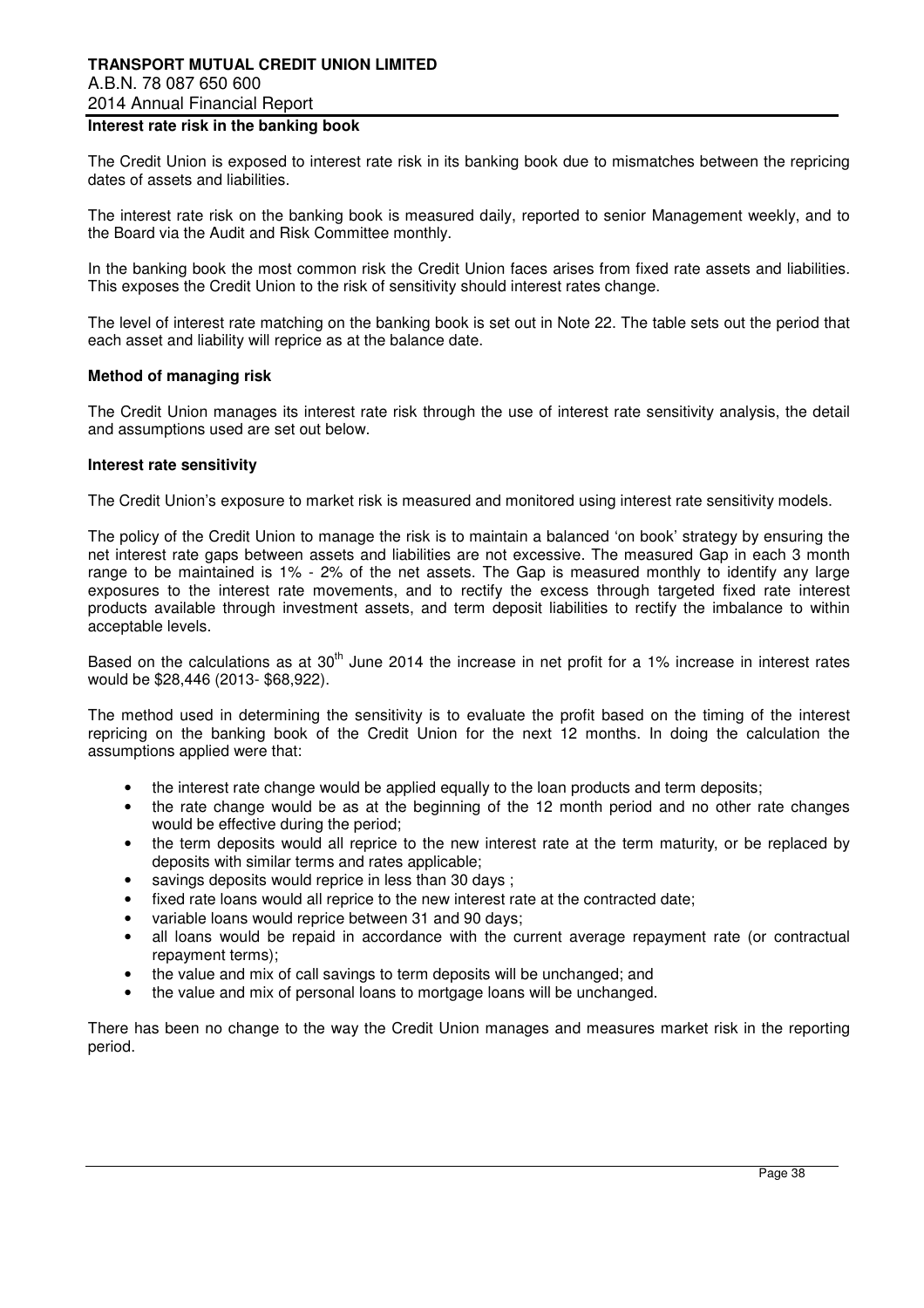#### **b. LIQUIDITY RISK**

Liquidity risk is the risk that the Credit Union may encounter difficulties raising funds to meet commitments associated with financial instruments, e.g. borrowing repayments or Member withdrawal demands. It is the policy of the Board of Directors that Management maintains adequate cash reserves and committed credit facilities so as to meet the Member withdrawal demands.

The Credit Union manages liquidity risk by:

- Continuously monitoring actual daily cash flows and longer term forecasted cash flows;
- Monitoring the maturity profiles of financial assets and liabilities;
- Maintaining adequate reserves, liquidity support facilities and reserve borrowing facilities; and
- Monitoring the prudential liquidity ratio daily.

The Credit Union has a long-standing arrangement with the industry liquidity support organisation, Credit Union Financial Support Services (CUFSS) which can access industry funds to provide support to the Credit Union should that be necessary at short notice.

The Credit Union is required to maintain at least 9% of total liabilities as liquid assets capable of being converted to cash within 24 hours under the APRA Prudential Standards. The Credit Union policy is to maintain a minimum 13% of total liabilities as liquid assets to maintain adequate funds for meeting Member withdrawal requests. The ratio is checked daily. Should the liquidity ratio fall below 16%, Management and Board are to address the matter and ensure that the liquid funds are obtained from new deposits, or borrowing facilities available.

The maturity profile of the financial liabilities, based on the contractual repayment terms are set out in the specific Note 21. The ratio of liquid funds over the past year is set out below:

|                                              | 2014   | 2013   |
|----------------------------------------------|--------|--------|
| Liquid funds to total adjusted liabilities   |        |        |
| As at 30 June                                | 23.15% | 16.69% |
| Average for the year                         | 21.82% | 21.94% |
| Minimum during the year                      | 15.95% | 16.06% |
|                                              |        |        |
| <b>Liquid funds to total Member deposits</b> |        |        |
| As at 30 June                                | 26.61% | 23.93% |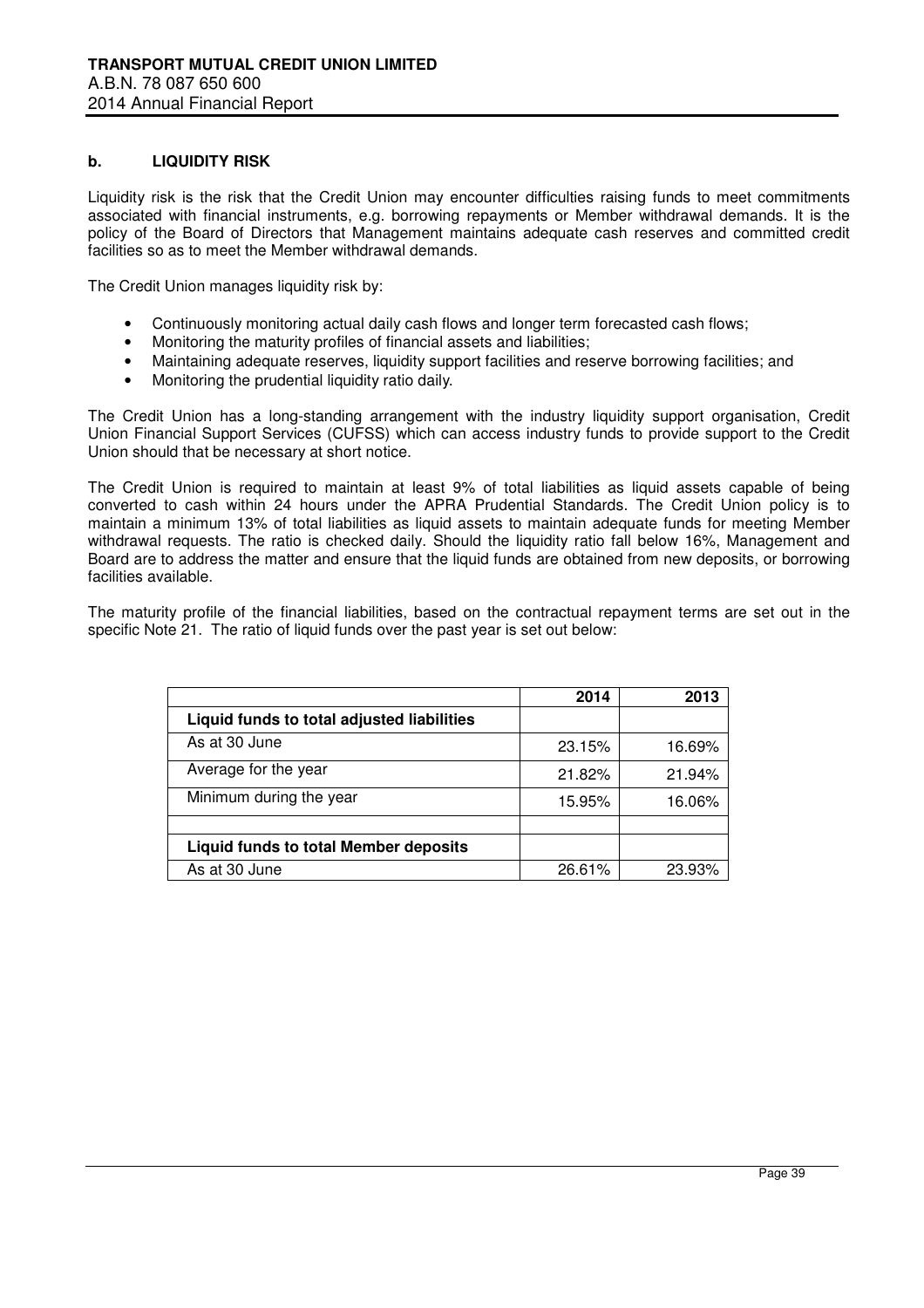#### **c. CREDIT RISK**

Credit risk is the risk that Members, financial institutions and other counterparties will be unable to meet their obligations to the Credit Union which may result in financial losses. Credit risk arises principally from the Credit Union's loan book and investment assets.

#### **(i) CREDIT RISK – LOANS**

The analysis of the Credit Union's loans by class, is as follows:

|            | 2014       |             | 2013       |            |             |            |
|------------|------------|-------------|------------|------------|-------------|------------|
|            | Carrying   |             | Max        | Carrying   |             | Max        |
|            | value      | Commitments | exposure   | value      | Commitments | exposure   |
|            | \$         | \$          | \$         | \$         | \$          | \$         |
|            |            |             |            |            |             |            |
| Mortgage   | 38,648,188 | 7,072,411   | 45,720,599 | 39,477,960 | 7,652,986   | 47,130,946 |
| Personal   | 7,067,686  | 483,207     | 7,550,893  | 6,995,518  | 602,378     | 7,597,896  |
| Overdrafts | 134,747    | 565,097     | 699,844    | 151,742    | 165,614     | 317,356    |
| Total to   |            |             |            |            |             |            |
| natural    | 45,850,621 | 8,120,715   | 53,971,336 | 46,625,220 | 8,420,978   | 55,046,198 |
| persons    |            |             |            |            |             |            |
|            |            |             |            |            |             |            |
| Corporate  |            |             |            | ٠          |             |            |
| borrowers  |            |             |            |            |             |            |
| Total      | 45,850,621 | 8,120,715   | 53,971,336 | 46,625,220 | 8,420,978   | 55,046,198 |

Carrying value is equal to gross value (before impairment) on balance sheet**.** Maximum exposure is equal to the value on the balance sheet plus undrawn facilities (including loans approved not yet advanced; redraw facilities; line of credit facilities and overdraft facilities). The details are shown in Note 24.

All loans and facilities are within Australia. The geographic distribution is not analysed into significant areas other than by state within Australia as the exposure classes are not considered material. Concentrations are described in Note 7c.

The method of managing credit risk is by way of strict adherence to the credit assessment process before the loan is approved, and by close monitoring of defaults in the repayment of loans thereafter on a weekly basis. The credit risk policy has been endorsed by the Board to ensure that loans are only made to Members that are capable of meeting loan repayments.

The Credit Union has established policies over the:

- Assessment and approval of loans and facilities, covering acceptable risk, assessment procedures and appropriate security and insurance;
- Limits of acceptable exposures to individual borrowers, personal loans and commercial lending;
- Reassessing and review of the credit exposures on loans and facilities:
- Establishing appropriate provisions to recognise the impairment of loans and facilities;
- Debt recovery procedures;
- Review of compliance with the above policies.

A regular review of compliance is conducted as part of the internal audit scope.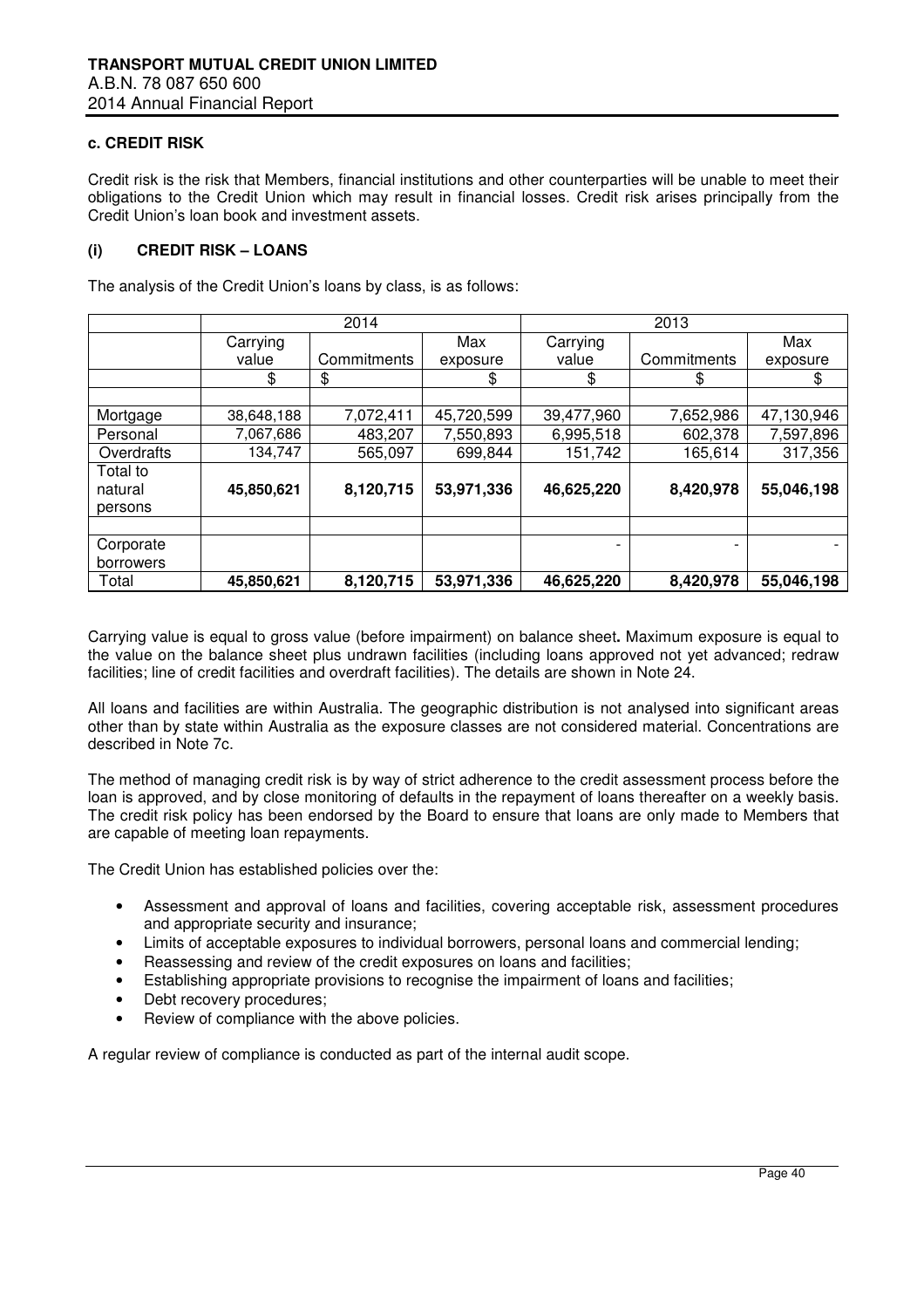#### **Past due and impaired**

A financial asset is past due when the counterparty has failed to make a payment when contractually due. As an example, a Member enters into a lending agreement with the Credit Union that requires interest and a portion of the principle to be repaid every month. On the first day of the next month, if the agreed repayment amount has not been paid, the loan is considered 'past due'. Past due does not mean that a counterparty will never pay, but it can trigger various actions such as Member contact, loan renegotiation, enforcement of rights, or legal proceedings. Once the loan exceeds 90 days past due, the loan is regarded as impaired, unless other factors indicate the impairment should be recognised sooner.

Weekly reports monitor loan repayments to detect delays in repayments and recovery action is undertaken after 7 days. For loans where repayments are doubtful, external consultants can be engaged to conduct recovery action. Exposures to losses arise predominantly in personal loans and facilities not secured by registered mortgages over real estate.

If such evidence exists, the estimated recoverable amount of that asset is determined and any impairment loss, based on the net present value of future anticipated cash flows, is recognised in the income statement. In estimating these cash flows, Management makes judgements about a counterparty's financial situation and the net realisable value of any underlying collateral.

Balance sheet provisions are maintained at a level that Management deems sufficient to absorb probable incurred losses in the Credit Union's loan portfolio from individually identified loans.

A provision for incurred losses is established on all past due loans after a specified period of repayment default where it is probable that some of the capital will not be repaid or recovered. Specific loans and portfolios of assets are provided against depending on a number of factors including changes in a counterparty's industry, regional economic factors, as well as identified structural weaknesses or deterioration in cash flows.

The provisions for impaired and past due exposures relate to the loans to Members.

Details are set out in Note 8.

#### **Bad debts**

Amounts are written off when collection of the loan or advance is considered to be unlikely. All write offs are on a case by case basis, taking account of the exposure at the date of the write off.

On secured loans, the write off takes place on ultimate realisation of collateral value, or from claims on any lenders mortgage insurance.

A reconciliation in the movement of both past due and impaired exposure provisions is provided in Note 8.

#### **Collateral securing loans**

A majority of the loan book is secured by residential property in Australia, primarily in New South Wales. Therefore, the Credit Union is exposed to risks in the increase of the Loan to Valuation Ratio (LVR) should the property market be subject to a significant decline.

The risk of losses from the loans issued by the Credit Union is primarily reduced by the nature and quality of the security taken.

The Board policy is to maintain a range of 70% - 85% of the loan portfolio in well secured residential mortgages which carry an 80% LVR or less. Note 7.b describes the nature and extent of the security held against the loans held as at the balance date.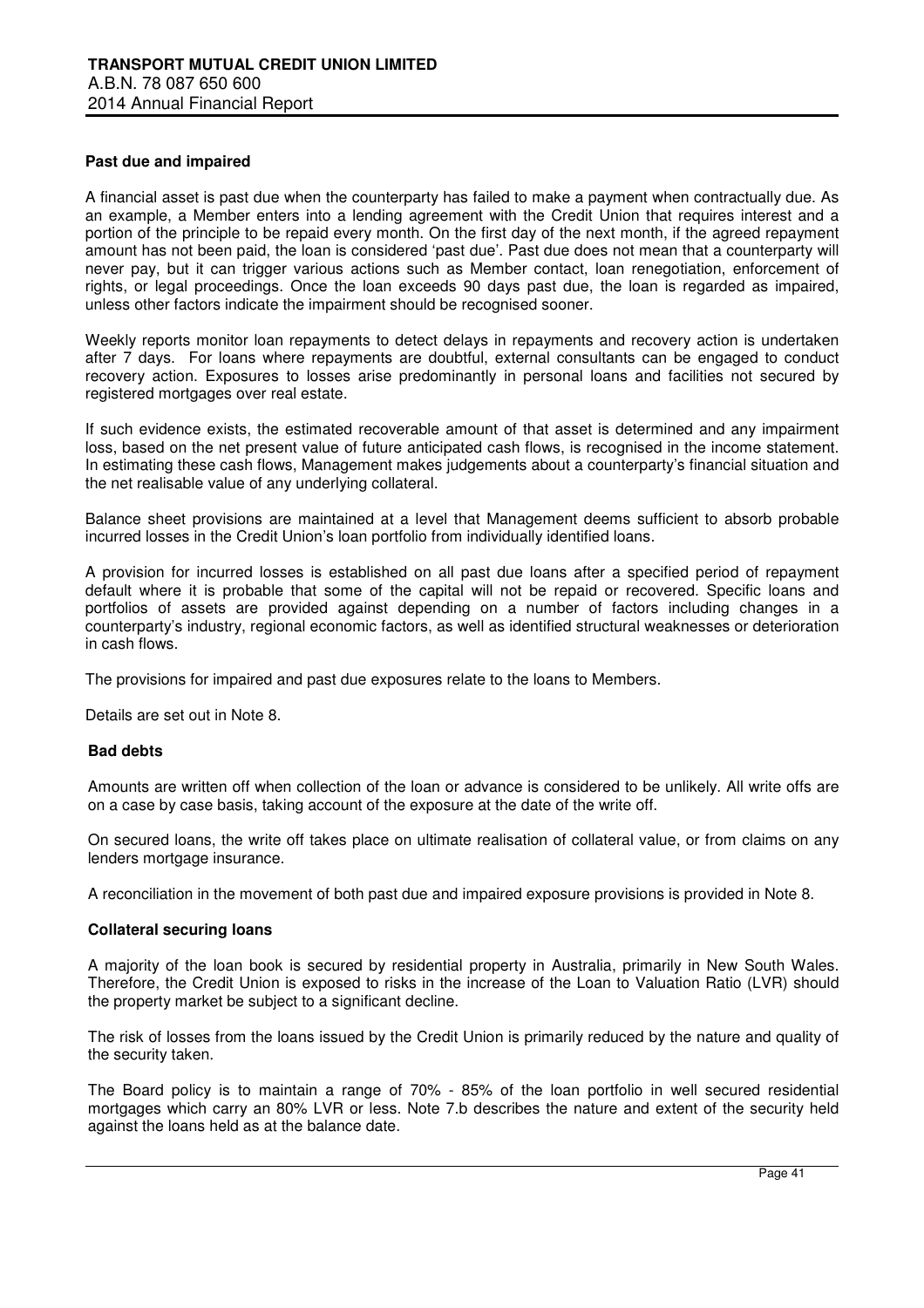#### **Concentration risk – individuals**

Concentration risk is a measurement of the Credit Union's exposure to an individual counterparty (or group of related parties). If prudential limits are exceeded as a proportion of the Credit Union's regulatory capital (10 per cent) a large exposure is considered to exist. No capital is required to be held against these but APRA must be informed. APRA may impose additional capital requirements if it considers the aggregate exposure to all loans over the 10% capital benchmark, to be higher than acceptable.

The aggregate value of large exposure loans are set out in Note 7. Of the aggregate value, the Credit Union holds no significant concentrations of exposures to individual Members.

#### **Concentration risk – industry**

The Credit Union has a concentration in retail lending to Members, who are employed in the transport sector in NSW. This concentration is considered acceptable on the basis that the Credit Union was formed to service these Members, and the employment concentration is not exclusive. Should Members leave the industry the loans continue and other employment opportunities are available to the Members to facilitate the repayment of the loans. The details of the geographical and industry concentrations are set out in Note 7c.

## **(ii) CREDIT RISK – LIQUID INVESTMENTS**

Credit risk is the risk that the other party to a financial instrument will fail to discharge their obligation resulting in the Credit Union incurring a financial loss. This usually occurs when debtors fail to settle their obligations owing to the Credit Union.

There is a concentration of credit risk with respect to investment receivables with the placement of investments in Cuscal. The credit policy is that investments are only made to institutions that are credit worthy. The risk of losses from the liquid investments undertaken is reduced by the nature and quality of the independent rating of the investment body. All investments are reported to the Board on a monthly basis.

Under the liquidity support scheme at least 3.2% of the total assets must be invested in Cuscal, to allow the scheme to have adequate resources to meet its obligations if needed.

#### **External Credit Assessment for Institution Investments**

The Credit Union uses the ratings of reputable ratings agencies to assess the credit quality of all investment exposure, where applicable, using the credit quality assessment scale in APRA prudential guidance AGN 112. The credit quality assessment scale within this standard has been complied with.

| <b>Investments</b>       | 2014                  | 2013                  |
|--------------------------|-----------------------|-----------------------|
|                          | <b>Carrying value</b> | <b>Carrying value</b> |
|                          |                       |                       |
| Cuscal - rated AA-       | 5,964,216             | 3,486,381             |
| Banks - rated A or above | 4,000,000             | 4,000,000             |
| Unrated                  |                       | 2,000,000             |
| Total                    | 9,964,216             | 9,486,381             |

The exposure values associated with each investment are as follows: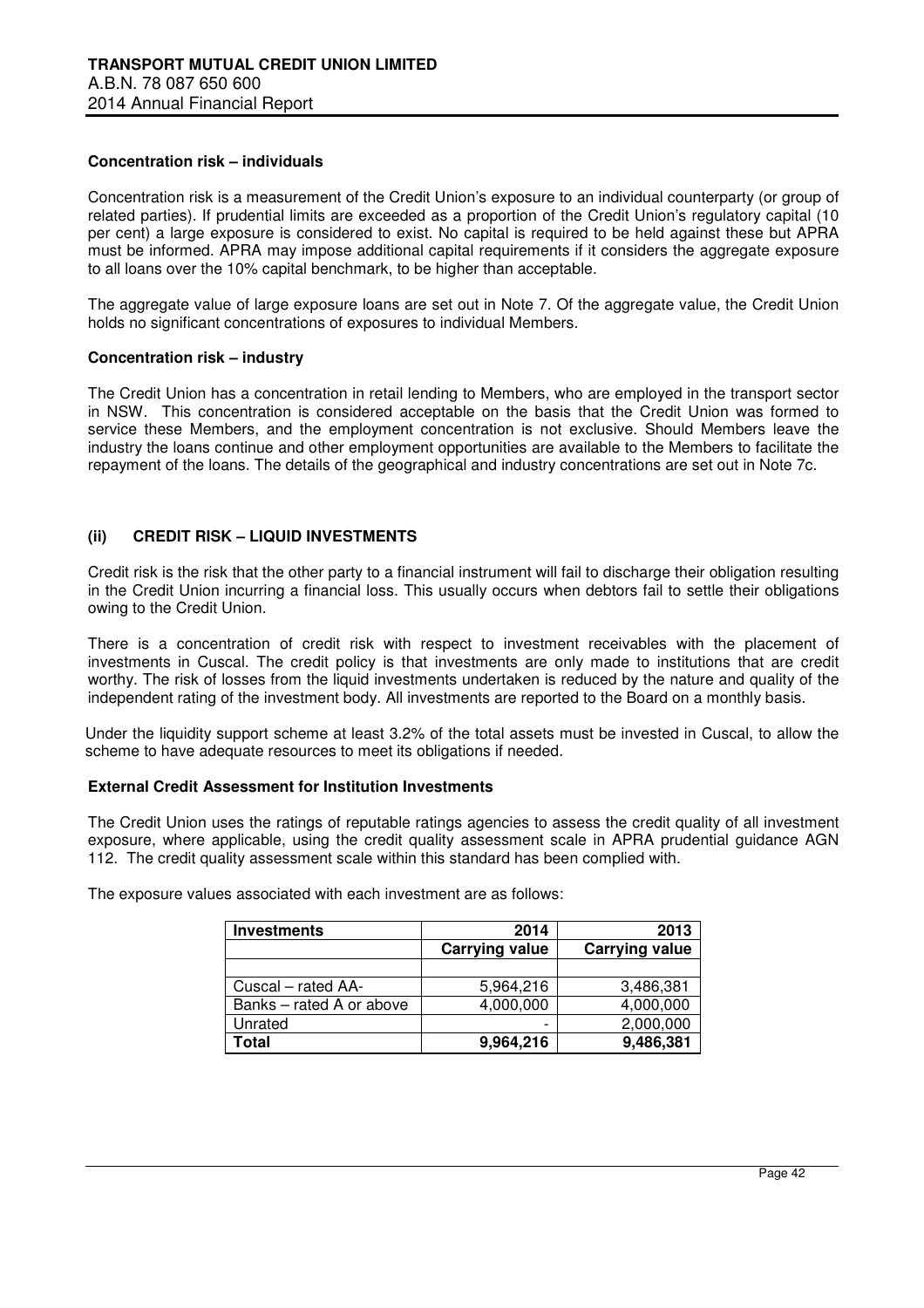#### **d. FRAUD**

Fraud can arise from Member card PINS and internet passwords being compromised where not protected adequately by the Member. It can also arise from other systems failures. The Credit Union has systems in place which are considered to be robust enough to prevent any material fraud. However, in common with all retail banks, fraud is potentially a real cost. Fraud losses have arisen from card skimming, internet password theft and false loan applications.

#### **e. IT SYSTEMS**

The worst case scenario would be the failure of the Credit Union's core banking and IT network suppliers, to meet customer obligations and service requirements. The Credit Union has outsourced the IT systems management to an Independent Data Processing Centre (IDPC). This organisation has the experience inhouse to manage any short-term problems and has a contingency plan to manage any related power or systems failures. Other network suppliers are engaged on behalf on the Credit Union by the industry body CUSCAL to service the settlements with other financial institutions for direct entry, ATM & Visa cards, and BPAY etc. An appropriate disaster recovery plan is in place to cover medium to long-term problems, which is considered to mitigate the risk to an extent such that there is no need for any further capital to be allocated.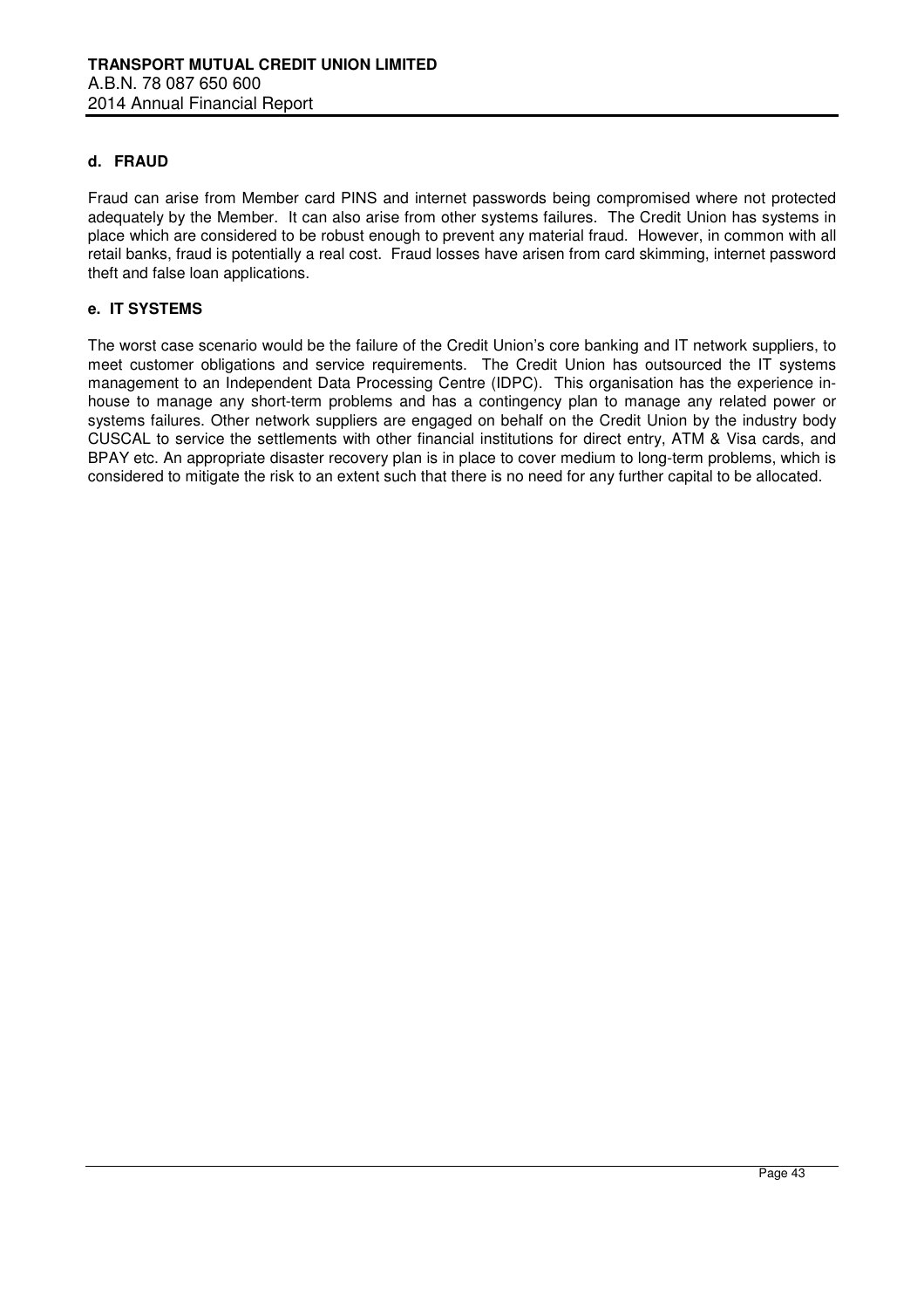#### **f. CAPITAL MANAGEMENT**

The capital levels are prescribed by Australian Prudential Regulation Authority (APRA). Under the APRA prudential standards capital is determined in three components

- Credit risk
- Market risk (trading book)
- Operational risk.

The market risk capital component is not required as the Credit Union is not engaged in a trading book for financial instruments.

#### **Capital resources**

#### **Tier 1 Capital**

The vast majority of Tier 1 capital comprises

- Capital Reserve (Member shares)
- Retained profits
- Realised reserves.

#### **Tier 2 Capital**

Tier 2 capital comprises:

• A General Reserve for Credit Losses

Capital in the Credit Union is made up as follows:

|                                     | 2014      | 2013      |
|-------------------------------------|-----------|-----------|
| Tier 1                              |           | \$        |
| Capital reserve                     | 32,660    | 31,450    |
| Retained earnings                   | 8,349,750 | 8,161,045 |
|                                     | 8,382,410 | 8,192,495 |
| Less prescribed deductions          | 272,018   | 282,161   |
| Net tier 1 capital                  | 8,110,392 | 7,910,334 |
| Tier 2<br>Reserve for credit losses | 385,036   | 342,076   |
| Less prescribed deductions          |           |           |
| Net tier 2 capital                  | 385,036   | 342,076   |
| <b>Total Capital</b>                | 8,495,428 | 8,252,410 |

The APRA prudential standards state that ADIs must hold a minimum capital ratio, as a percentage of risk weighted assets. The statutory minimum as determined by APRA is 8%. Although this is a minimum, the regulator expects ADIs to maintain a buffer over and beyond the minimum at all times.

The risk weights attached to each asset are based on the weights prescribed by APRA in its Guidance AGN 112-1. The general rules apply the risk weights according to the level of underlying security.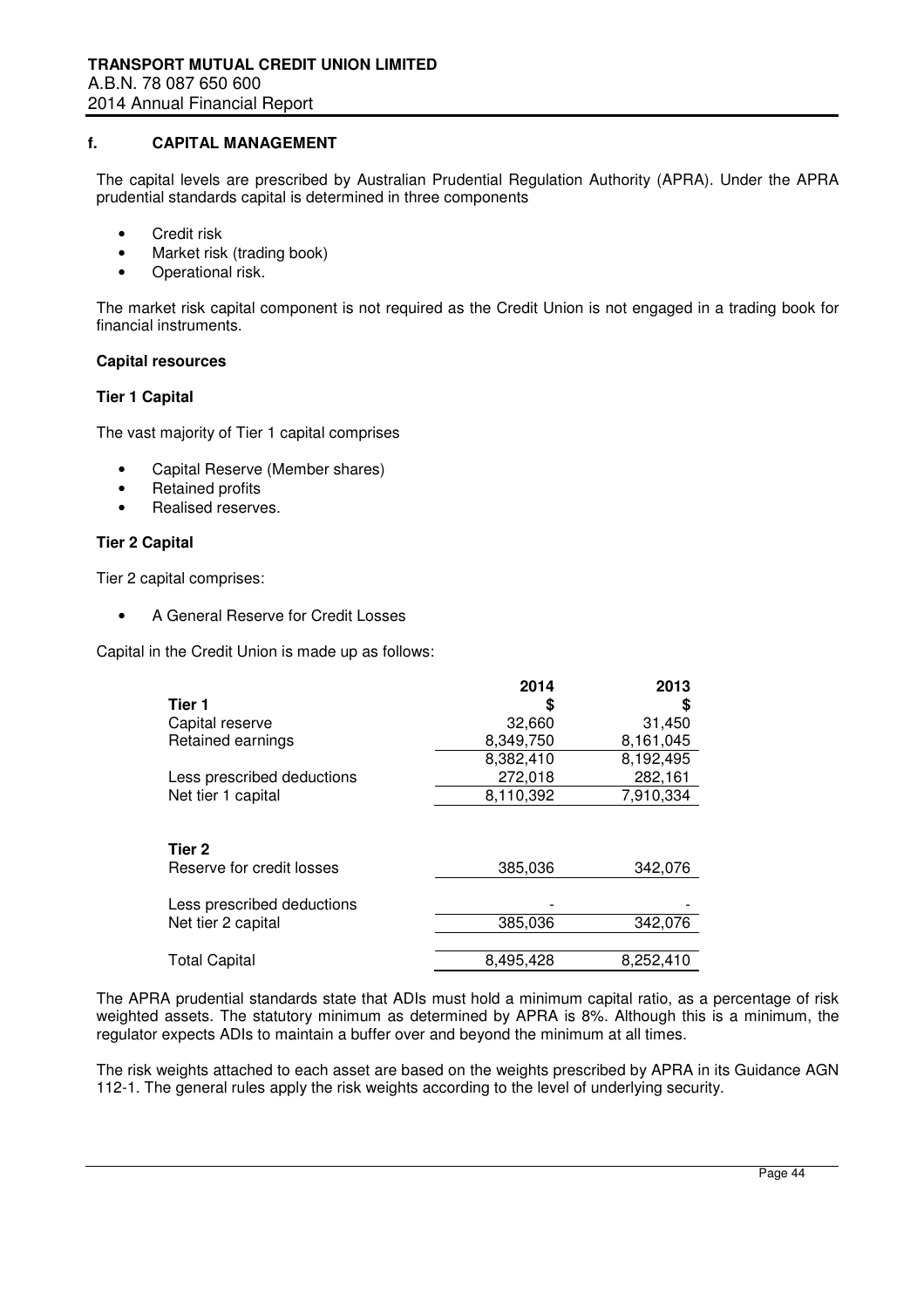|                                         |               | Carrying<br>Value | <b>Risk</b><br>Weighted<br>Value |
|-----------------------------------------|---------------|-------------------|----------------------------------|
| <b>Credit Risk</b>                      |               | \$                | \$                               |
| On Balance Sheet Assets:                |               |                   |                                  |
| Cash                                    | $0\%$         | 24,376            |                                  |
| Deposits in highly rated ADIs           | 20%           | 8,157,045         | 1,631,409                        |
| Deposits in less highly rated ADIs      | 50%-100%      |                   |                                  |
| Standard Loans secured against eligible | 35%           |                   |                                  |
| residential mortgages up to 80% LVR     |               | 34,479,144        | 12,067,700                       |
| Standard Loans secured against eligible | $35\% - 75\%$ |                   |                                  |
| residential mortgages over 80% LVR      |               | 7,494,447         | 3,747,224                        |
| Non-standard mortgage loans             | 50%-75%       | 741,832           | 556,374                          |
| Investments in equity instruments       | 150%          |                   |                                  |
| Other assets                            | 100%          | 7,347,444         | 7,347,444                        |
| Total                                   |               | 58,244,288        | 25,350,151                       |
|                                         |               |                   |                                  |
| Off Balance Sheet Assets                |               |                   | 387,500                          |
| <b>Total Credit Weighted Risk</b>       |               |                   | 25,737,651                       |
| <b>Operational Risk</b>                 |               |                   | 3,518,779                        |
| <b>Total Risk Weighted Value</b>        |               |                   | 29,256,430                       |

The capital ratio as at the end of the financial year over the past 5 years is as follows:

| 2014   | 2013   | 2012   | 2011   | 2010   |
|--------|--------|--------|--------|--------|
| 28.82% | 27.69% | 28.62% | 27.34% | 29.83% |

The level of capital ratio can be affected by growth in assets relative to growth in reserves and by changes in the mix of assets.

To manage the Credit Union's capital the Credit Union reviews the ratio monthly and monitors major movements in the asset and income levels. Policies have been implemented to require reporting to the Board and the regulator if the capital ratio falls below 18%. Further, an annual capital budget projection of the capital levels is undertaken to address how strategic decisions or trends may impact on the capital level.

#### Pillar 2 Capital on Operational Risk

The Credit Union uses APRA's standardised approach, which is considered to be most suitable for its business given the small number of distinct transaction streams. The Operational Risk Capital Requirement is calculated by mapping the Credit Union's three year average net interest income and net non-interest income to the Credit Union's various business lines.

Based on the standardised model, the Credit Union's operational risk requirement is as follows:

Operational risk capital requirement \$281,502 (30th June 2013 \$274,941).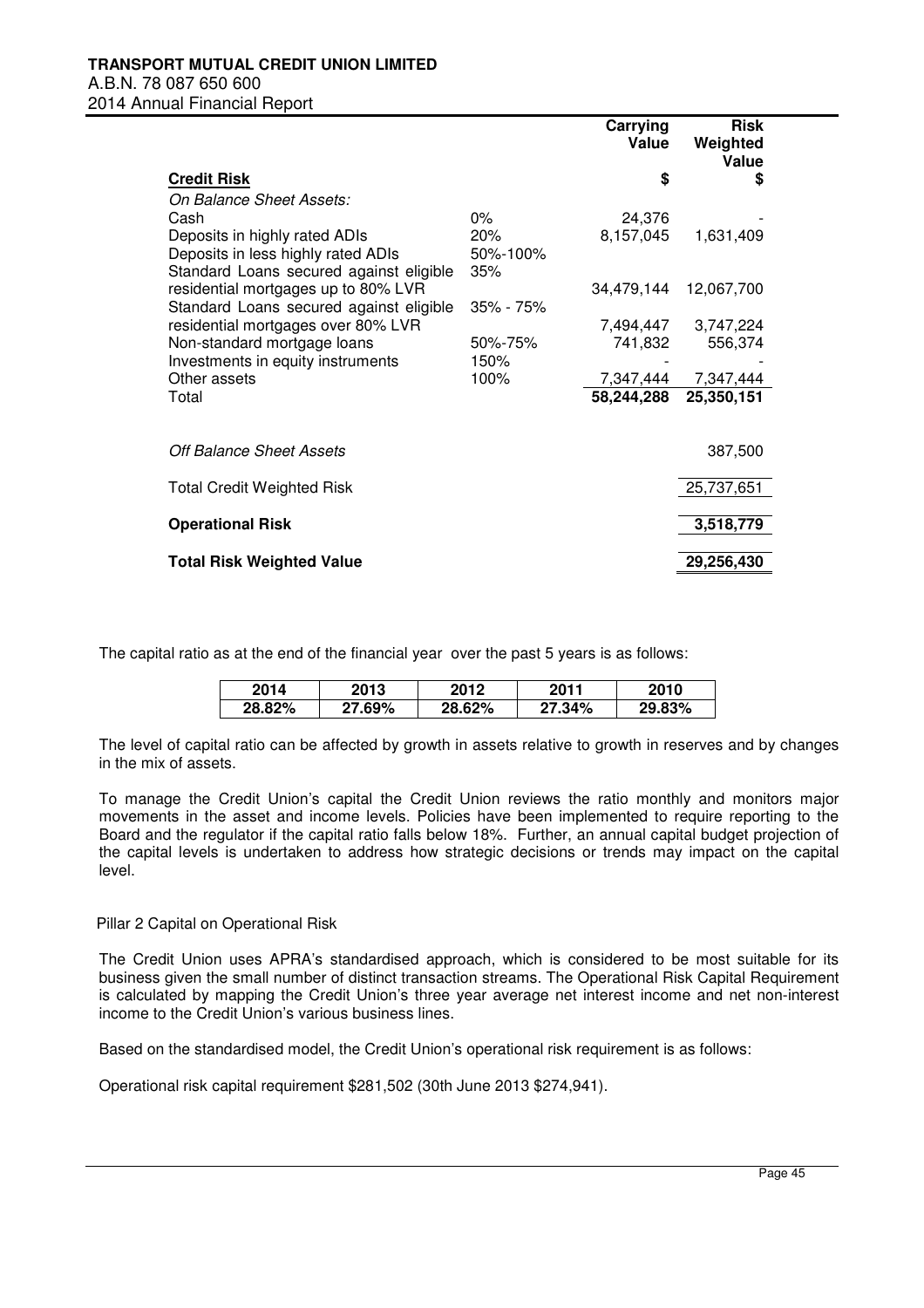## **g. INTERNAL CAPITAL ADEQUACY MANAGEMENT**

The Credit Union manages its internal capital levels for both current and future activities through the Audit and Risk Committee. The outputs of the Committee are reviewed by the Board in its capacity as the primary governing body. The capital required for any change in the Credit Union's forecasts for asset growth, or unforeseen circumstances, are assessed by the Board.

In relation to the operational risks, the major measurements for additional capital are recognised by the monitoring and stress testing for:

- 1. Fraud risk The capital held to cover fraud risks is to be equal to the higher of the Credit Union's largest loss in the last ten years. This amounts to \$4,017 (2013: \$4,017).
- 2. Asset impairment the impact of economic and employment factors on the loan losses, and/or recovery of investments.
- 3. Property value decline the impact on property values declining and the related exposure to higher capital required to recognise potential losses or risk weight on assets. The Credit Union's approach is to take a 5 per cent capital charge in instances where the LVR exceeds 80 per cent only in instances where the exposure is on an impaired loan in excess of 90 days. This is considered appropriate as it is only in these relatively poor quality exposures where there is a significant risk that the Credit Union may need to draw on the security held.
- 4. Interest rate risk measures the impact on capital from changes in interest rates impacting the net interest margin and net surplus.
- 5. Events impacting the additional costs of retention of liquid funds and exercising available liquidity drawdown facilities.

The optional additional capital charge recognised by the Board, equates to the excess over the 8% statutory minimum ratio, to the Board's minimum policy ratio of 18%, and for 2014 was \$2,925,643 (2013: \$2,980,286).

#### **20. CATEGORIES OF FINANCIAL INSTRUMENTS**

#### **The following information classifies the financial instruments into measurement classes**

|                                                  | <b>Note</b> | 2014       | 2013       |
|--------------------------------------------------|-------------|------------|------------|
| Financial assets - carried at amortised cost     |             | \$         | S          |
| Cash                                             | 4           | 2,159,642  | 1,315,486  |
| Advances to other from Financial Institutions    | 5           | 9,964,216  | 9,486,381  |
| <b>Receivables</b>                               | 6           | 125,612    | 118,943    |
| Loans to Members                                 | 7a          | 45,818,812 | 46,600,674 |
| <b>Total loans and receivables</b>               |             | 58,068,282 | 57,521,584 |
|                                                  |             |            |            |
| Available for sale investments - carried at cost | 9           | 166,277    | 166,277    |
| <b>TOTAL FINANCIAL ASSETS</b>                    |             | 58,234,559 | 57,687,861 |
| <b>Financial liabilities</b>                     |             |            |            |
| Deposits from other Financial Institutions       |             | 3,500,000  | 3,500,000  |
| Deposits from Members                            | 13          | 45,561,411 | 45,134,837 |
| Creditors                                        | 14          | 474,422    | 616,006    |
| Total carried at amortised cost                  |             | 49,535,833 | 49,250,843 |
| <b>TOTAL FINANCIAL LIABILITIES</b>               |             | 49,537,966 | 49,250,843 |
|                                                  |             |            |            |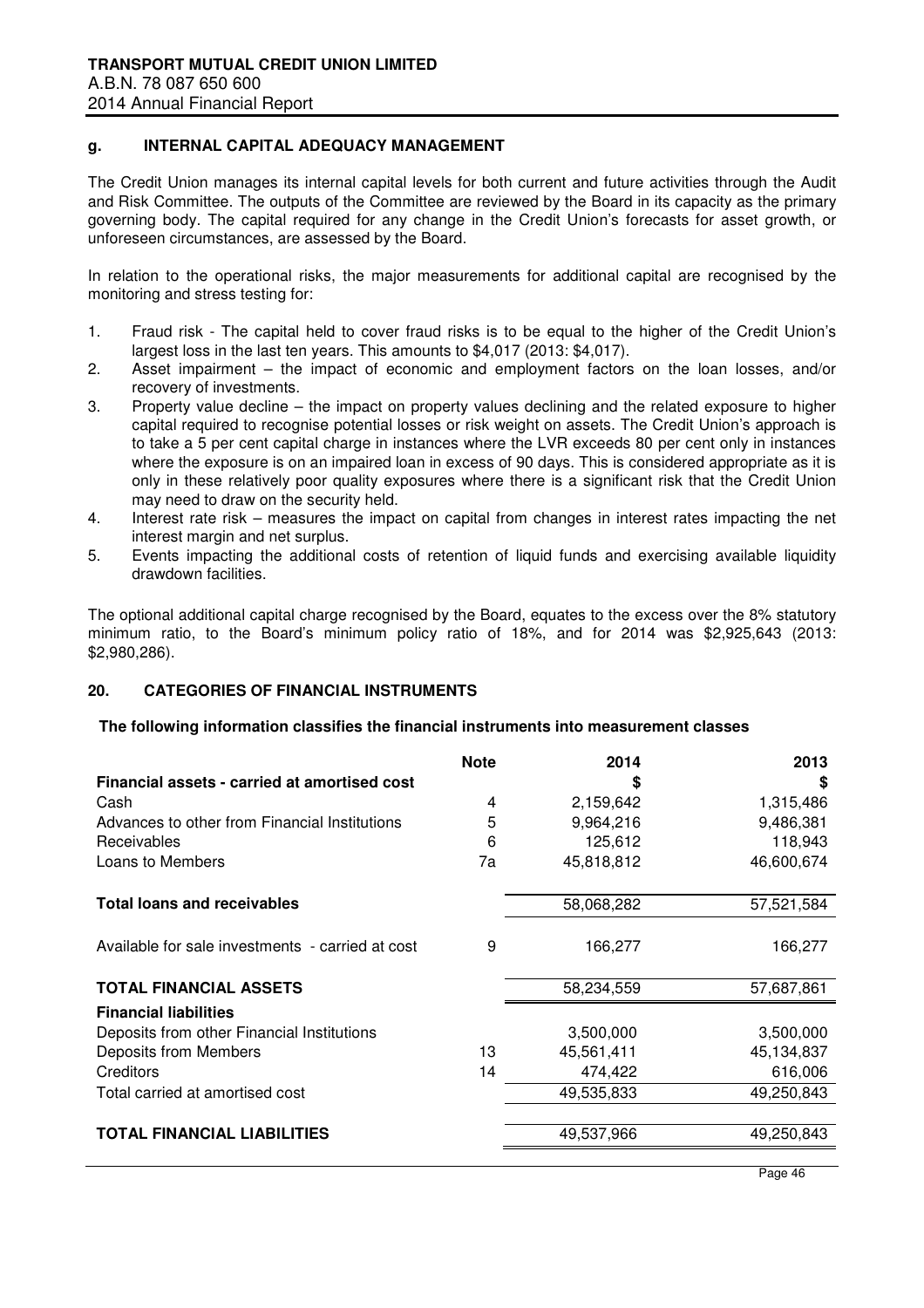# **Financial Assets at Fair Value**

Fair value measurement at end of the reporting period using:

|                    | - 13    | æ                        |                          |         |
|--------------------|---------|--------------------------|--------------------------|---------|
|                    | Balance | Level 1                  | Level 2                  | Level 3 |
| Equity investments | 166,277 | $\overline{\phantom{0}}$ | $\overline{\phantom{0}}$ | 166,277 |
|                    |         |                          |                          |         |
| <b>Total</b>       | 166,277 | $\overline{\phantom{a}}$ | $\blacksquare$           | 166,277 |

The fair value hierarchy has the following levels:

- quoted prices (unadjusted) in active markets for identical assets or liabilities (Level 1);
- inputs other than quoted prices included within Level 1 that are observable for the asset or liability, either directly (i.e. as prices) or indirectly (i.e. derived from prices) (Level 2); and
- inputs for the asset or liability that are not based on observable market data (unobservable inputs) (Level 3). The standard permits the measurement at cost in absence of an ability to reliably measure the assets at fair value.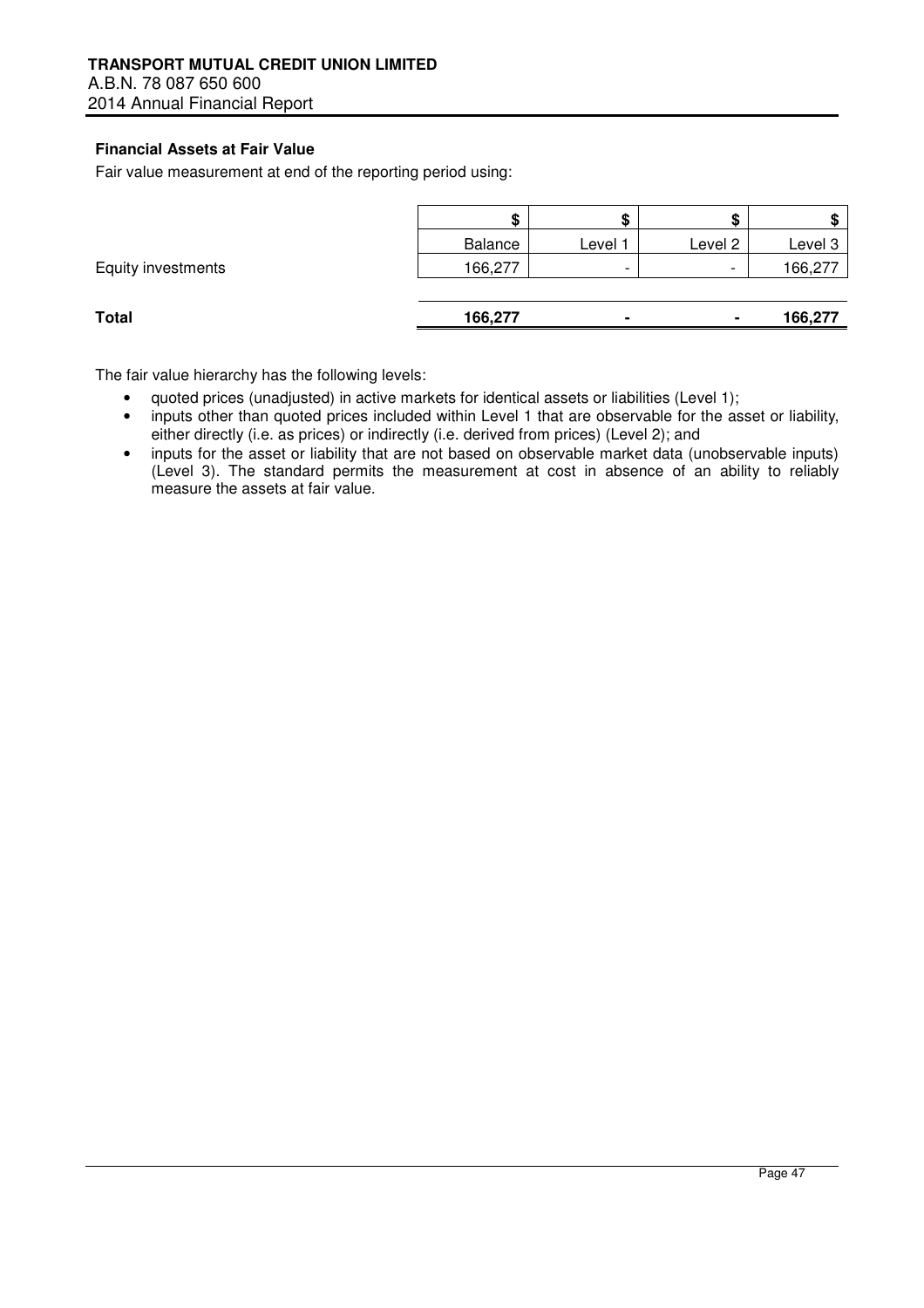# **TRANSPORT MUTUAL CREDIT UNION LIMITED**

# A.B.N. 78 087 650 600

# 2014 Annual Financial Report

# **21 (a). MATURITY PROFILE OF FINANCIAL ASSETS AND LIABILITIES**

 Monetary assets and liabilities have differing maturity profiles depending on the contractual term, and in the case of loans the repayment amount and frequency. The table below shows the period in which different monetary assets and liabilities held will mature and be eligible for renegotiation or withdrawal. In the case of loans, the table shows the period over which the principal outstanding will be repaid based on the remaining period to the repayment date assuming contractual repayments are maintained, and is subject to change in the event that current repayment conditions are varied. Financial liabilities are at the undiscounted values (including future interest expected to be earned or paid). Accordingly, these values will differ to the balance sheet.

| 2014                                             |         | Within<br>1                 | $1 - 3$<br>months | $3 - 12$<br>months | 1-5 years        | After 5<br>years         | No<br>Maturity           | Total            |
|--------------------------------------------------|---------|-----------------------------|-------------------|--------------------|------------------|--------------------------|--------------------------|------------------|
|                                                  |         | month                       |                   |                    |                  |                          |                          |                  |
| <b>ASSETS</b>                                    |         | \$,000                      | \$,000            | \$,000             | \$,000           | \$,000                   | \$,000                   | \$,000           |
| Cash                                             |         | 2,136                       |                   |                    |                  |                          | 24                       | 2,160            |
| Advances to financial                            |         | 3,530                       | 4,538             | 2,033              |                  |                          |                          | 10,101           |
| institutions<br>Receivables                      |         | 126                         |                   |                    |                  |                          |                          | 126              |
| Available for sale                               |         |                             |                   |                    |                  |                          | 166                      | 166              |
| investments                                      |         |                             |                   |                    |                  |                          |                          |                  |
| Loans & Advances<br><b>On Balance Sheet</b>      |         | 575<br>6,367                | 1,092<br>5,630    | 4,324<br>6,357     | 19,950<br>19,950 | 45,630<br>45,630         | 190                      | 71,571<br>84,124 |
| <b>Total Financial Assets</b>                    |         | 6,367                       | 5,630             | 6,357              | 19,950           | 45,630                   | 190                      | 84,124           |
| <b>LIABILITIES</b>                               |         |                             |                   |                    |                  |                          |                          |                  |
| Creditors                                        |         | 474                         |                   |                    |                  |                          |                          | 474              |
| Deposits from other                              |         |                             | 3,523             |                    |                  |                          |                          | 3,523            |
| financial institutions<br>Deposits from Members: |         | 20,876                      |                   |                    |                  |                          | 40                       | 20,916           |
| - At call                                        |         |                             |                   |                    |                  |                          |                          |                  |
| - Term                                           |         | 4,284<br>25,634             | 9,887<br>13,410   | 9,627              | 1,319<br>1,319   |                          |                          | 25,117           |
| On Balance sheet                                 |         |                             |                   | 9,267              |                  |                          | 40                       | 50,030           |
| Undrawn commitments                              | Note 24 | 8,119                       |                   |                    |                  | $\overline{\phantom{a}}$ |                          | 8,119            |
| <b>Total Financial Liabilities</b>               |         | 33,753                      | 13,410            | 9,267              | 1,319            | $\blacksquare$           | 40                       | 58,149           |
|                                                  |         | Within 1                    | $1 - 3$           | $3-12$             | 1-5 years        | After 5                  | No                       | Total            |
| 2013                                             |         | month                       | months            | months             |                  | years                    | Maturity                 |                  |
| <b>ASSETS</b>                                    |         | \$,000                      | \$,000            | \$,000             | \$,000           | \$,000                   | \$,000                   | \$,000           |
| Cash                                             |         | 1,179                       |                   |                    |                  |                          | 136                      | 1,315            |
| Advances to financial<br>institutions            |         | 3,519                       |                   |                    |                  |                          |                          |                  |
|                                                  |         |                             | 4,039             | 2,036              |                  |                          |                          | 9,594            |
|                                                  |         |                             |                   |                    |                  |                          |                          |                  |
| Receivables<br>Available for sale                |         | 119                         |                   |                    |                  |                          | 166                      | 119<br>166       |
| investments                                      |         |                             |                   |                    |                  |                          |                          |                  |
| Loans & Advances<br><b>On Balance Sheet</b>      |         | 502                         | 1,146             | 4,445              | 20,868           | 55,126                   |                          | 82,087           |
| <b>Total Financial Assets</b>                    |         | $\overline{5,}319$<br>5,319 | 5,185<br>5,185    | 6,481<br>6,481     | 20,868<br>20,868 | 55,126<br>55,126         | 302<br>302               | 93,281<br>93,281 |
|                                                  |         |                             |                   |                    |                  |                          |                          |                  |
| <b>LIABILITIES</b>                               |         |                             |                   |                    |                  |                          |                          |                  |
| Creditors<br>Deposits from other                 |         | 616                         |                   |                    |                  |                          |                          | 616              |
| financial institutions                           |         | 3,508                       |                   |                    |                  |                          |                          | 3,508            |
| Deposits from Members:<br>- At call              |         | 18,096                      |                   |                    |                  |                          | $\overline{\phantom{a}}$ | 18,096           |
| - Term                                           |         | 5,781                       | 6,814             | 12,774             | 2,456            |                          |                          | 27,825           |
| On Balance sheet<br>Undrawn commitments          | Note 24 | 28,001<br>9,810             | 6,814             | 12,774             | 2,456            | $\blacksquare$           |                          | 50,045<br>9,810  |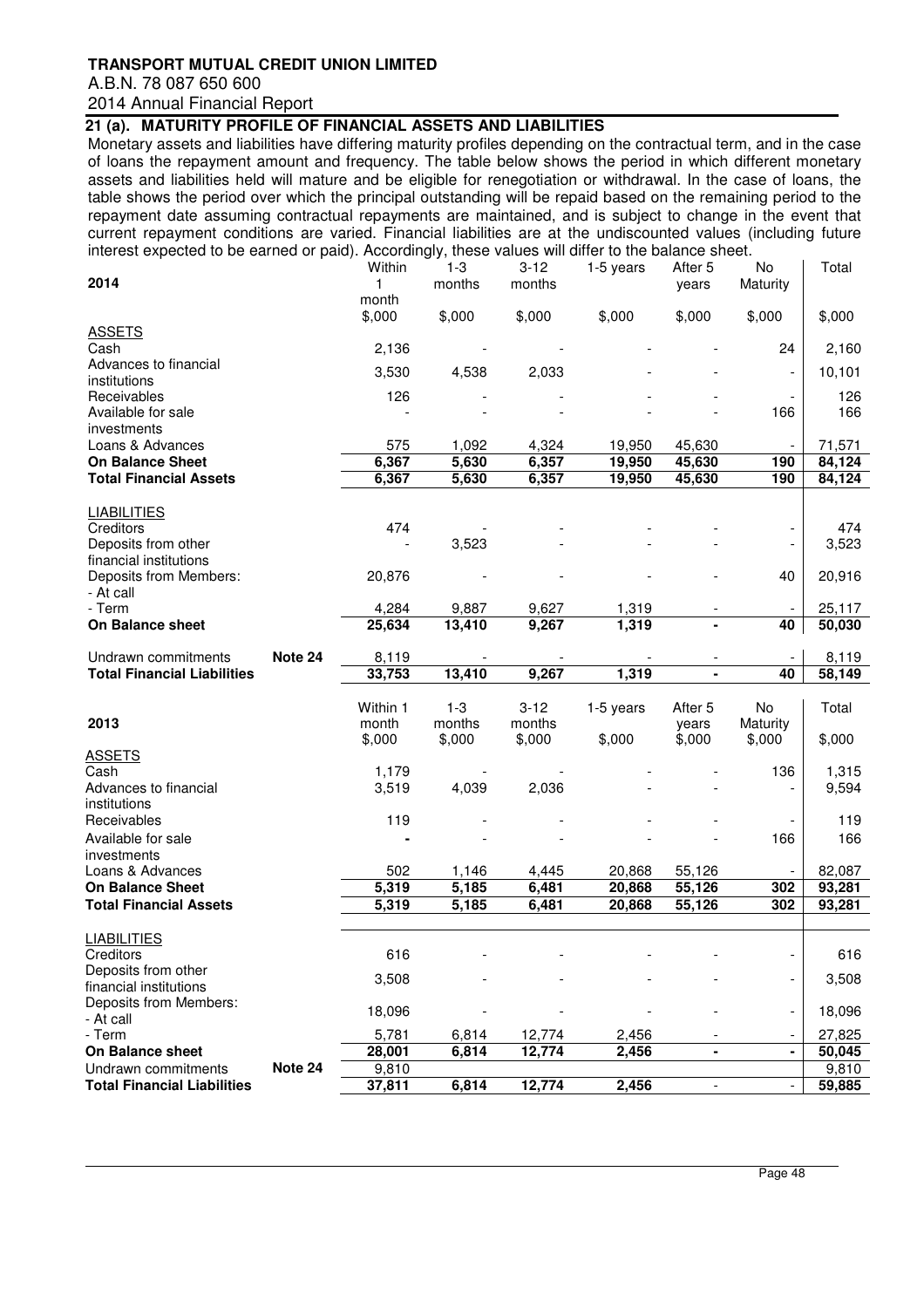## **21 (b). MATURITY PROFILE OF FINANCIAL ASSETS AND LIABILITIES**

The table below represents the above maturity profile summarised at discounted values. The contractual arrangements best represent the estimated minimum amount of repayment on the loans, liquid investments and on the Member deposits. While the liquid investments and Member deposits are presented in the table below on a contractual basis, as part of our normal banking operations we would expect a large proportion of these balances to roll over. Loan repayments are generally accelerated by Members choosing to repay loans earlier. These advance repayments are at the discretion of the Members and not able to be reliably estimated

|                                    |           | 2014     |        | 2013      |                          |        |
|------------------------------------|-----------|----------|--------|-----------|--------------------------|--------|
|                                    | Within 12 | After 12 | Total  | Within 12 | After 12                 | Total  |
|                                    | months    | months   |        | months    | months                   |        |
|                                    | \$,000    | \$,000   | \$,000 | \$,000    | \$,000                   | \$,000 |
| <b>FINANCIAL ASSETS</b>            |           |          |        |           |                          |        |
| Cash                               | 2,160     |          | 2,160  | 1,315     | $\overline{\phantom{a}}$ | 1,315  |
| Liquid Investments                 | 9,964     |          | 9,964  | 9,486     | $\overline{\phantom{0}}$ | 9,486  |
| Loans & advances                   | 3,265     | 42,586   | 45,851 | 3,241     | 43,384                   | 46,625 |
| Receivables                        | 126       |          | 126    | 119       | $\overline{\phantom{a}}$ | 119    |
|                                    |           |          |        |           |                          |        |
| <b>Total Financial Assets</b>      | 15,515    | 42,586   | 58,101 | 14,161    | 43,384                   | 57,545 |
|                                    |           |          |        |           |                          |        |
| <b>FINANCIAL LIABILITIES</b>       |           |          |        |           |                          |        |
| Deposits from financial            |           |          |        |           |                          |        |
| institutions                       | 3,500     |          | 3,500  | 3,500     | $\overline{\phantom{a}}$ | 3,500  |
| <b>Deposits from Members</b>       | 44,259    | 1,302    | 45,561 | 43,113    | 2,022                    | 45,135 |
| Creditors                          | 474       |          | 474    | 616       | -                        | 616    |
|                                    |           |          |        |           |                          |        |
| <b>Total Financial Liabilities</b> | 48,233    | 1,302    | 49,535 | 47,229    | 2,022                    | 49,251 |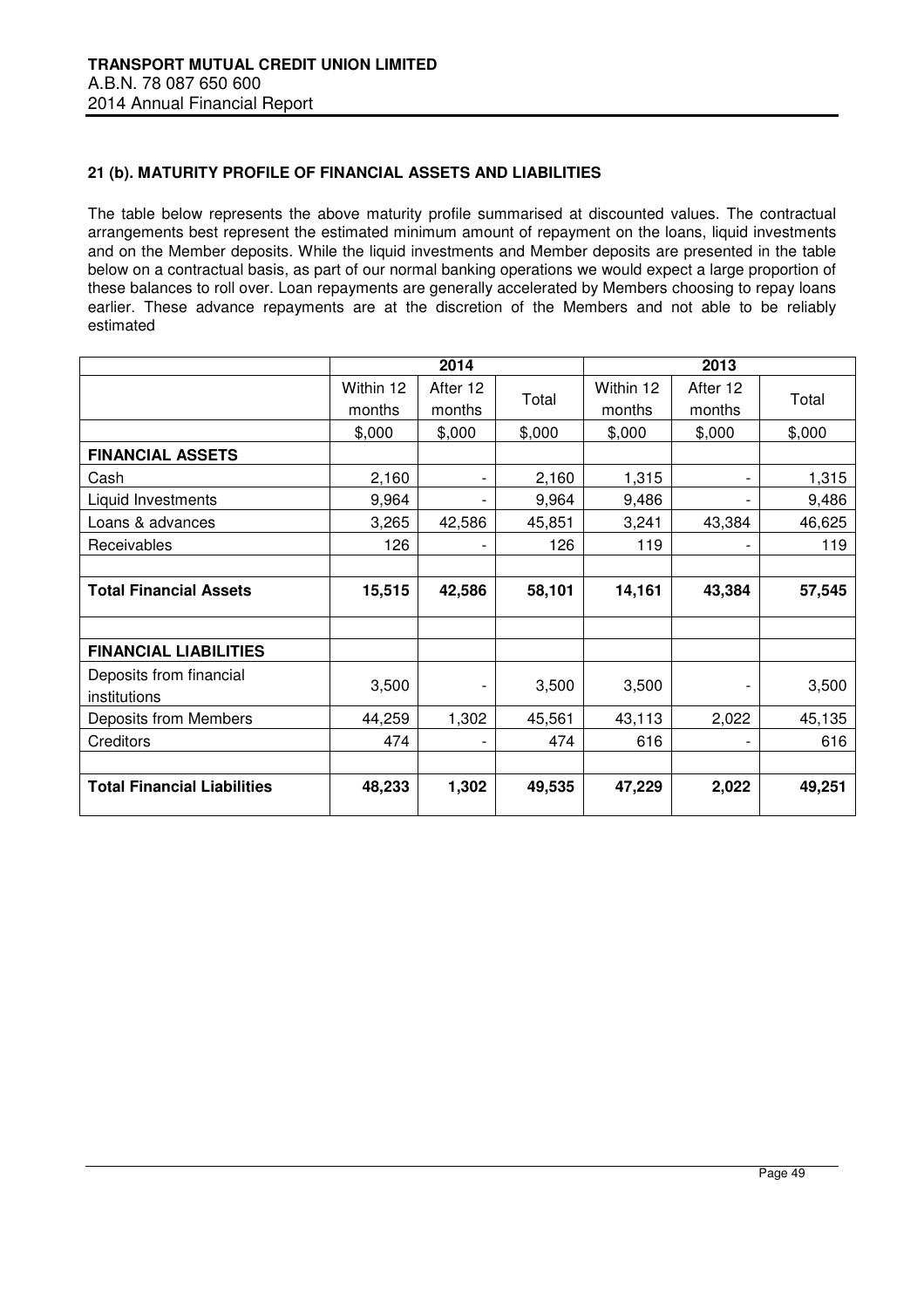#### **22. INTEREST RATE CHANGE PROFILE OF FINANCIAL ASSETS AND LIABILITIES**

Financial assets and liabilities have conditions which allow interest rates to be amended either on maturity (term deposits and term investments) or after adequate notice is given (loans and savings). The table below shows the respective value of funds where interest rates are capable of being altered within the prescribed time bands, being the earlier of the contractual repricing date, or maturity date.

| 2014                                       | Within 1<br>month        | $1 - 3$<br>months | $3 - 12$<br>months | 1-5 years                | After 5<br>years         | Non<br>interest<br>bearing | Total           |
|--------------------------------------------|--------------------------|-------------------|--------------------|--------------------------|--------------------------|----------------------------|-----------------|
|                                            | \$'000                   | \$'000            | \$'000             | \$'000                   | \$'000                   | \$'000                     | \$'000          |
| <b>ASSETS</b>                              |                          |                   |                    |                          |                          |                            |                 |
| Cash                                       | 2,136                    |                   |                    |                          |                          | 24                         | 2,160           |
| Receivables<br>Advances to other financial | $\overline{\phantom{a}}$ |                   |                    |                          |                          | 126                        | 126             |
| Institutions                               | 3,486                    | 4,478             | 2,000              |                          |                          |                            | 9,964           |
| Loans and advances                         | 45,851                   |                   |                    |                          |                          |                            | 45,851          |
| Other Investments                          |                          |                   |                    |                          |                          | 166                        | 166             |
| <b>Total Financial Assets</b>              | 51,473                   | 4,478             | 2,000              | $\overline{\phantom{a}}$ | $\overline{\phantom{0}}$ | 316                        | 58,267          |
|                                            |                          |                   |                    |                          |                          |                            |                 |
| <b>LIABILITIES</b>                         |                          |                   |                    |                          |                          |                            | 474             |
| Creditors<br>Deposits from other Financial |                          | 3,500             |                    |                          |                          | 474                        | 3,500           |
| institutions                               |                          |                   |                    |                          |                          |                            |                 |
| Deposits from Members                      | 20,875                   |                   |                    |                          |                          | 40                         | 20,915          |
| Deposits from Members                      | 4,229                    | 9,723             | 9,392              | 1,302                    |                          |                            | 24,646          |
| <b>On Balance sheet</b>                    | 25,104                   | 13,223            | 9,392              | 1,302                    | ÷,                       | 514                        | 49,535          |
| Undrawn commitments Note<br>24             | 8,119                    |                   |                    |                          |                          |                            | 8,119           |
| <b>Total Financial Liabilities</b>         | 33,223                   | 13,223            | 9,392              | 1,302                    | $\blacksquare$           | 514                        | 57,654          |
|                                            |                          |                   |                    |                          |                          |                            |                 |
|                                            | Within 1                 | $1 - 3$           | $3 - 12$           | 1-5 years                | After 5                  | Non                        | Total           |
| 2013                                       | month                    | months            | months             |                          | years                    | interest                   |                 |
|                                            |                          |                   |                    |                          |                          | bearing                    |                 |
| <b>ASSETS</b>                              | \$'000                   | \$'000            | \$'000             | \$'000                   | \$'000                   | \$'000                     | \$'000          |
| Cash                                       |                          |                   |                    |                          |                          |                            |                 |
|                                            |                          |                   |                    |                          |                          |                            |                 |
|                                            | 1,179                    |                   |                    |                          |                          | 136                        | 1,315           |
| Receivables<br>Advances to other financial | 2,492                    |                   | 2,000              |                          |                          | 119                        | 118<br>9,486    |
| Institutions                               |                          | 4,994             |                    |                          |                          |                            |                 |
| Loans and advances                         | 45,844                   |                   | 781                |                          |                          |                            | 46,625          |
| Other Investments                          |                          |                   |                    |                          |                          | 166                        | 166             |
| <b>Total Financial Assets</b>              | 49,515                   | 4,994             | 2,781              |                          |                          | 421                        | 57,710          |
|                                            |                          |                   |                    |                          |                          |                            |                 |
|                                            |                          |                   |                    |                          |                          |                            |                 |
| <b>LIABILITIES</b>                         |                          |                   |                    |                          |                          |                            | 616             |
| Creditors<br>Deposits from other Financial |                          |                   |                    |                          |                          | 616                        |                 |
| institutions                               | 3,500                    |                   |                    |                          |                          |                            | 3,500           |
| Deposits from Members                      | 19,463                   | 11,088            | 12,522             | 2,022                    |                          | 40                         | 45,135          |
| <b>On Balance sheet</b>                    | 22,963                   | 11,088            | 12,562             | 2,022                    | $\overline{\phantom{0}}$ | 656                        | 49,251          |
| Undrawn commitments Note                   |                          |                   |                    |                          |                          |                            |                 |
| 24<br><b>Total Financial Liabilities</b>   | 9,810<br>32,773          | 11,088            | 12,562             | 2,022                    | $\blacksquare$           | 656                        | 9,810<br>59,101 |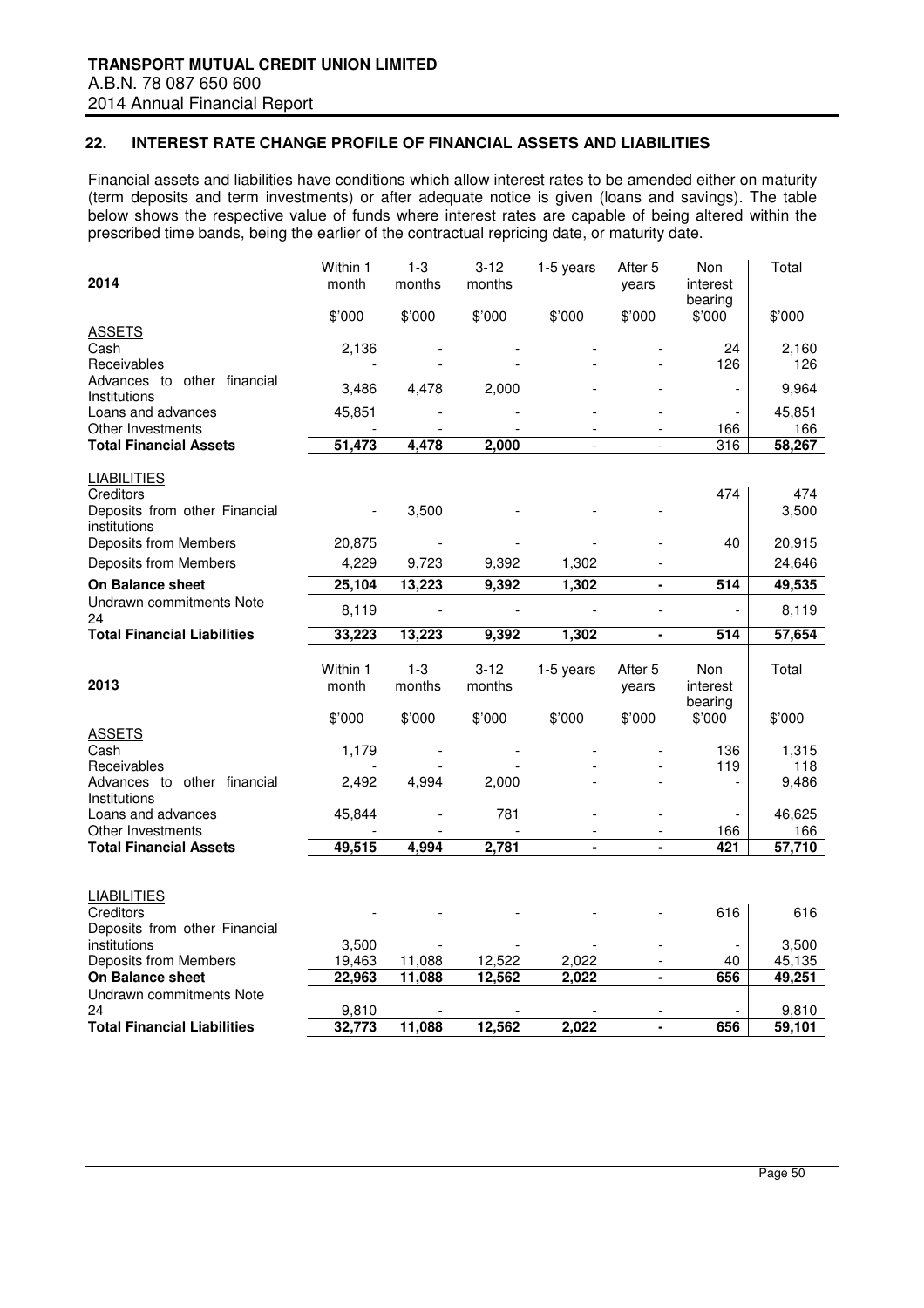#### **23. FAIR VALUE OF FINANCIAL ASSETS AND LIABILITIES**

Fair value has been determined on the basis of the present value of expected future cash flows under the terms and conditions of each financial asset and financial liability.

Significant assumptions used in the determining the cash flows are that the cash flows will be consistent with the contracted cash flows under the respective contracts.

The information is only relevant to circumstances at balance date and will vary depending on the contractual rates applied to each asset and liability, relative to market rates and conditions at the time. No assets held are regularly traded by the Credit Union, and there is no active market to assess the value of the financial assets and liabilities.

The calculation reflects the interest rate applicable for the remaining term to maturity not the rate applicable to original term.

|                                               | <b>Fair Value</b> | 2014<br>Carrying<br>Value | Variance | <b>Fair Value</b> | 2013<br>Carrying<br>Value | Variance |
|-----------------------------------------------|-------------------|---------------------------|----------|-------------------|---------------------------|----------|
|                                               | \$,000            | \$,000                    | \$,000   | \$,000            | \$,000                    | \$,000   |
| <b>FINANCIAL ASSETS</b>                       |                   |                           |          |                   |                           |          |
| Cash                                          | 2,160             | 2,160                     |          | 1,315             | 1,315                     |          |
| Receivables (1)                               | 126               | 126                       |          | 119               | 119                       |          |
| Advances to other financial<br>institutions   | 9,964             | 9,964                     |          | 9,486             | 9,486                     |          |
| Loans and advances                            | 45,851            | 45,851                    |          | 46,625            | 46,625                    |          |
| Other Investments                             | 166               | 166                       |          | 166               | 166                       |          |
| <b>Total Financial Assets</b>                 | 58,267            | 58,267                    | -        | 57,711            | 57,711                    |          |
| <b>FINANCIAL LIABILITIES</b>                  |                   |                           |          |                   |                           |          |
| Deposits from other<br>financial institutions | 3,500             | 3,500                     |          | 3,500             | 3,500                     |          |
| Creditors (1)                                 | 474               | 474                       |          | 616               | 616                       |          |
| Deposits from Members:                        |                   |                           |          |                   |                           |          |
| - At Call                                     | 20,915            | 20,915                    |          | 18,136            | 18,136                    |          |
| - Term                                        | 24,646            | 24,646                    |          | 27,139            | 26,999                    | 140      |
| <b>Total Financial Liabilities</b>            | 49,535            | 49,535                    | -        | 49,391            | 49,251                    | 140      |

(1) For these assets and liabilities the carrying value approximates fair value.

Assets where the fair value is lower than the book value have not been written down in the accounts of the Credit Union on the basis that they are to be held to maturity, or in the case of loans, all amounts due are expected to be recovered in full.

The fair value estimates were determined by the following methodologies and assumptions:

#### **Liquid assets and receivables from other financial institutions**

The carrying values of cash and liquid assets and receivables due from other financial institutions redeemable within 12 months approximate their fair value as they are short term in nature or are receivable on demand.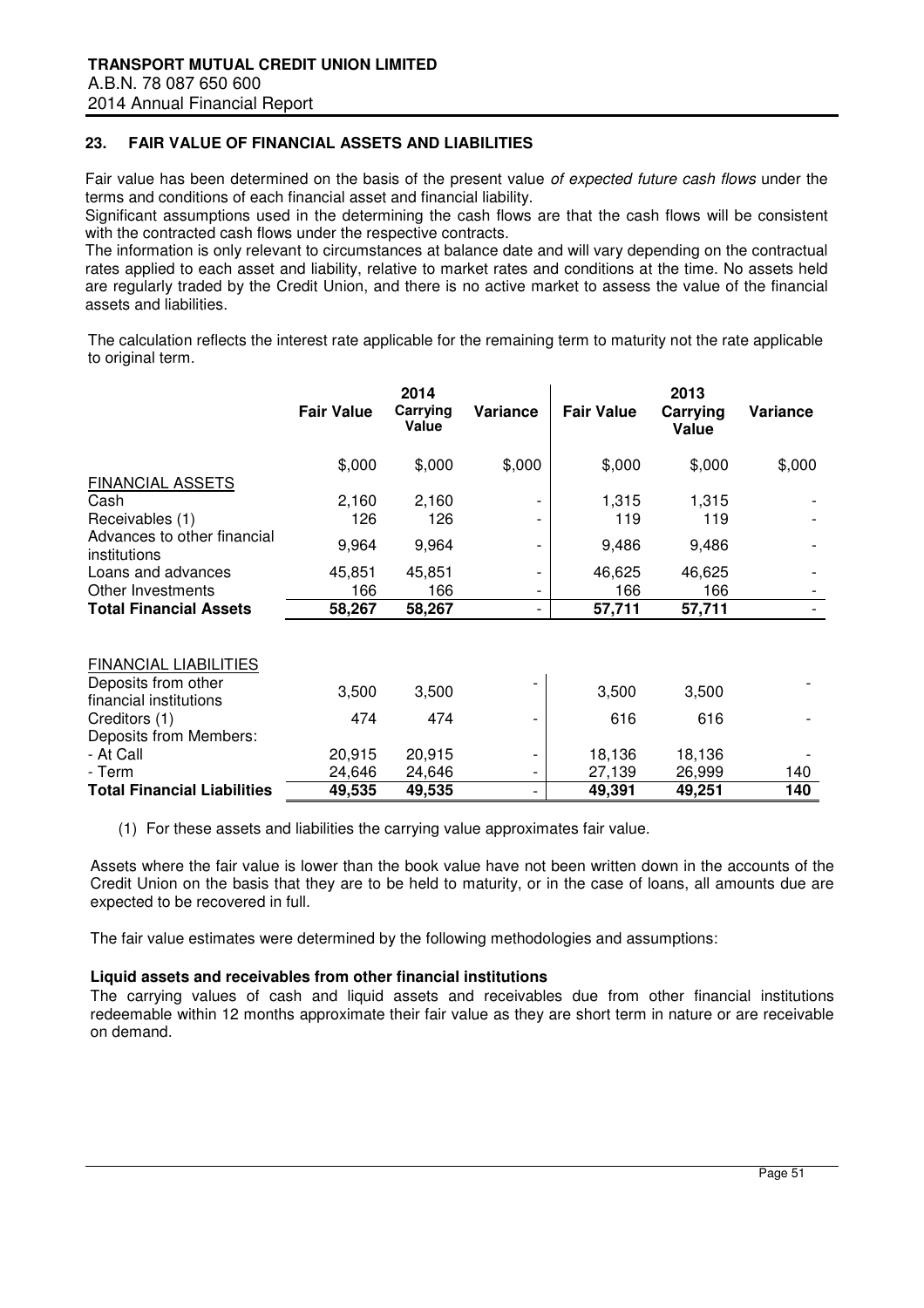#### **Loans and advances**

The carrying value of loans and advances is net of unearned income and both general and specific provisions for doubtful debts.

For variable rate loans, (excluding impaired loans) the amount shown in the balance sheet is considered to be a reasonable estimate of fair value. The fair value for fixed rate loans is calculated by utilising discounted cash flow models (i.e. the net present value of the portfolio future principal and interest cash flows), based on the period to maturity of the loans. The discount rates applied were based on the current applicable rate offered for the average remaining term of the portfolio.

The fair value of impaired loans was calculated by discounting expected cash flows using a rate which includes a premium for the uncertainty of the flows.

#### **Deposits from Members**

The fair value of call and variable rate deposits, and fixed rate deposits repricing within 12 months, is the amount shown in the balance sheet. Discounted cash flows were used to calculate the fair value of other term deposits, based upon the deposit type and the rate applicable to its related period to maturity.

#### **Short term borrowings**

The carrying value of payables due to other financial institutions approximate their fair value as they are short term in nature and reprice frequently.

| 24. | <b>FINANCIAL COMMITMENTS</b>                                                                                                                | 2014<br>\$                      | 2013<br>\$                      |
|-----|---------------------------------------------------------------------------------------------------------------------------------------------|---------------------------------|---------------------------------|
| а.  | <b>Outstanding loan commitments</b><br>Loans approved but not funded                                                                        | 267,370                         | 995,000                         |
| b.  | Loan redraw facilities<br>Loan redraw facilities available                                                                                  | 7,287,248                       | 8,255,364                       |
| C.  | Undrawn Ioan facilities<br>Loan facilities available to Members for overdrafts and line<br>of credit loans are as follows:                  |                                 |                                 |
|     | Total value of facilities approved<br>Less: Amount advanced<br>Net undrawn value                                                            | 699,844<br>(134,747)<br>565,097 | 711,592<br>(151,742)<br>559,850 |
|     | commitments<br>contingent<br>These<br>Members<br>are<br>on<br>maintaining credit standards and ongoing repayment terms<br>on amounts drawn. |                                 |                                 |
|     | <b>Total Financial Commitments</b>                                                                                                          | 8,119,715                       | 9,810,214                       |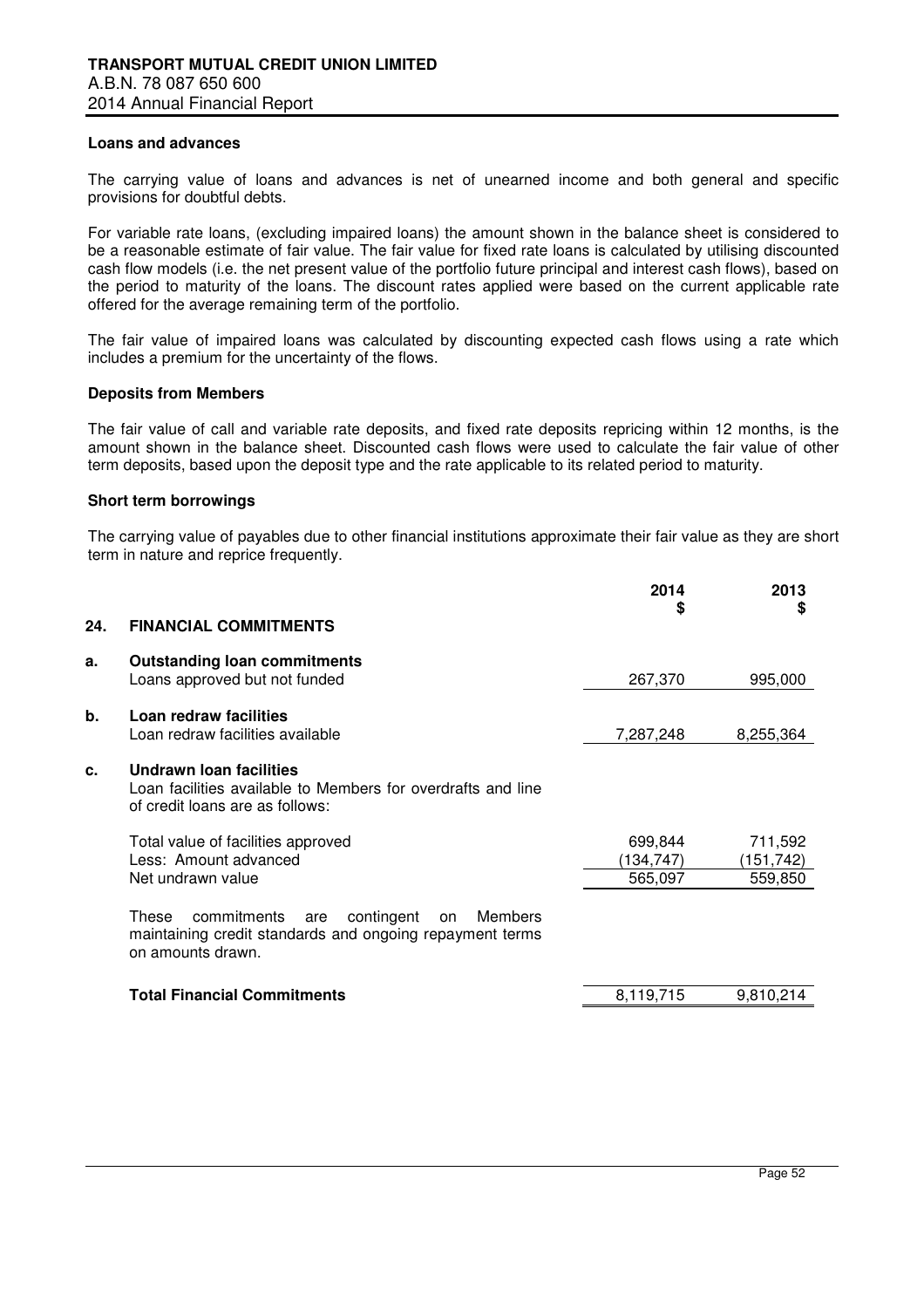| <b>Expenditure commitments</b>                                                                                                                                                                                                      | 2014              | 2013                         |
|-------------------------------------------------------------------------------------------------------------------------------------------------------------------------------------------------------------------------------------|-------------------|------------------------------|
| d.<br><b>Computer expenditure commitments</b><br>The committed costs for computer expenditure by the<br>Credit Union is:                                                                                                            | \$                | \$                           |
| Not later than one year<br>Later than 1 year but not 2 years<br>Later than 2 years but not 5 years<br>Later than 5 years                                                                                                            | 46,373<br>46,373  | 127,414<br>84,238<br>211,652 |
| <b>Future Lease and Rental Commitments</b><br>е.                                                                                                                                                                                    |                   |                              |
| Operating lease payments under existing lease<br>arrangements for building accommodation, payable over<br>the following periods.<br>Not later than one year<br>Later than one year but not later than five years<br>Over five years | 122,141<br>30,903 | 122,801<br>30,903            |
|                                                                                                                                                                                                                                     | 153,044           | 153,704                      |

 An operating lease is in respect of property used for providing branch services to Members and general Credit Union administration. The terms of the lease is 1 year with an automatic renewal clause if notice to vacate is not given by the Credit Union.

 There are no restrictions imposed on the Credit Union so as to limit the ability to undertake further leases, borrow funds or issue dividends (although these are subject to restrictions in the Constitution).

#### **f. Computer Bureau Charges**

| Not later than one year            | 28,200                   | 29,832 |
|------------------------------------|--------------------------|--------|
| Later than 1 year but not 2 years  |                          | 29.832 |
| Later than 2 years but not 5 years | $\overline{\phantom{0}}$ |        |
| Later than 5 years                 | -                        |        |
|                                    | 28,200                   | 59.664 |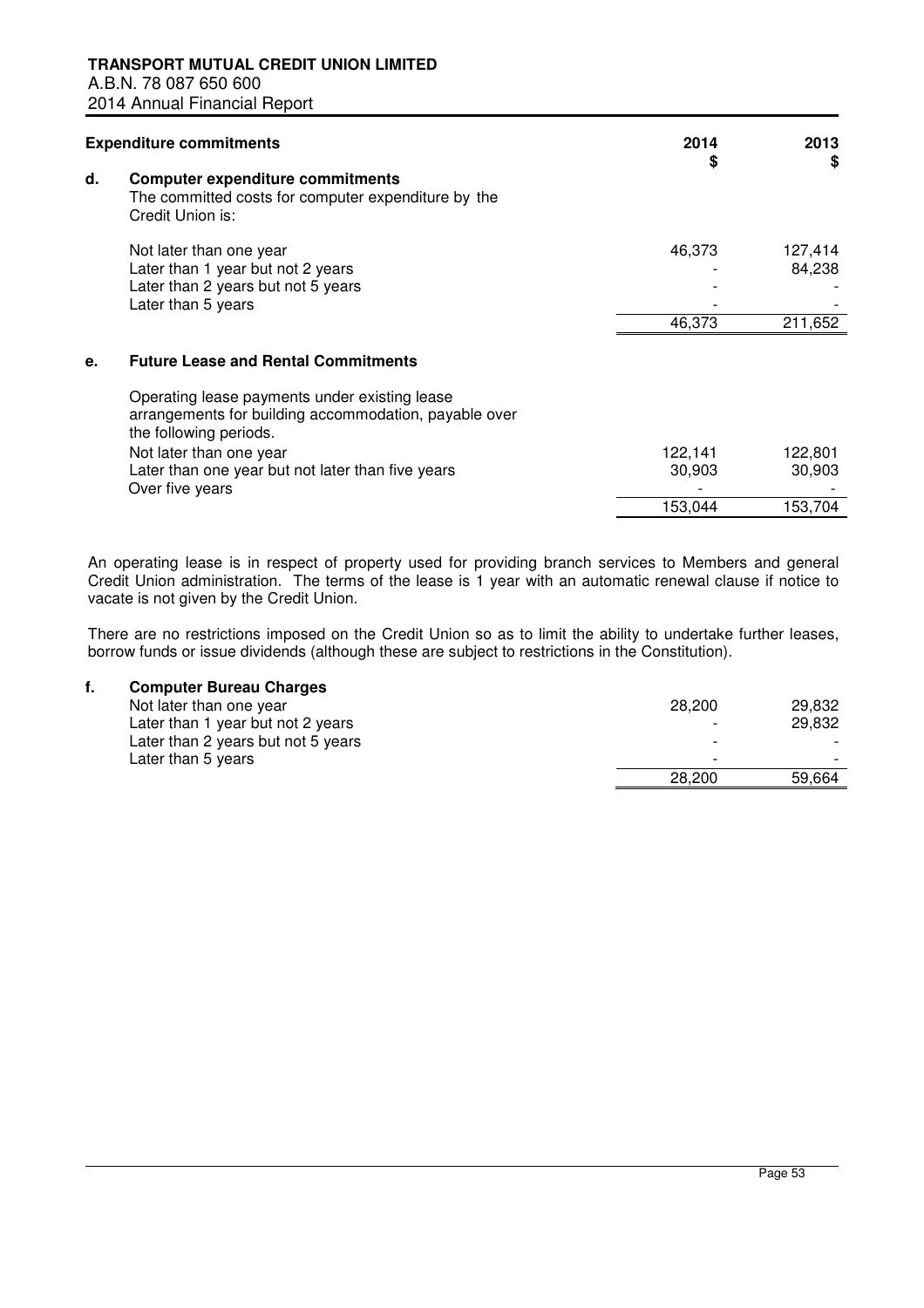#### **25. STANDBY BORROWING FACILITIES**

The Credit Union has a borrowing facility with Cuscal limited of:

#### **2014**

|                                           | Gross   | <b>Current</b>           | <b>Net</b><br>Available |  |
|-------------------------------------------|---------|--------------------------|-------------------------|--|
|                                           |         | <b>Borrowing</b>         |                         |  |
|                                           |         |                          |                         |  |
| Loan facility                             | 100,000 |                          | 100,000                 |  |
| Overdraft facility                        | 500,000 | $\blacksquare$           | 500,000                 |  |
| <b>TOTAL STANDBY BORROWING FACILITIES</b> | 600,000 | $\overline{\phantom{0}}$ | 600,000                 |  |

#### **2013**

|                                           | Gross   | <b>Current</b>           | <b>Net</b> |  |
|-------------------------------------------|---------|--------------------------|------------|--|
|                                           |         | <b>Borrowing</b>         | Available  |  |
|                                           |         |                          |            |  |
| Loan Facility                             | 100.000 | $\blacksquare$           | 100,000    |  |
| <b>Overdraft Facility</b>                 | 500.000 | $\overline{\phantom{a}}$ | 500,000    |  |
| <b>TOTAL STANDBY BORROWING FACILITIES</b> | 600,000 | $\overline{\phantom{0}}$ | 600,000    |  |

Withdrawal of the loan facility is subject to the availability of funds at Cuscal.

Cuscal holds an equitable mortgage charge over all of the assets of the Credit Union as security against loan and overdraft amounts drawn under the facility arrangements.

#### **26. CONTINGENT LIABILITIES**

#### **Liquidity support scheme**

The Credit Union is a member of the Credit Union Financial Support Scheme Limited (CUFSS) a Company limited by guarantee, established to provide financial support to member Credit Unions in the event of a liquidity or capital problem. As a member, the Credit Union is committed to maintaining 3.2% of the total assets as deposits with Cuscal Limited.

Under the terms of the Industry Support Contract (ISC), the maximum call for each participating Credit Union would be 3.2% of the Credit Union's total assets (3% under loans and facilities and 0.2% under the cap on contributions to permanent loans). This amount represents the participating Credit Union's irrevocable commitment under the ISC. At the balance date there were no loans issued under this arrangement.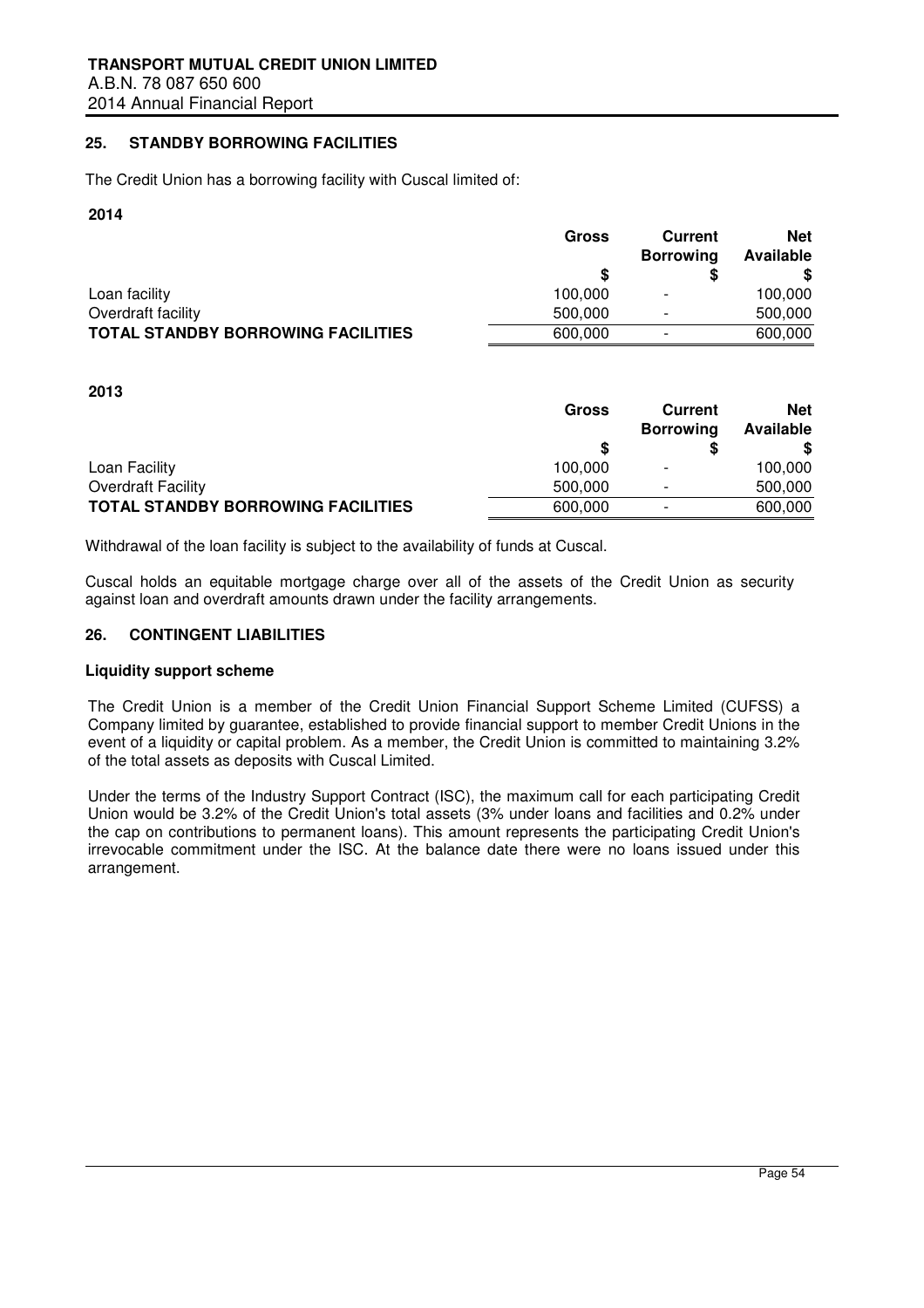#### **27. DISCLOSURES ON DIRECTORS AND OTHER KEY MANAGEMENT PERSONNEL**

#### **a. Remuneration of key Management persons (KMP)**

Key Management persons are those persons having authority and responsibility for planning, directing and controlling the activities of the Credit Union, directly or indirectly, including any Director (whether executive or otherwise) of that Credit Union. Control is the power to govern the financial and operating policies of a Credit Union so as to obtain benefits from its activities.

Key Management persons have been taken to comprise the Directors and the 2 members (2013 - 2 members) of the executive Management responsible for the day to day financial and operational management of the Credit Union.

The aggregate Compensation of key Management persons during the year comprising amounts paid or payable or provided for was as follows:

|                                                                                                                                 | <b>Directors</b> | 2014<br>Other<br><b>KMP</b> | Total   | <b>Directors</b>         | 2013<br>Other<br><b>KMP</b> | <b>Total</b> |
|---------------------------------------------------------------------------------------------------------------------------------|------------------|-----------------------------|---------|--------------------------|-----------------------------|--------------|
|                                                                                                                                 | \$               | \$                          | \$      | \$                       | \$                          | \$           |
| (a)<br>employee<br>short-term<br>benefits;                                                                                      |                  | 278,886                     | 278,886 | $\overline{\phantom{a}}$ | 268,965                     | 268,965      |
| (b)<br>post-employment<br>benefits<br>superannuation<br>contributions                                                           |                  | 25,797                      | 25,797  | $\overline{\phantom{0}}$ | 24,207                      | 24,207       |
| (c)<br>long-term<br>other<br>benefits<br>net<br>$\overline{\phantom{0}}$<br>increases<br>in.<br>long<br>service leave provision |                  | 9,054                       | 9,054   |                          | 8,395                       | 8,395        |
| termination benefits;<br>(d)                                                                                                    |                  |                             |         |                          |                             |              |
| <b>Total</b>                                                                                                                    |                  | 313,737                     | 313,737 |                          | 301,567                     | 301,567      |

In the above table, remuneration shown as short term benefits means salaries, paid annual leave and paid sick leave, value of fringe benefits received, but excludes out of pocket expense reimbursements.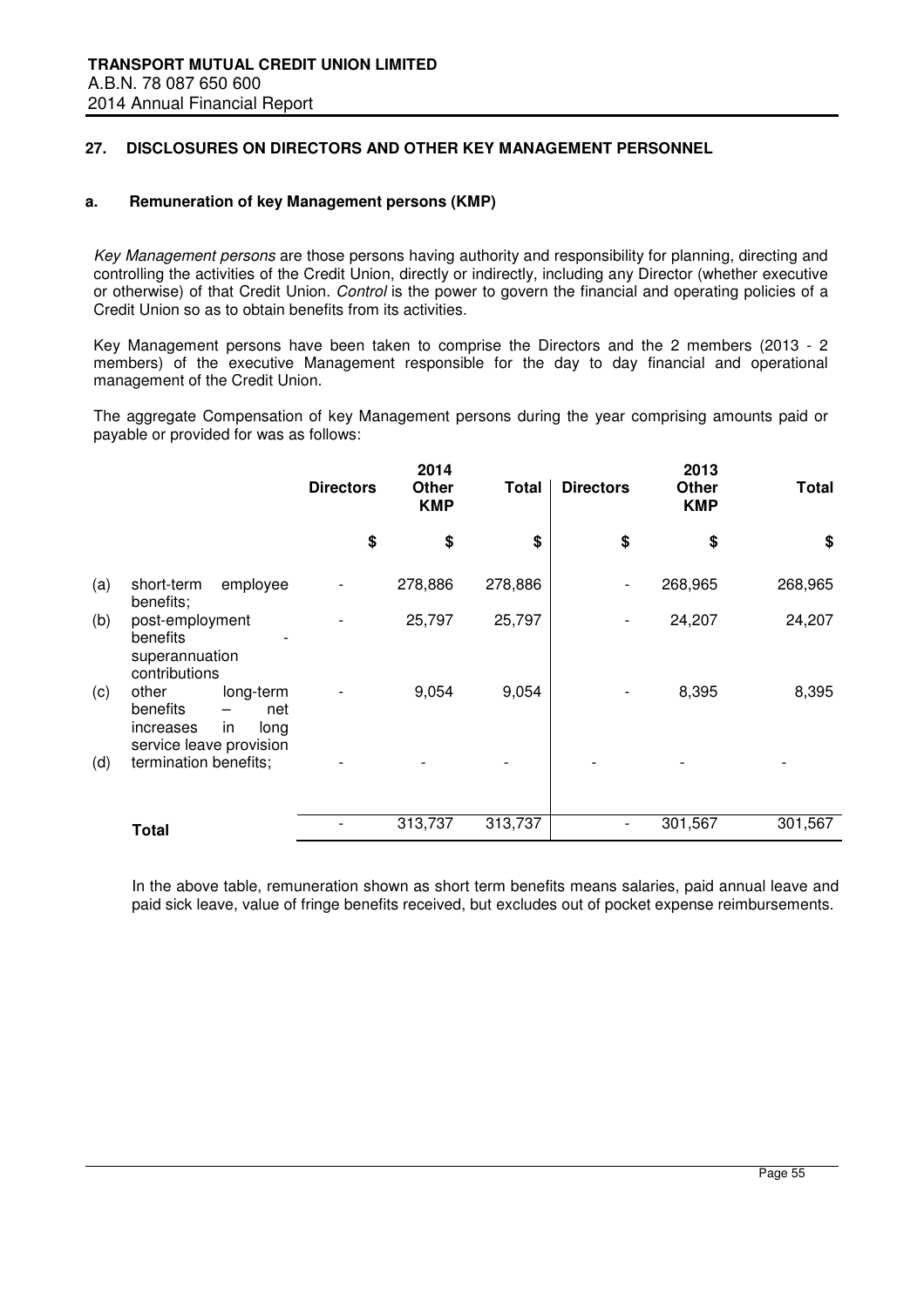| b. |       | Loans to Directors and other Key Management Persons                                                                                                              | 2014<br>S          | 2013<br>S |
|----|-------|------------------------------------------------------------------------------------------------------------------------------------------------------------------|--------------------|-----------|
|    | (i)   | The aggregate value of loans to Directors and<br>other key Management persons as at balance                                                                      |                    |           |
|    |       | date amounted to                                                                                                                                                 | 516,989            | 174,832   |
|    | (ii)  | The total value of revolving credit facilities to<br>Directors and other key Management persons,                                                                 |                    |           |
|    |       | as at balance date amounted to                                                                                                                                   |                    |           |
|    |       | Less amounts drawn down and included in (i)                                                                                                                      |                    |           |
|    |       | Net balance available                                                                                                                                            |                    |           |
|    | (iii) | During the year the aggregate value of loans<br><b>Directors</b><br>to<br>disbursed<br>and<br>other<br>key<br>Management persons amounted to:                    |                    |           |
|    |       | Revolving credit facilities                                                                                                                                      |                    |           |
|    |       | Personal loans                                                                                                                                                   |                    |           |
|    |       | <b>Term Loans</b>                                                                                                                                                | 401,026<br>401,026 |           |
|    |       |                                                                                                                                                                  |                    |           |
|    | (iv)  | During the year the aggregate value of revolving<br>credit facility limits granted or increased to<br>Directors and other key Management persons<br>amounted to: |                    |           |
|    |       |                                                                                                                                                                  |                    |           |
|    | (v)   | Interest and other revenue earned on Loans                                                                                                                       |                    |           |
|    |       | and revolving credit facilities to KMP                                                                                                                           | 11,485             | 15,648    |

The Credit Union's policy for lending to Directors is that all loans are approved and deposits accepted on the same terms and conditions which are available to Members for each class of loan or deposit. Employees of the Credit Union are entitled to apply for loans at a discounted staff interest rate. As at balance date, such loans totalled \$10,052 (2013 - \$nil). There are no loans which are impaired in relation to the loan balances with Directors or other KMPs.

Other transactions between related parties include deposits from Directors, and other KMP are -

| Total value Term and Savings Deposits from KMP | 552.915 | 540,152 |
|------------------------------------------------|---------|---------|
| Total Interest paid on deposits to KMP         | 15.668  | 23.626  |

The Credit Union's policy for receiving deposits from KMP is that all transactions are approved and deposits accepted on the same terms and conditions which applied to Members for each type of deposit.

#### **c. Transactions with Other Related Parties**

Other transactions between related parties include deposits from Director related entities or close family members of Directors, and other KMP. The Credit Union's policy for receiving deposits from related parties is that all transactions are approved and deposits accepted on the same terms and conditions which apply to Members for each type of deposit. There are no benefits paid or payable to the close family members of the key Management persons. There are no service contracts to which key Management persons or their close family members are an interested party.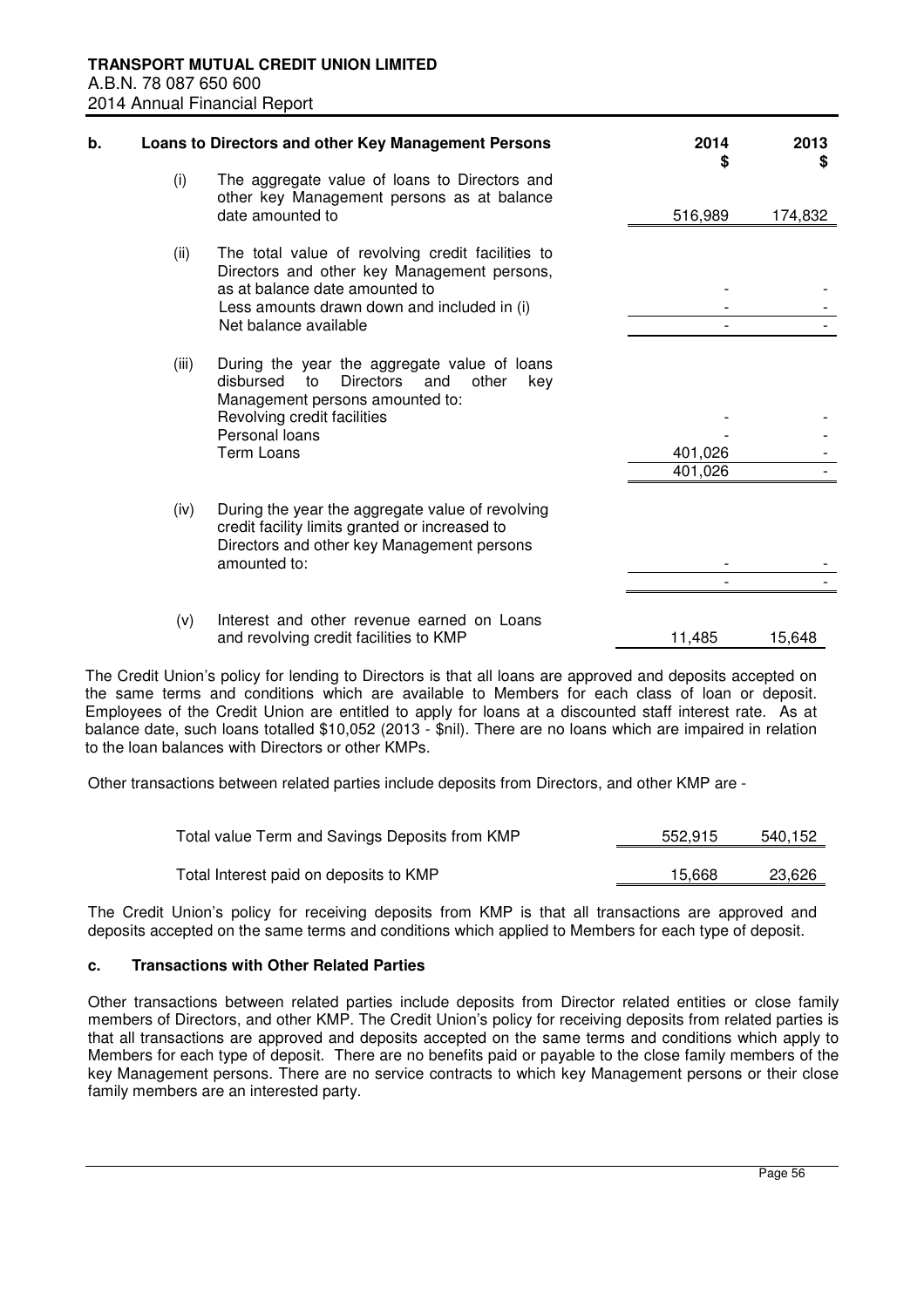#### **28. OUTSOURCING ARRANGEMENTS**

The Credit Union has outsourcing arrangements with the following suppliers of services.

#### **a. Cuscal Limited**

Cuscal Limited is an Approved Deposit Taking Institution registered under the Corporations Act 2001 and the Banking Act. Cuscal Limited;

- (i) provides the license rights to Visa Card in Australia and settlement with banks for ATM, Visa card and cheque transactions, direct entry transactions, as well as the production of Visa and Redicards for use by member Credit Unions;
- (ii) provides treasury and money market facilities to the Credit Union. The Credit Union will ensure minimum CUSCAL and CUFSS investment holdings are maintained.
- (ii) The Credit Union operates the computer network used to link Redicards and Visa cards operated through Reditellers and other approved ATM suppliers to the Credit Union's I.T. systems.

#### **b. Ultradata Australia Pty Limited**

Provides and maintains the application software utilised by the Credit Union.

#### **c. The System Works Group (TSWG)**

TSWG operates computer bureau facilities on behalf of the Credit Union and other Mutual financial institutions. The Credit Union has a management contract with TSWG for the supply of I.T. support staff and services to meet the day to day needs of the Credit Union and to ensure compliance with Prudential Standards.

#### **d. DBP Consulting Pty Ltd**

DBP Consulting provides internal audit services to the Credit Union

#### **e. Vermilian Pty Ltd**

Vermilian provides e-business and marketing services to the Credit Union

#### **29. SUPERANNUATION LIABILITIES**

The Credit Union contributes to the employee's preferred choice-compliant superannuation fund for the purpose of superannuation guarantee payments and payment of other superannuation benefits on behalf of employees. The Credit Union has no interest in the superannuation funds (other than as a contributor) and is not liable for the performance of the funds, or the obligations of the funds.